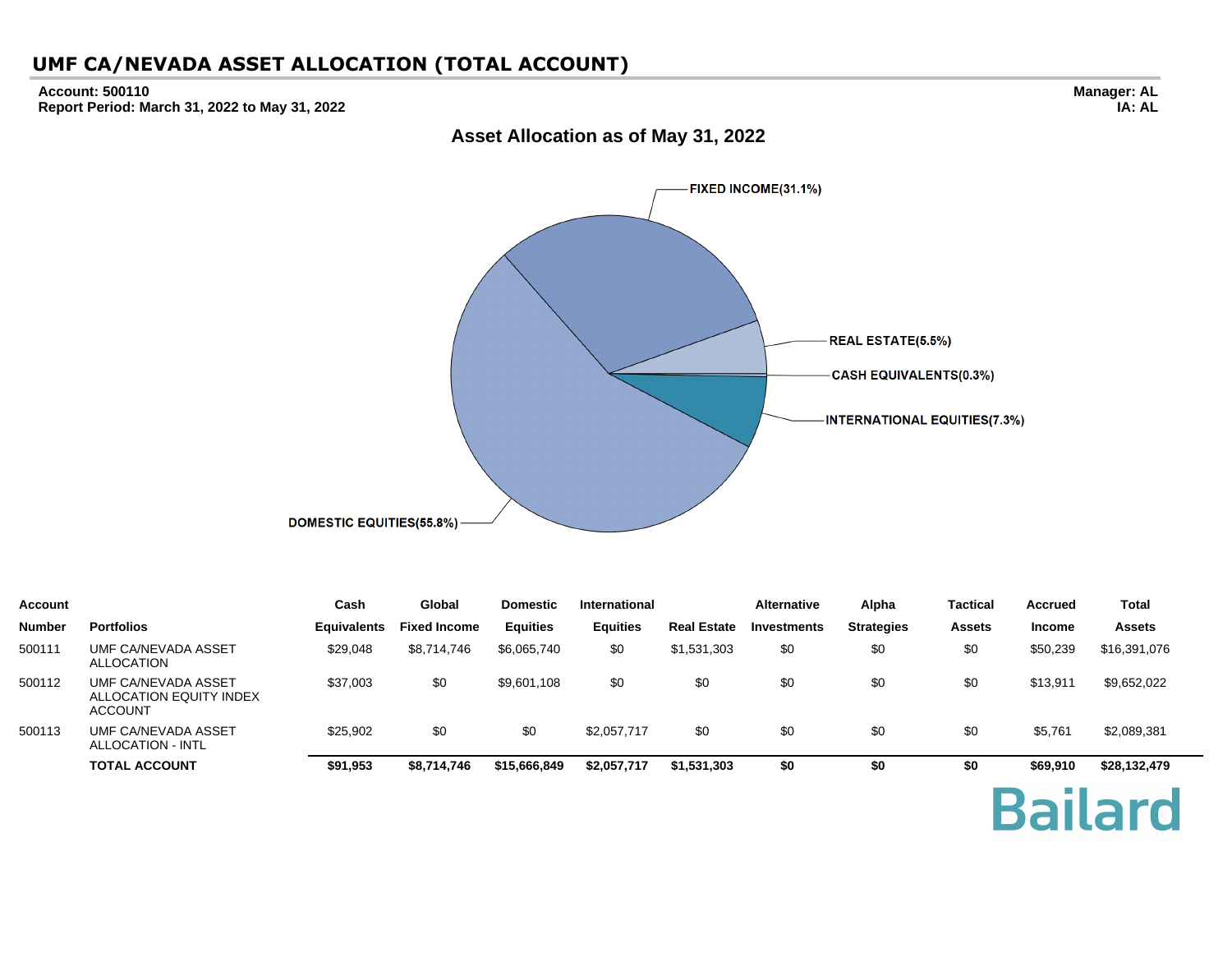#### **Account: 500110 Report Period: March 31, 2022 to May 31, 2022**

#### **Summary of Investment Returns as of May 31, 2022**

|                                   |                      |                |                     |           | <b>Annualized</b>                    |  |  |  |  |
|-----------------------------------|----------------------|----------------|---------------------|-----------|--------------------------------------|--|--|--|--|
|                                   |                      | <b>Current</b> |                     |           |                                      |  |  |  |  |
|                                   | <b>Month to Date</b> | <b>Period</b>  | <b>Year to Date</b> | 1 Year    | <b>Since Inception</b><br>06/16/2016 |  |  |  |  |
| <b>RETURNS BY ASSET CLASS</b>     |                      |                |                     |           |                                      |  |  |  |  |
| <b>FIXED INCOME</b>               | 0.54%                | $-1.39%$       | $-5.74%$            | $-6.36%$  | 1.59%                                |  |  |  |  |
| <b>DOMESTIC EQUITIES</b>          | 0.06%                | $-8.21%$       | $-11.13%$           | 0.34%     | 15.33 %                              |  |  |  |  |
| <b>INTERNATIONAL EQUITIES</b>     | 2.64 %               | $-4.20%$       | $-8.67%$            | $-9.49%$  | 3.37%                                |  |  |  |  |
| <b>REAL ESTATE</b>                | 0.00%                | 0.00%          | 8.76%               |           | 10.09 %                              |  |  |  |  |
| <b>TOTAL PORTFOLIO</b>            | 0.33%                | $-5.56%$       | $-8.42%$            | $-1.96%$  | 9.90%                                |  |  |  |  |
| <b>COMPARATIVE INDICES</b>        |                      |                |                     |           |                                      |  |  |  |  |
| 05. S&P 500 WITH INCOME           | 0.18%                | $-8.55%$       | $-12.76%$           | $-0.31%$  | 14.29 %                              |  |  |  |  |
| 08. MSCI EAFE INDEX               | 0.75%                | $-5.77%$       | $-11.34%$           | $-10.38%$ | 7.24%                                |  |  |  |  |
| <b>BARCLAYS US INT GOV/CRED</b>   | 0.74%                | $-1.27%$       | $-5.72%$            | $-6.16%$  | 1.17%                                |  |  |  |  |
| <b>S&amp;P 500-BARCLAYS 60/40</b> | 0.50%                | $-5.56%$       | $-9.74%$            | $-2.29%$  | 9.23%                                |  |  |  |  |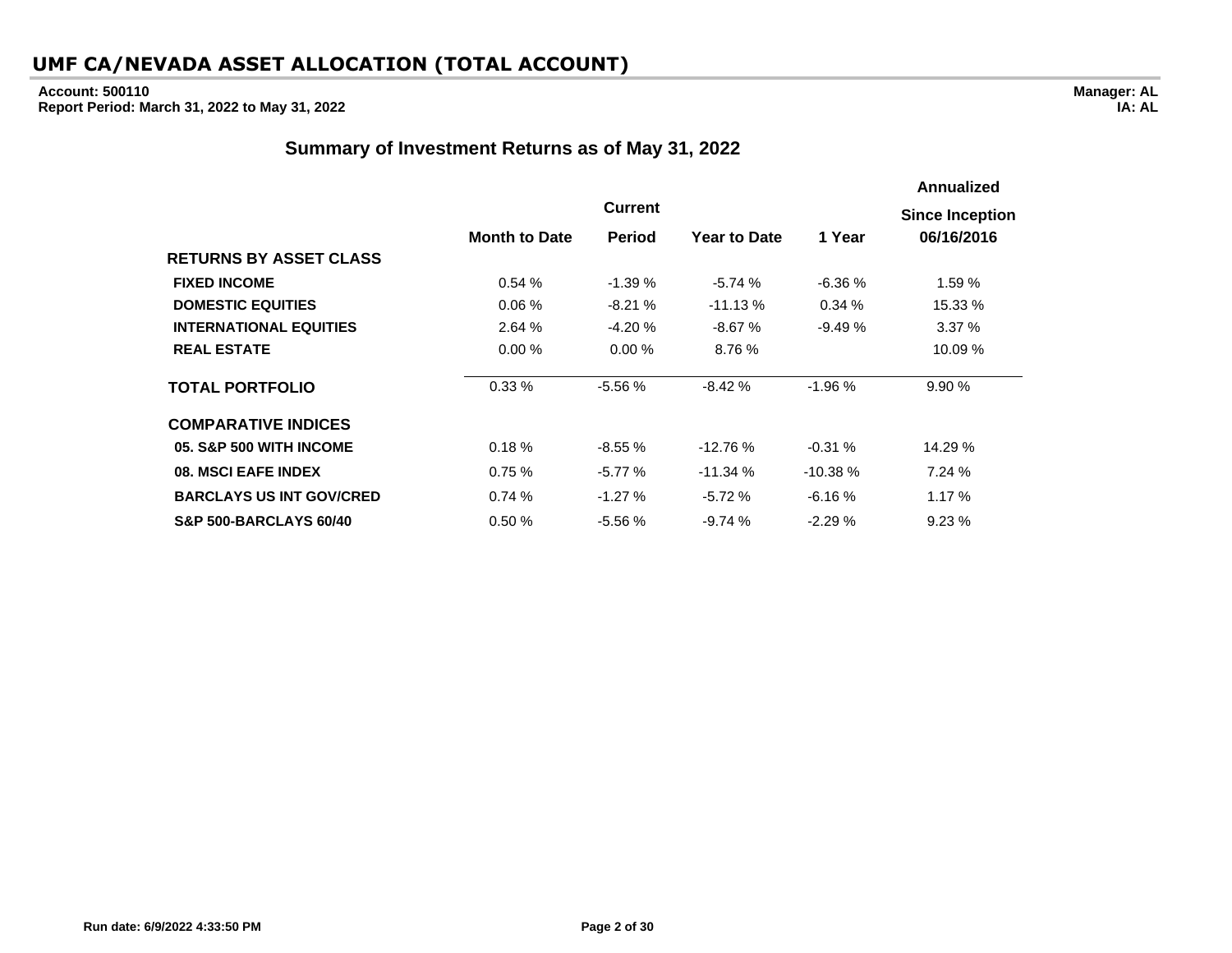**Account: 500110 Report Period: March 31, 2022 to May 31, 2022**

| <b>Performance Detail</b>         |               |
|-----------------------------------|---------------|
| Portfolio Value on 03/31/2022     | \$29,817,627  |
| <b>Deposits</b>                   | \$116,000     |
| Withdrawals                       | (\$113,955)   |
| <b>Transfers</b>                  | \$0           |
| <b>Accrued Interest</b>           | \$0           |
| <b>Fees &amp; Expenses</b>        | (\$27,257)    |
| <b>Interest</b>                   | \$33,922      |
| <b>Dividends</b>                  | \$63,910      |
| <b>Capital Gains Distribution</b> | \$0           |
| Appreciation                      | (\$1,765,189) |
| <b>Change in Accrued Income</b>   | \$7,420       |
| Portfolio Value on 05/31/2022     | \$28,132,479  |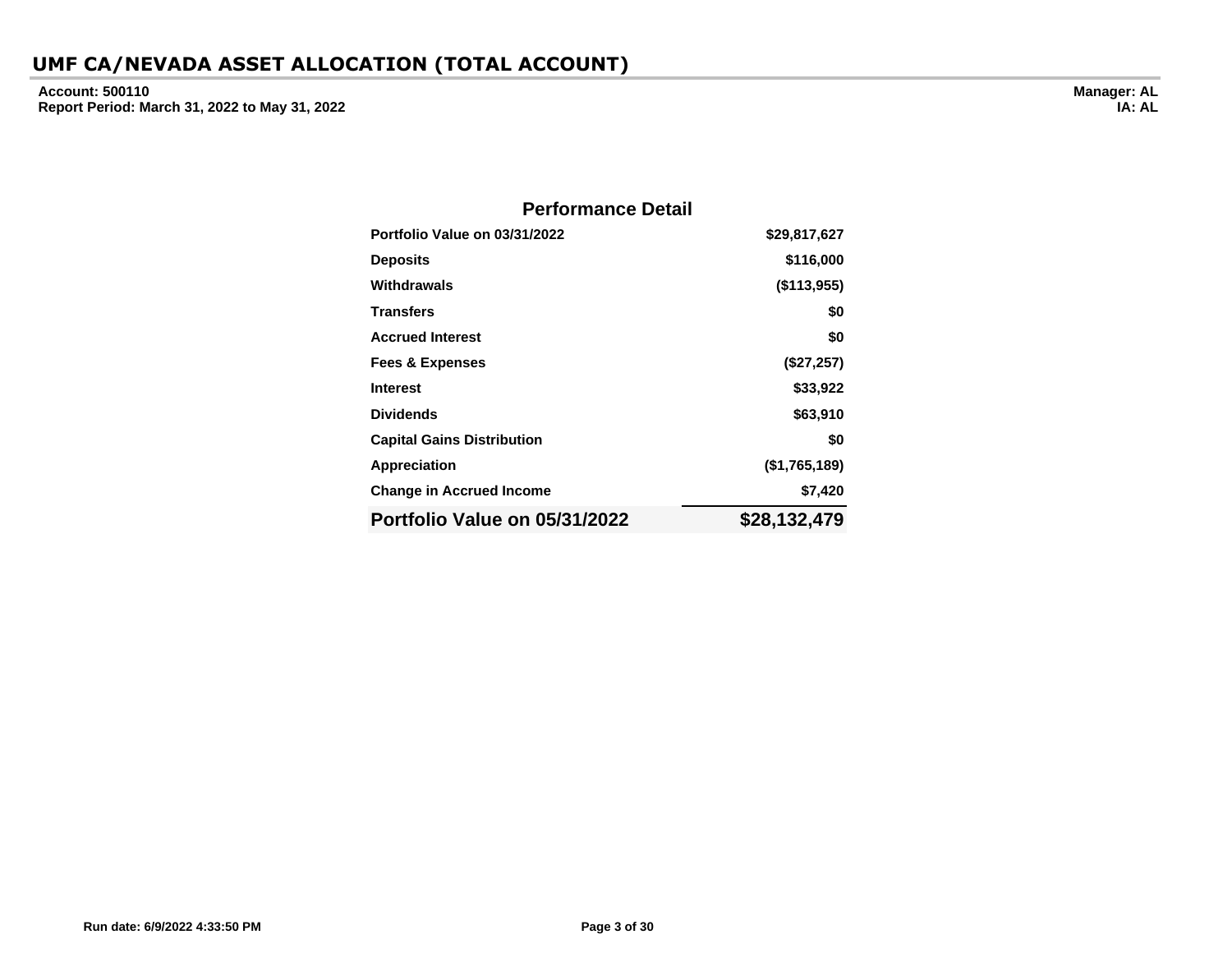#### **Account: 500110**

**Report Period: March 31, 2022 to May 31, 2022**

**Manager: AL IA: AL**

**Holdings Report as of May 31, 2022**

|                            |                                               |                |              | <b>Market Value</b> |       | <b>Total Cost</b> |           | Gain/Loss         |               | <b>Annualized Income</b> |       |
|----------------------------|-----------------------------------------------|----------------|--------------|---------------------|-------|-------------------|-----------|-------------------|---------------|--------------------------|-------|
|                            |                                               |                |              |                     |       | Avg               |           |                   |               |                          |       |
| Quantity                   |                                               | Symbol         | <b>Price</b> | Value(\$)           | (%)   | Cost              | $($ \$)   | $($ \$)           | $\frac{1}{2}$ | $($ \$)                  | Yield |
| <b>CASH EQUIVALENTS</b>    |                                               |                |              |                     |       |                   |           |                   |               |                          |       |
| Cash                       |                                               |                |              |                     |       |                   |           |                   |               |                          |       |
| <b>Total Cash</b>          |                                               |                |              | $\mathbf{0}$        | 0.0   |                   |           |                   |               | $\mathbf{0}$             | 0.0   |
| <b>Money Markets</b>       |                                               |                |              |                     |       |                   |           |                   |               |                          |       |
|                            | <b>CUSTODIAN MONEY MARKET FUND</b>            | T <sub>2</sub> |              | 91,953              | 100.0 |                   | 91,953    |                   |               | $\boldsymbol{\Lambda}$   | 0.0   |
| <b>Total Money Markets</b> |                                               |                |              | 91,953              | 100.0 |                   | 91,953    |                   |               | Δ                        | 0.0   |
|                            | <b>Total CASH EQUIVALENTS</b>                 |                |              | 91,953              | 0.3   |                   | 91,953    |                   |               | 4                        | 0.0   |
| <b>FIXED INCOME</b>        |                                               |                |              |                     |       |                   |           |                   |               |                          |       |
| <b>Domestic Bonds</b>      |                                               |                |              |                     |       |                   |           |                   |               |                          |       |
|                            | <b>CORPORATE FRN</b>                          |                |              | 219,603             | 2.5   |                   | 250,212   | $-30,609$ $-12.2$ |               | 8,712                    | 4.0   |
|                            | JPMorgan Fix To Float Call 3mo Libor          |                |              |                     |       |                   |           |                   |               |                          |       |
|                            | 220,000 +1.245%                               | 46647PBA3      | 99.82        | 219,603             | 2.5   | 113.73            | 250,212   | $-30,609$         | $-12.2$       | 8,712                    | 4.0   |
|                            | 3.96 Jan 29 2027                              |                |              |                     |       |                   |           |                   |               |                          |       |
| <b>FINANCIALS</b>          |                                               |                |              | 1,939,279           | 22.3  |                   | 2,064,478 | $-125,200$        | $-6.1$        | 59,037                   | 3.0   |
| 150,000                    | AMERICAN EXPRESS CO SR UNSEC                  | 025816CA5      | 102.76       | 154,139             | 1.8   | 107.51            | 161,263   | $-7,123$          | $-4.4$        | 6,300                    | 4.1   |
|                            | 4.2 Nov 6 2025                                |                |              |                     |       |                   |           |                   |               |                          |       |
| 150,000                    | <b>BARCLAYS BANK PLC SR UNSEC</b>             | 06748EPX5      | 87.07        | 130,603             | 1.5   | 96.40             | 144,595   | $-13,993$         | $-9.7$        | 2,250                    | 1.7   |
|                            | 1.5 Feb 24 2027<br><b>CHARLES SCHWAB CORP</b> |                |              |                     |       |                   |           |                   |               |                          |       |
| 210,000                    | 3.2 Mar 2 2027                                | 808513AQ8      | 97.97        | 205,744             | 2.4   | 99.80             | 209,584   | $-3,840$          | $-1.8$        | 6,720                    | 3.3   |
| 150,000                    | <b>FISERV INC SR UNSEC</b>                    | 337738AT5      | 96.83        | 145,251             | 1.7   | 103.58            | 155,374   | $-10,123$         | $-6.5$        | 4,800                    | 3.3   |
|                            | 3.2 Jul 1 2026                                |                |              |                     |       |                   |           |                   |               |                          |       |
| 175,000                    | <b>GOLDMAN SACHS GROUP INC</b>                | 38148LAC0      | 100.14       | 175,250             | 2.0   | 101.00            | 176,747   | $-1,496$          | $-0.8$        | 6,125                    | 3.5   |
|                            | 3.5 Jan 23 2025                               |                |              |                     |       |                   |           |                   |               |                          |       |
| 150,000                    | <b>GOLDMAN SACHS GROUP INC SR UNSEC</b>       | 38150AG41      | 93.05        | 139,581             | 1.6   | 97.25             | 145,872   | $-6,291$          | $-4.3$        | 1,200                    | 0.9   |
|                            | 0.8 Jun 3 2024                                |                |              |                     |       |                   |           |                   |               |                          |       |
| 200,000                    | <b>MACARTHUR FOUNDATION</b>                   | 477854AA1      | 83.31        | 166,617             | 1.9   | 96.80             | 193,601   | $-26,983$         | $-13.9$       | 2,598                    | 1.6   |
|                            | 1.299 Dec 1 2030                              |                |              |                     |       |                   |           |                   |               |                          |       |
| 200,000                    | <b>MORGAN STANLEY</b>                         | 61746BDJ2      | 100.87       | 201,732             | 2.3   | 100.90            | 201,805   | -73               | 0.0           | 7,500                    | 3.7   |
|                            | 3.75 Feb 25 2023                              |                |              |                     |       |                   |           |                   |               |                          |       |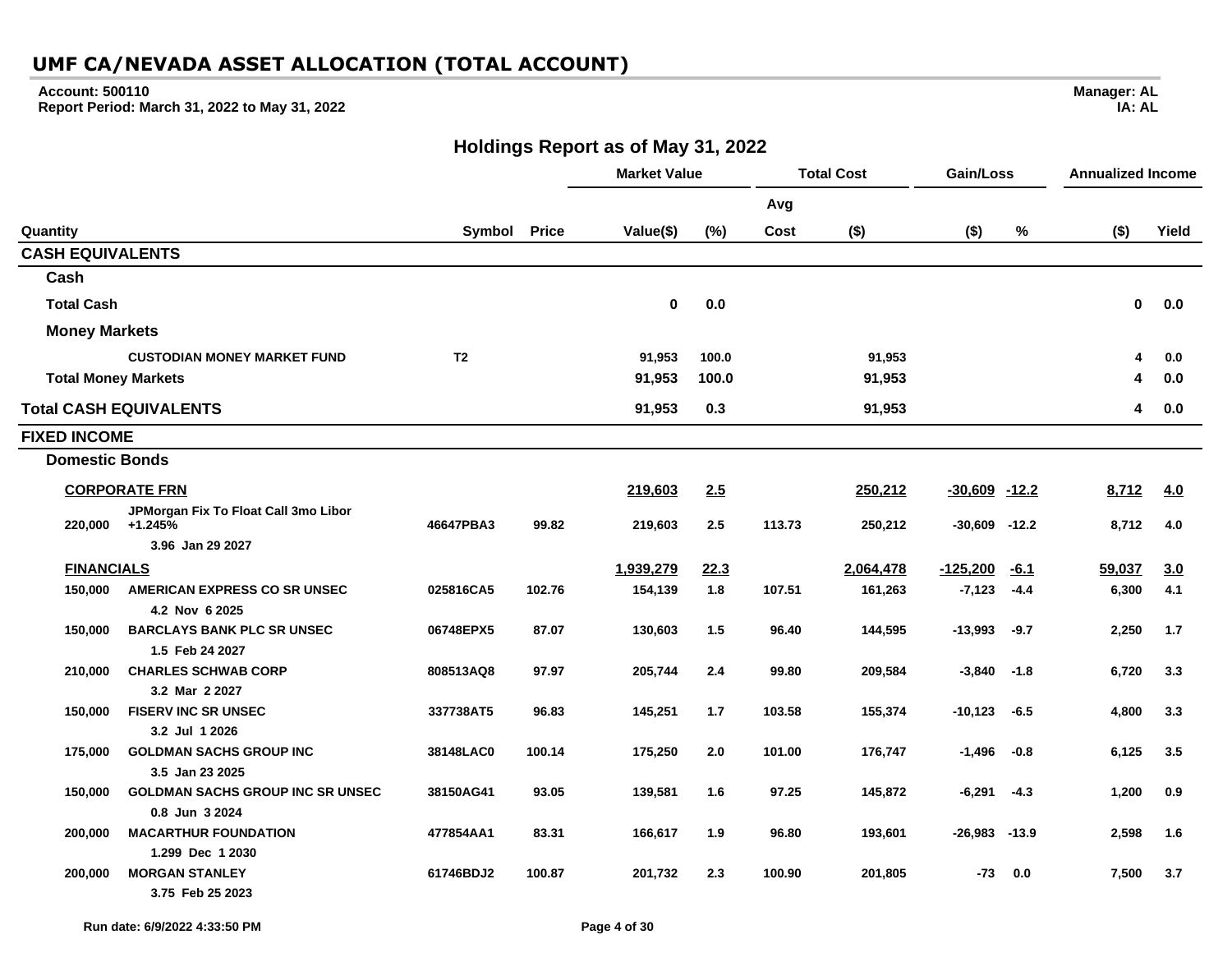#### **Account: 500110**

**Report Period: March 31, 2022 to May 31, 2022**

## **Holdings Report as of May 31, 2022**

**Manager: AL IA: AL**

 $\overline{\phantom{0}}$ 

|                     |                                                             |           |              | <b>Market Value</b> |       | <b>Total Cost</b> |           | Gain/Loss        |             | <b>Annualized Income</b> |       |
|---------------------|-------------------------------------------------------------|-----------|--------------|---------------------|-------|-------------------|-----------|------------------|-------------|--------------------------|-------|
|                     |                                                             |           |              |                     |       | Avg               |           |                  |             |                          |       |
| Quantity            |                                                             | Symbol    | <b>Price</b> | Value(\$)           | (%)   | Cost              | $($ \$)   | $($ \$)          | ℅           | $($ \$)                  | Yield |
| <b>FIXED INCOME</b> |                                                             |           |              |                     |       |                   |           |                  |             |                          |       |
| <b>FINANCIALS</b>   |                                                             |           |              | 1,939,279           | 22.3  |                   | 2,064,478 | $-125,200$       | $-6.1$      | 59,037                   | 3.0   |
| 150,000             | <b>MORGAN STANLEY SR UNSEC</b>                              | 61746BEF9 | 98.53        | 147,799             | $1.7$ | 105.65            | 158,474   | $-10,675$        | $-6.7$      | 5,438                    | 3.7   |
|                     | 3.625 Jan 20 2027                                           |           |              |                     |       |                   |           |                  |             |                          |       |
| 280,000             | <b>NATIONAL COMMUNITY RENAI SOCIAL</b><br><b>BOND</b>       | 63548MAA6 | 91.15        | 255,207             | 2.9   | 100.01            | 280,020   | $-24,813$        | -8.9        | 9,156                    | 3.6   |
|                     | 3.27 Dec 1 2032                                             |           |              |                     |       |                   |           |                  |             |                          |       |
| 225,000             | <b>STANFORD UNIVERSITY</b>                                  | 85440KAB0 | 96.60        | 217,354             | 2.5   | 105.40            | 237,143   | $-19,789$        | $-8.3$      | 6,950                    | 3.2   |
|                     | 3.089 May 1 2029                                            |           |              |                     |       |                   |           |                  |             |                          |       |
| <b>INDUSTRIALS</b>  |                                                             |           |              | 1,226,089           | 14.1  |                   | 1,282,214 | $-56, 126$       | -4.4        | 36,510                   | 3.0   |
| 235,000             | <b>APPLIED MATERIALS INC</b>                                | 038222AN5 | 86.35        | 202,920             | 2.3   | 99.80             | 234,524   | $-31,603$        | $-13.5$     | 4,113                    | 2.0   |
|                     | 1.75 Jun 1 2030                                             |           |              |                     |       |                   |           |                  |             |                          |       |
| 200,000             | <b>BURLINGTN NORTH SANTA FE</b>                             | 12189LAQ4 | 101.00       | 202,008             | 2.3   | 102.29            | 204,580   | $-2,572$         | $-1.3$      | 7,700                    | 3.8   |
|                     | 3.85 Sep 1 2023                                             |           |              |                     |       |                   |           |                  |             |                          |       |
| 150,000             | <b>GILEAD SCIENCES INC</b>                                  | 375558AW3 | 101.21       | 151,822             | 1.7   | 101.14            | 151,711   | 112              | 0.1         | 5,550                    | 3.7   |
|                     | 3.7 Apr 1 2024                                              |           |              |                     |       |                   |           |                  |             |                          |       |
| 150,000             | <b>INTEL CORP SR UNSEC</b>                                  | 458140BQ2 | 101.58       | 152,373             | 1.7   | 107.33            | 160,988   | $-8,615$         | $-5.4$      | 5,625                    | 3.7   |
|                     | 3.75 Mar 25 2027<br><b>KAISER FOUNDATION HOSPITAL GREEN</b> |           |              |                     | 2.7   |                   |           |                  |             |                          |       |
| 240,000             | 3.15 May 1 2027                                             | 48305QAC7 | 98.22        | 235,737             |       | 95.87             | 230,099   | 5,639            | 2.5         | 7,560                    | 3.2   |
| 150,000             | <b>LOWE'S COMPANIES INC SR UNSEC</b>                        | 548661DP9 | 97.66        | 146,487             | 1.7   | 104.27            | 156,408   | -9,921           | $-6.3$      | 4,650                    | 3.2   |
|                     | 3.1 May 3 2027                                              |           |              |                     |       |                   |           |                  |             |                          |       |
| 150,000             | <b>ROSS STORES INC SR UNSEC</b>                             | 778296AF0 | 89.83        | 134,740             | 1.5   | 95.94             | 143,906   | $-9,166$         | $-6.4$      | 1,313                    | 1.0   |
|                     | 0.875 Apr 15 2026                                           |           |              |                     |       |                   |           |                  |             |                          |       |
|                     | <b>MORTGAGE BACKED SECURITIES</b>                           |           |              | 267,921             | 3.1   |                   | 278,000   | $-10,079$        | <u>-3.6</u> | 7,776                    | 2.9   |
| 270,000             | <b>FHMS KG01 A7 GREEN BOND</b>                              | 3137FMD25 | 99.23        | 267,921             | 3.1   | 102.96            | 278,000   | $-10,079$        | $-3.6$      | 7,776                    | 2.9   |
|                     | 2.88 Apr 25 2026                                            |           |              |                     |       |                   |           |                  |             |                          |       |
| <b>TAXABLE GO</b>   |                                                             |           |              | 21,719              | 0.2   |                   | 25,000    | $-3,281$ $-13.1$ |             | 471                      | 2.2   |
|                     | SAN FRANCISCO CA CITY & CNTY TXBL                           |           |              |                     |       |                   |           |                  |             |                          |       |
| 25,000              | <b>SOCIAL</b>                                               | 79773KDH4 | 86.88        | 21,719              | 0.2   | 100.00            | 25,000    | -3,281           | $-13.1$     | 471                      | 2.2   |
|                     | 1.884 Jun 15 2030                                           |           |              |                     |       |                   |           |                  |             |                          |       |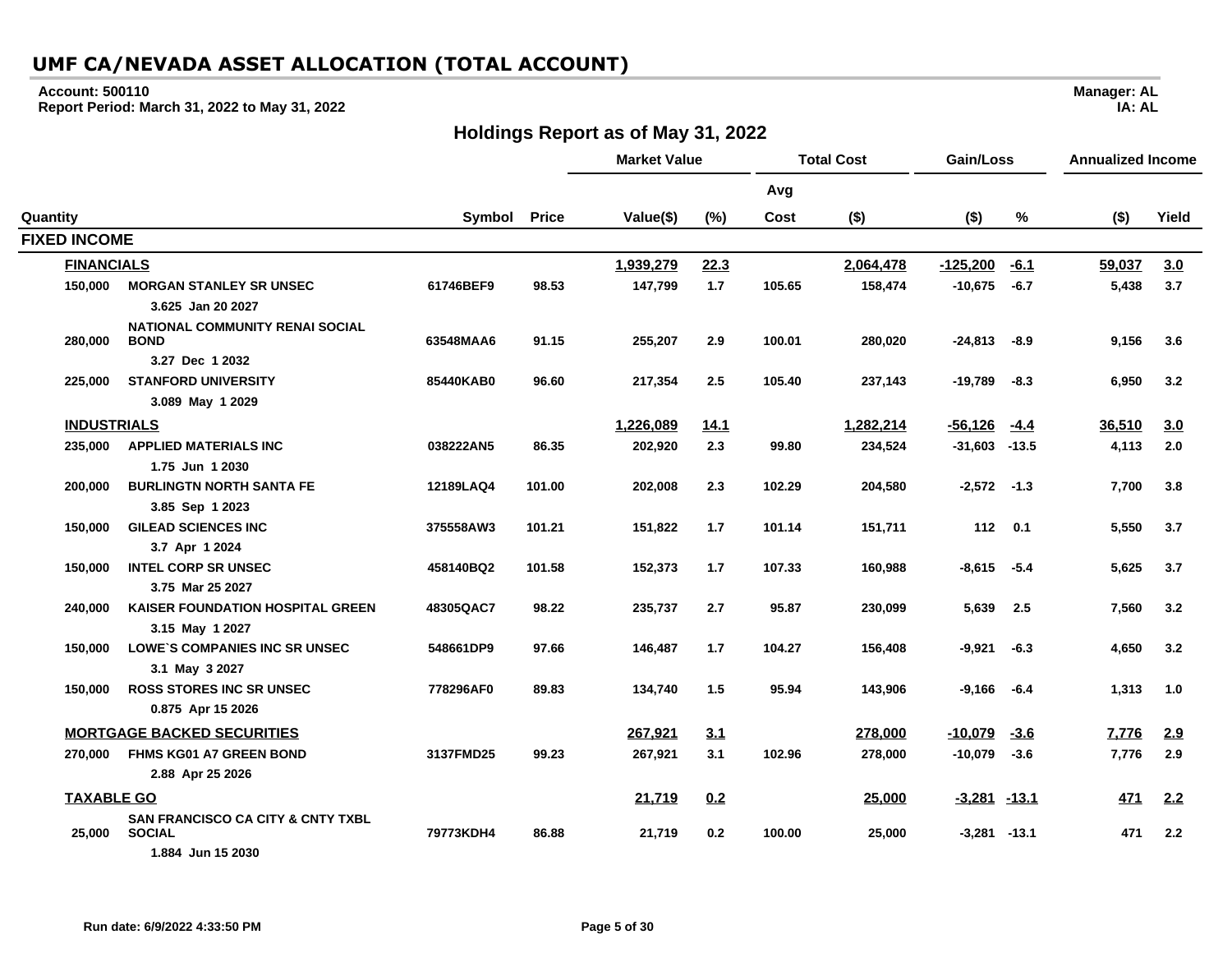#### **Account: 500110**

**Report Period: March 31, 2022 to May 31, 2022**

## **Holdings Report as of May 31, 2022**

|                           |                                                           |              |              | <b>Market Value</b> |            | <b>Total Cost</b> |           | Gain/Loss         |              | <b>Annualized Income</b> |            |
|---------------------------|-----------------------------------------------------------|--------------|--------------|---------------------|------------|-------------------|-----------|-------------------|--------------|--------------------------|------------|
|                           |                                                           |              |              |                     |            | Avg               |           |                   |              |                          |            |
| Quantity                  |                                                           | Symbol       | <b>Price</b> | Value(\$)           | (%)        | Cost              | $($ \$)   | $($ \$)           | %            | $($ \$)                  | Yield      |
| <b>FIXED INCOME</b>       |                                                           |              |              |                     |            |                   |           |                   |              |                          |            |
|                           | <b>TAXABLE REVENUE</b>                                    |              |              | 976,767             | 11.2       |                   | 989,421   | $-12,655$         | $-1.3$       | 34,880                   | 3.6        |
| 190,000                   | <b>HOUSTON UTL SYS-B-TXL</b>                              | 4424354Z3    | 100.65       | 191,239             | 2.2        | 100.45            | 190,846   | 393               | 0.2          | 6,513                    | 3.4        |
|                           | 3.428 May 15 2023                                         |              |              |                     |            |                   |           |                   |              |                          |            |
| 205,000                   | L A WTR/PWR-TAXABLE-C GREEN<br>5.516 Jul 1 2027           | 544495VX9    | 108.43       | 222,279             | 2.6        | 109.92            | 225,345   | $-3,066$          | $-1.4$       | 11,308                   | 5.1        |
| 200,000                   | <b>LOS ANGELES WSTWTR-C TAXABLE GREEN</b>                 | 53945CGZ7    | 99.95        | 199,904             | 2.3        | 100.00            | 200,002   | -98               | 0.0          | 5,314                    | 2.7        |
|                           | 2.657 Jun 1 2023                                          |              |              |                     |            |                   |           |                   |              |                          |            |
| 225,000                   | <b>NEW YORK ST URBAN DEV TAXABLE</b>                      | 6500355Y0    | 95.51        | 214,891             | 2.5        | 99.09             | 222,952   | $-8,061$          | $-3.6$       | 7,470                    | 3.5        |
|                           | 3.32 Mar 15 2029                                          |              |              |                     |            |                   |           |                   |              |                          |            |
| 150,000                   | NYC TRANS FIN AUTH-F2 TAXABLE                             | 64971W6B1    | 98.97        | 148,454             | 1.7        | 100.18            | 150,276   | $-1,823$          | $-1.2$       | 4,275                    | 2.9        |
|                           | 2.85 May 1 2025                                           |              |              |                     |            |                   |           |                   |              |                          |            |
|                           | <b>US AGENCY ETF</b>                                      |              |              | 893,340             | 10.3       |                   | 969,476   | $-76,136$         | <u>-7.9</u>  | 11,897                   | <u>1.3</u> |
|                           | <b>JANUS HENDERSON MORTGAGE BACKED</b><br>18,340 SECS ETF | <b>JMBS</b>  | 48.71        | 893,340             | 10.3       | 52.86             | 969,476   | -76,136           | -7.9         | 11,897                   | 1.3        |
|                           | <b>US TREASURY ETF</b>                                    |              |              | 2,976,492           | 34.2       |                   | 3.007.275 | $-30,782$         | $-1.0$       | 15,249                   | 0.5        |
| 31.140                    | <b>ISHARES US TREASURY BOND ETF</b>                       | <b>GOVT</b>  | 24.13        | 751,408             | 8.6        | 24.27             | 755,736   | $-4,328$          | $-0.6$       | 8,530                    | 1.1        |
| 75,045                    | <b>SPDR PORTFOLIO SHORT TERM TREASURY</b><br><b>ETF</b>   | <b>SPTS</b>  | 29.65        | 2,225,084           | 25.5       | 30.00             | 2,251,539 | $-26,454$         | $-1.2$       | 6,720                    | 0.3        |
| <b>UTILITIES</b>          |                                                           |              |              | 193,538             | 2.2        |                   | 219,816   | <u>-26,278</u>    | <u>-12.0</u> | 7,600                    | 3.9        |
| 200,000                   | <b>AVANGRID INC GREEN</b><br>3.8 Jun 1 2029               | 05351WAB9    | 96.77        | 193,538             | 2.2        | 109.91            | 219,816   | $-26,278$ $-12.0$ |              | 7,600                    | 3.9        |
|                           | <b>Total Domestic Bonds</b>                               |              |              | 8,714,746           | 100.0      |                   | 9,085,893 | -371,146          | -4.1         | 182,132                  | 2.1        |
| <b>Total FIXED INCOME</b> |                                                           |              |              | 8,714,746           | 31.1       |                   | 9,085,893 | $-371,146$ $-4.1$ |              | 182,132                  | 2.1        |
| <b>DOMESTIC EQUITIES</b>  |                                                           |              |              |                     |            |                   |           |                   |              |                          |            |
|                           | <b>Core Portfolio - Long</b>                              |              |              |                     |            |                   |           |                   |              |                          |            |
|                           | <b>COMMUNICATION SERVICES</b>                             |              |              | 1,234,975           | <u>7.9</u> |                   | 1,139,468 | 95,507            | 8.4          | 13,826                   | 1.1        |
| 95                        | ALPHABET INC CL A (GOOGLE)                                | <b>GOOGL</b> | 2,275        | 216,148             | 1.4        | 2,659.3<br>5      | 252,638   | -36,490           | $-14.4$      | 0                        | 0.0        |
| 159                       | ALPHABET INC. CL C (GOOGLE CL C)                          | <b>GOOG</b>  | 2,281        | 362,644             | 2.3        | 1,379.0<br>0      | 219,260   | 143,384           | 65.4         | $\mathbf{0}$             | 0.0        |
| 4,340                     | AT&T                                                      | T.           | 21.29        | 92,399              | 0.6        | 20.26             | 87,949    | 4,450             | 5.1          | 4,817                    | 5.2        |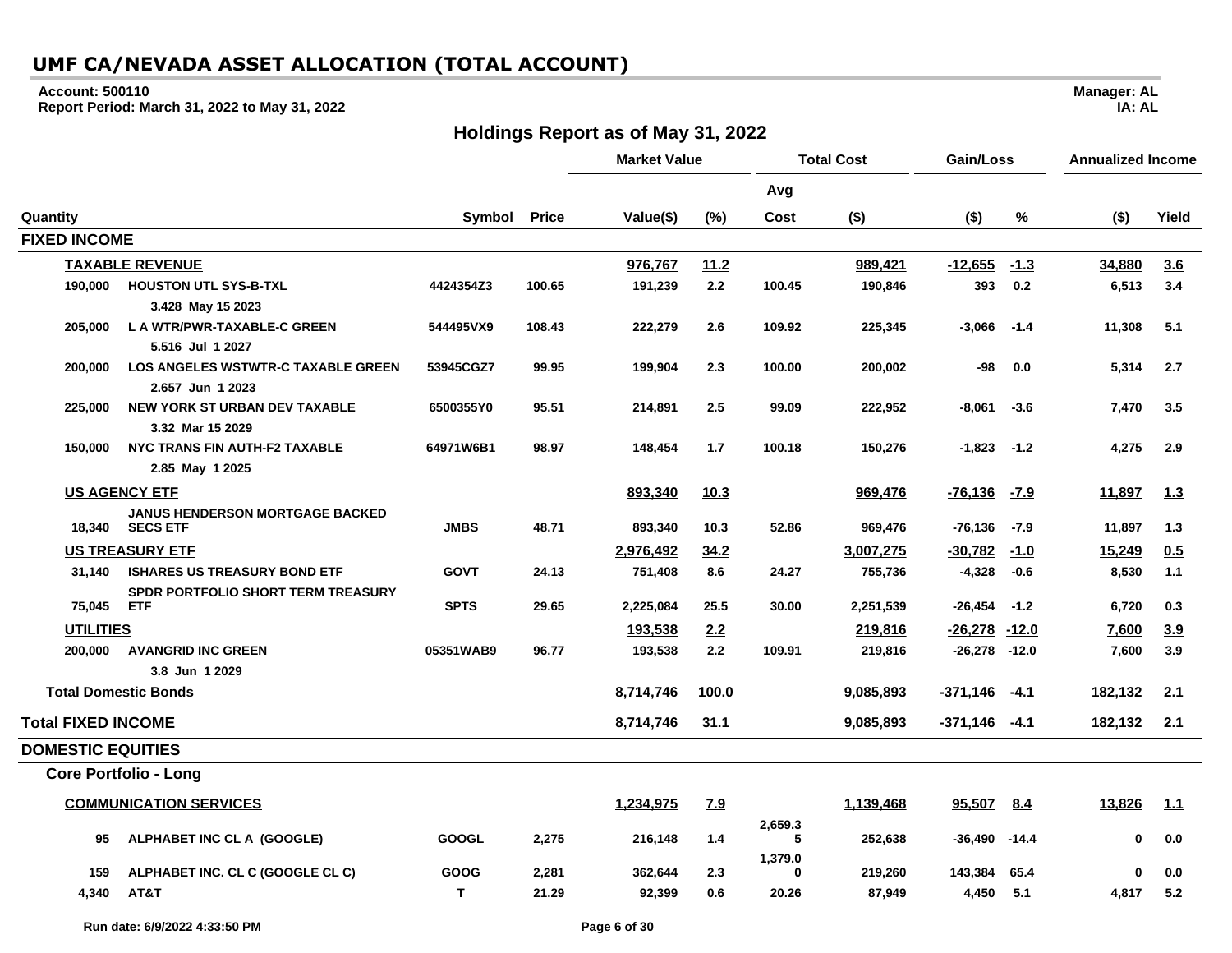#### **Account: 500110**

**Report Period: March 31, 2022 to May 31, 2022**

## **Holdings Report as of May 31, 2022**

**Manager: AL**

**IA: AL**

|                          |                                           |              |              | <b>Market Value</b> |     |              | <b>Total Cost</b><br>Gain/Loss |           |             | <b>Annualized Income</b> |       |
|--------------------------|-------------------------------------------|--------------|--------------|---------------------|-----|--------------|--------------------------------|-----------|-------------|--------------------------|-------|
|                          |                                           |              |              |                     |     | Avg          |                                |           |             |                          |       |
| Quantity                 |                                           | Symbol       | <b>Price</b> | Value(\$)           | (%) | Cost         | $($ \$)                        | $($ \$)   | $\%$        | $($ \$)                  | Yield |
| <b>DOMESTIC EQUITIES</b> |                                           |              |              |                     |     |              |                                |           |             |                          |       |
|                          | <b>COMMUNICATION SERVICES</b>             |              |              | 1,234,975           | 7.9 |              | 1,139,468                      | 95,507    | 8.4         | 13,826                   | 1.1   |
| 2,228                    | <b>COMCAST CORP CL A</b>                  | <b>CMCSA</b> | 44.28        | 98,656              | 0.6 | 38.04        | 84,746                         | 13,910    | 16.4        | 2,406                    | 2.4   |
| 750                      | <b>META PLATFORMS INC - CLASS A</b>       | <b>FB</b>    | 193.64       | 145,230             | 0.9 | 149.60       | 112,200                        | 33,030    | 29.4        | $\mathbf 0$              | 0.0   |
| 208                      | <b>NETFLIX INC</b>                        | <b>NFLX</b>  | 197.44       | 41,068              | 0.3 | 444.30       | 92,413                         | $-51,346$ | $-55.6$     | 0                        | 0.0   |
| 2,579                    | <b>VERIZON COMMUNICATIONS INC</b>         | <b>VZ</b>    | 51.29        | 132,277             | 0.8 | 49.81        | 128,464                        | 3,813     | 3.0         | 6,602                    | 5.0   |
| 1,327                    | <b>WALT DISNEY CO</b>                     | <b>DIS</b>   | 110.44       | 146,554             | 0.9 | 121.93       | 161,797                        | $-15,243$ | $-9.4$      | 0                        | 0.0   |
|                          | <b>CONSUMER DISCRETIONARY</b>             |              |              | 1,522,962           | 9.7 |              | 1,436,185                      | 86,777    | 6.0         | 18,107                   | 1.2   |
|                          |                                           |              |              |                     |     | 1,664.6      |                                |           |             |                          |       |
| 137                      | <b>AMAZON.COM INC</b>                     | <b>AMZN</b>  | 2,404        | 329,374             | 2.1 | 3            | 228,054                        | 101,320   | 44.4        | $\mathbf 0$              | 0.0   |
| 475                      | <b>BEST BUY CO INC</b>                    | <b>BBY</b>   | 82.06        | 38,979              | 0.2 | 90.60        | 43,034                         | $-4,055$  | $-9.4$      | 1,672                    | 4.3   |
| 16                       | <b>BOOKING HOLDINGS INC</b>               | <b>BKNG</b>  | 2,244        | 35,897              | 0.2 | 2,120.3<br>4 | 33,925                         | 1,972     | 5.8         | $\mathbf 0$              | 0.0   |
| 1,035                    | <b>BORGWARNER INC</b>                     | <b>BWA</b>   | 40.32        | 41,731              | 0.3 | 42.46        | 43,945                         | $-2,213$  | $-5.0$      | 704                      | 1.7   |
| 370                      | <b>EXPEDIA INC</b>                        | <b>EXPE</b>  | 129.33       | 47,852              | 0.3 | 173.15       | 64,066                         | $-16,214$ | $-25.3$     | $\mathbf 0$              | 0.0   |
| 885                      | <b>HOME DEPOT INC</b>                     | HD           | 302.75       | 267,934             | 1.7 | 264.58       | 234,153                        | 33,781    | 14.4        | 6,726                    | 2.5   |
| 388                      | <b>MOHAWK INDUSTRIES INC</b>              | <b>MHK</b>   | 141.46       | 54,886              | 0.4 | 150.88       | 58,540                         | $-3,653$  | $-6.2$      | $\mathbf 0$              | 0.0   |
| 544                      | <b>NIKE INC CL B</b>                      | <b>NKE</b>   | 118.85       | 64,654              | 0.4 | 122.59       | 66,686                         | $-2,032$  | $-3.0$      | 664                      | 1.0   |
| 2,141                    | <b>NORWEGIAN CRUISE LINE HOLDINGS LTD</b> | <b>NCLH</b>  | 16.01        | 34,277              | 0.2 | 20.02        | 42,852                         | $-8,575$  | $-20.0$     | $\mathbf 0$              | 0.0   |
| 573                      | <b>ROYAL CARIBBEAN CRUISES LTD</b>        | <b>RCL</b>   | 58.07        | 33,274              | 0.2 | 75.63        | 43,336                         | $-10,062$ | $-23.2$     | $\mathbf 0$              | 0.0   |
| 1,980                    | <b>STARBUCKS CORPORATION</b>              | <b>SBUX</b>  | 78.50        | 155,430             | 1.0 | 95.24        | 188,573                        | $-33,143$ | $-17.6$     | 3,881                    | 2.5   |
| 550                      | <b>TARGET CORP</b>                        | <b>TGT</b>   | 161.88       | 89,034              | 0.6 | 127.63       | 70,196                         | 18,838    | 26.8        | 1,980                    | 2.2   |
| 263                      | <b>TESLA MOTORS INC</b>                   | <b>TSLA</b>  | 758.26       | 199,422             | 1.3 | 736.99       | 193,827                        | 5,595     | 2.9         | 0                        | 0.0   |
| 1,120                    | <b>TJX COMPANIES INC</b>                  | <b>XLT</b>   | 63.57        | 71,198              | 0.5 | 44.97        | 50,371                         | 20,827    | 41.3        | 1,322                    | 1.9   |
| 315                      | <b>TRACTOR SUPPLY COMPANY</b>             | <b>TSCO</b>  | 187.36       | 59,018              | 0.4 | 236.91       | 74,627                         | $-15,608$ | $-20.9$     | 1,159                    | 2.0   |
|                          | <b>CONSUMER STAPLES</b>                   |              |              | 965,102             | 6.2 |              | 814,423                        | 150,679   | <u>18.5</u> | 19,378                   | 2.0   |
| 2,491                    | <b>COCA-COLA CO/THE</b>                   | KO           | 63.38        | 157,880             | 1.0 | 51.11        | 127,313                        | 30,567    | 24.0        | 4,384                    | 2.8   |
| 439                      | <b>COSTCO WHOLESALE CORP</b>              | <b>COST</b>  | 466.22       | 204,671             | 1.3 | 324.40       | 142,412                        | 62,259    | 43.7        | 1,580                    | 0.8   |
| 197                      | <b>ESTEE LAUDER COMPANIES-CL A</b>        | EL           | 254.65       | 50,166              | 0.3 | 286.56       | 56,451                         | $-6,285$  | $-11.1$     | 473                      | 0.9   |
| 410                      | <b>JM SMUCKER CO/THE</b>                  | <b>SJM</b>   | 125.37       | 51,402              | 0.3 | 117.24       | 48,067                         | 3,334     | 6.9         | 1,624                    | 3.2   |
| 1,834                    | <b>MONDELEZ INTERNATIONAL INC</b>         | <b>MDLZ</b>  | 63.56        | 116,569             | 0.7 | 58.91        | 108,033                        | 8,537     | 7.9         | 2,568                    | 2.2   |
| 1,558                    | <b>PROCTER &amp; GAMBLE CO</b>            | PG           | 147.88       | 230,397             | 1.5 | 112.78       | 175,711                        | 54,686    | 31.1        | 5,692                    | 2.5   |
| 760                      | <b>SYSCO CORP</b>                         | SYY          | 84.18        | 63,977              | 0.4 | 64.82        | 49,266                         | 14,710    | 29.9        | 1,490                    | 2.3   |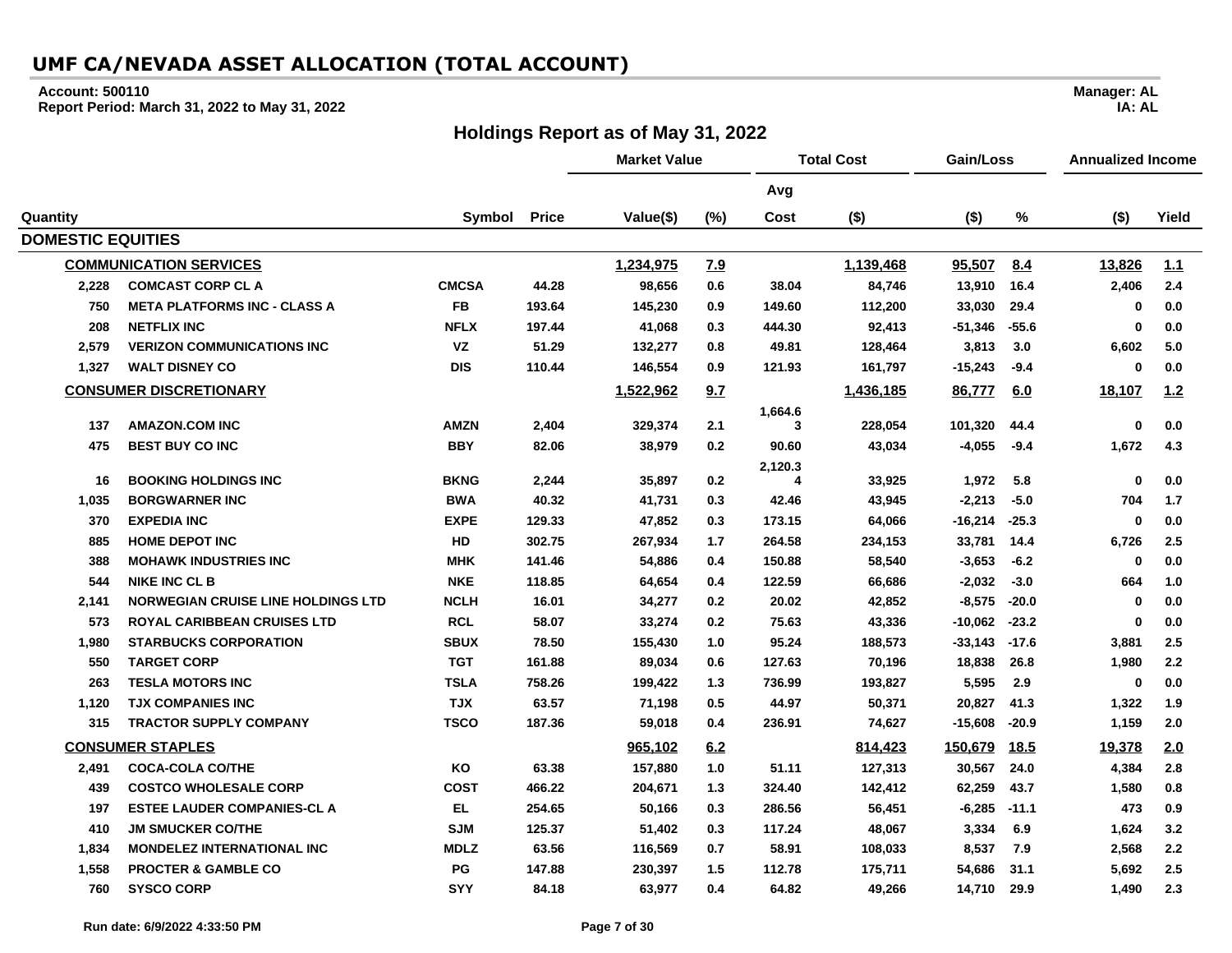#### **Account: 500110**

**Report Period: March 31, 2022 to May 31, 2022**

## **Holdings Report as of May 31, 2022**

|                          |                                                 |              |              | <b>Market Value</b> |             |        | <b>Total Cost</b> | Gain/Loss |             | Annualized Income |            |
|--------------------------|-------------------------------------------------|--------------|--------------|---------------------|-------------|--------|-------------------|-----------|-------------|-------------------|------------|
|                          |                                                 |              |              |                     |             | Avg    |                   |           |             |                   |            |
| Quantity                 |                                                 | Symbol       | <b>Price</b> | Value(\$)           | (%)         | Cost   | $($ \$)           | $($ \$)   | %           | $($ \$)           | Yield      |
| <b>DOMESTIC EQUITIES</b> |                                                 |              |              |                     |             |        |                   |           |             |                   |            |
|                          | <b>CONSUMER STAPLES</b>                         |              |              | 965,102             | 6.2         |        | 814,423           | 150,679   | <u>18.5</u> | 19,378            | 2.0        |
| 700                      | <b>WAL-MART STORES INC</b>                      | <b>WMT</b>   | 128.63       | 90,041              | 0.6         | 153.10 | 107,170           | $-17,129$ | $-16.0$     | 1,568             | 1.7        |
| <b>ENERGY</b>            |                                                 |              |              | 736,857             | 4.7         |        | 511,106           | 225,751   | 44.2        | 24,930            | 3.4        |
| 602                      | <b>CHEVRONTEXACO CORP</b>                       | <b>CVX</b>   | 174.66       | 105.145             | 0.7         | 116.81 | 70,320            | 34,825    | 49.5        | 3,419             | 3.3        |
| 1,265                    | <b>CONOCOPHILLIPS</b>                           | <b>COP</b>   | 112.36       | 142,135             | 0.9         | 70.52  | 89,203            | 52,932    | 59.3        | 2,328             | 1.6        |
| 995                      | <b>DEVON ENERGY CORPORATION</b>                 | <b>DVN</b>   | 74.90        | 74,526              | 0.5         | 58.33  | 58,038            | 16,487    | 28.4        | 5,055             | 6.8        |
| 1,120                    | <b>ENBRIDGE INC</b>                             | <b>ENB</b>   | 46.15        | 51,688              | 0.3         | 35.84  | 40,140            | 11,548    | 28.8        | 3,853             | 7.5        |
| 1,798                    | <b>EXXON MOBIL CORP</b>                         | <b>XOM</b>   | 96.00        | 172,608             | 1.1         | 67.66  | 121,649           | 50,959    | 41.9        | 6,329             | 3.7        |
| 164                      | PIONEER NATURAL RESOURCES CO                    | <b>PXD</b>   | 277.94       | 45,582              | 0.3         | 252.63 | 41,431            | 4,151     | 10.0        | 512               | 1.1        |
| 1,385                    | <b>SCHLUMBERGER LIMITED</b>                     | <b>SLB</b>   | 45.96        | 63,655              | 0.4         | 28.52  | 39,506            | 24,148    | 61.1        | 970               | 1.5        |
| 629                      | <b>VALERO ENERGY CORP</b>                       | <b>VLO</b>   | 129.60       | 81,518              | 0.5         | 80.79  | 50,819            | 30,700    | 60.4        | 2,466             | 3.0        |
| <b>FINANCIALS</b>        |                                                 |              |              | 1,483,788           | 9.5         |        | 1,429,728         | 54,059    | 3.8         | 33,537            | 2.3        |
| 5,931                    | <b>BANK OF AMERICA CORP</b>                     | <b>BAC</b>   | 37.20        | 220,633             | 1.4         | 32.95  | 195,448           | 25,185    | 12.9        | 4,982             | 2.3        |
| 603                      | <b>CLASS B</b><br><b>BERKSHIRE HATHAWAY INC</b> | <b>BRK/B</b> | 315.98       | 190,536             | $1.2$       | 311.01 | 187,539           | 2,997     | 1.6         | $\bf{0}$          | 0.0        |
| 280                      | <b>BLACKROCK INC-CLASS A</b>                    | <b>BLK</b>   | 669.08       | 187,342             | $1.2$       | 743.17 | 208,086           | $-20,744$ | $-10.0$     | 5,466             | 2.9        |
| 1,145                    | <b>CAPITAL ONE FINANCIAL CORP</b>               | <b>COF</b>   | 127.86       | 146,400             | 0.9         | 136.29 | 156,051           | $-9,651$  | $-6.2$      | 2,748             | 1.9        |
| 124                      | <b>EVEREST RE GROUP, LTD.</b>                   | <b>RE</b>    | 282.50       | 35,030              | 0.2         | 254.66 | 31,578            | 3,452     | 10.9        | 818               | 2.3        |
| 2,827                    | <b>INVESCO LTD.</b>                             | <b>IVZ</b>   | 19.34        | 54,674              | 0.3         | 18.90  | 53,428            | 1,246     | 2.3         | 2,120             | 3.9        |
| 1,985                    | <b>JPMORGAN CHASE &amp; CO</b>                  | <b>JPM</b>   | 132.23       | 262,477             | 1.7         | 128.97 | 256,001           | 6,476     | 2.5         | 7,940             | 3.0        |
| 3,383                    | <b>KEYCORP</b>                                  | <b>KEY</b>   | 19.96        | 67,525              | 0.4         | 21.99  | 74,408            | $-6,883$  | $-9.3$      | 2,639             | 3.9        |
| 1,035                    | <b>MORGAN STANLEY</b>                           | ΜS           | 86.14        | 89,155              | 0.6         | 77.39  | 80,100            | 9,055     | 11.3        | 2,898             | 3.3        |
| 494                      | <b>NORTHERN TRUST CORP</b>                      | <b>NTRS</b>  | 111.75       | 55,205              | 0.4         | 96.74  | 47,787            | 7,417     | 15.5        | 1,383             | 2.5        |
| 374                      | <b>PNC FINANCIAL SERVICES GROUP</b>             | <b>PNC</b>   | 175.41       | 65,603              | 0.4         | 126.82 | 47,431            | 18,172    | 38.3        | 2,244             | 3.4        |
| 747                      | <b>PROGRESSIVE CORP</b>                         | <b>PGR</b>   | 119.38       | 89,177              | 0.6         | 99.47  | 74,307            | 14,870    | 20.0        | 299               | 0.3        |
| 41                       | <b>SVB FINANCIAL GROUP</b>                      | <b>SIVB</b>  | 488.57       | 20,031              | 0.1         | 428.40 | 17,564            | 2,467     | 14.0        | $\mathbf{0}$      | 0.0        |
| <b>HEALTH CARE</b>       |                                                 |              |              | 2,007,432           | <u>12.8</u> |        | 1,754,746         | 252,686   | <u>14.4</u> | 38,999            | <u>1.9</u> |
| 906                      | <b>ABBOTT LABORATORIES</b>                      | <b>ABT</b>   | 117.46       | 106,419             | 0.7         | 116.49 | 105,542           | 877       | 0.8         | 1,703             | 1.6        |
| 715                      | <b>ABBVIE</b>                                   | <b>ABBV</b>  | 147.37       | 105,370             | 0.7         | 117.46 | 83,984            | 21,385    | 25.5        | 4,033             | 3.8        |
| 50                       | <b>ALIGN TECHNOLOGY INC</b>                     | <b>ALGN</b>  | 277.64       | 13,882              | 0.1         | 605.23 | 30,261            | $-16,379$ | $-54.1$     | 0                 | 0.0        |
| 383                      | <b>AMGEN INC</b>                                | <b>AMGN</b>  | 256.74       | 98,331              | 0.6         | 232.34 | 88,986            | 9,345     | 10.5        | 2,972             | 3.0        |
| 500                      | <b>BLUEPRINT MEDICINES CORP</b>                 | <b>BPMC</b>  | 55.00        | 27,500              | 0.2         | 86.25  | 43,124            | -15,624   | $-36.2$     | $\bf{0}$          | 0.0        |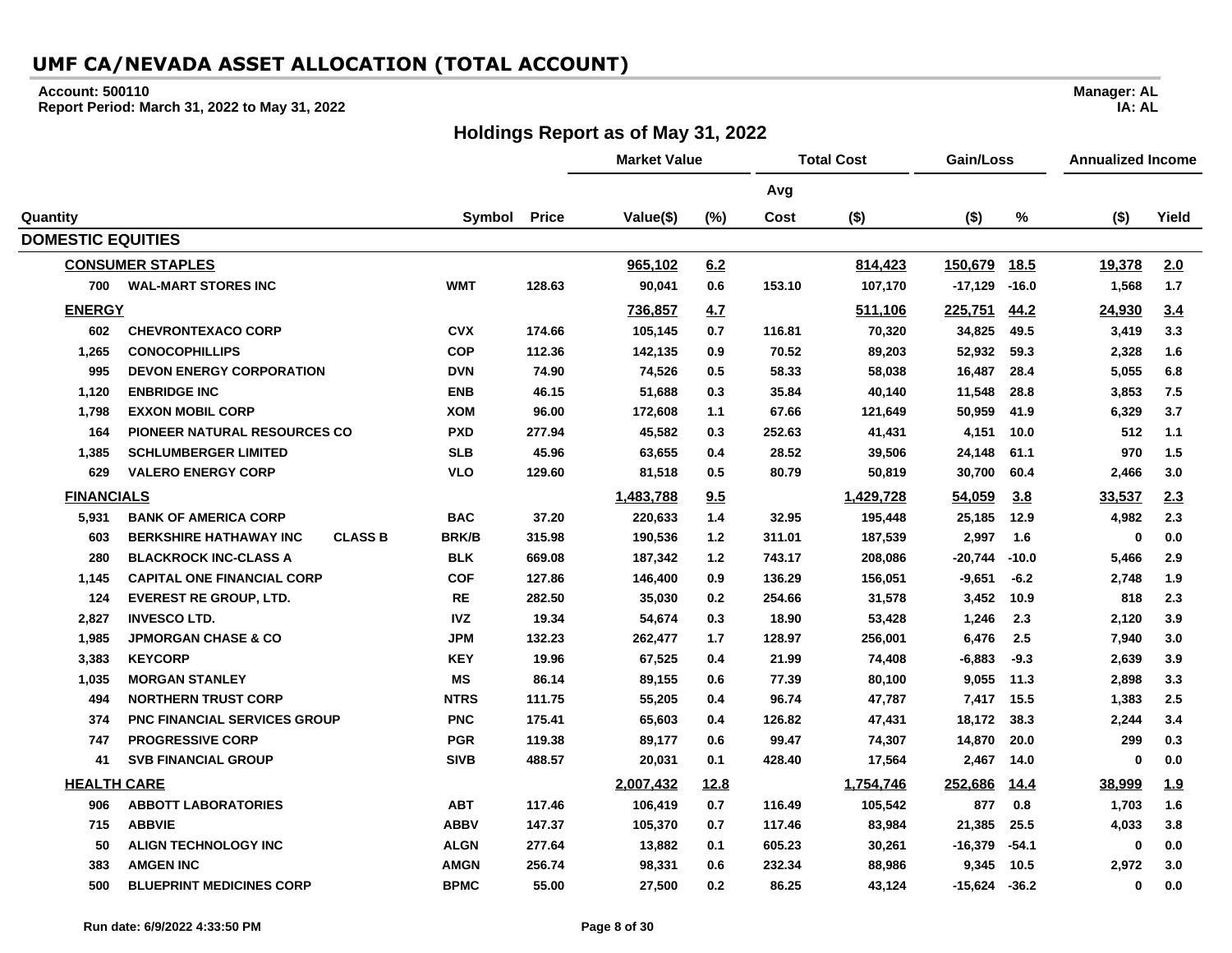#### **Account: 500110**

**Report Period: March 31, 2022 to May 31, 2022**

#### **Holdings Report as of May 31, 2022**

**Avg Quantity Symbol Price Value(\$) (%) Cost (\$) (\$) % (\$) Yield DOMESTIC EQUITIES HEALTH CARE 2,007,432 12.8 1,754,746 252,686 14.4 38,999 1.9 1,210 BRISTOL-MYERS SQUIBB CO BMY 75.45 91,295 0.6 56.12 67,905 23,389 34.4 2,614 2.9 1,057 CARDINAL HEALTH INC CAH 56.32 59,530 0.4 58.98 62,344 -2,813 -4.5 2,096 3.5 775 CVS HEALTH CORP CVS 96.75 74,981 0.5 88.13 68,299 6,682 9.8 1,705 2.3 470 DANAHER CORP DHR 263.82 123,995 0.8 205.17 96,432 27,563 28.6 470 0.4 1,108 GILEAD SCIENCES INC GILD 64.85 71,854 0.5 62.17 68,880 2,974 4.3 3,235 4.5 550 HORIZON THERAPEUTICS PLC HZNP 89.69 49,330 0.3 92.39 50,816 -1,486 -2.9 0 0.0 1,508 JOHNSON & JOHNSON JNJ 179.53 270,731 1.7 143.19 215,925 54,806 25.4 6,816 2.5 1,549 MEDTRONIC INC MDT 100.15 155,132 1.0 94.52 146,419 8,713 6.0 4,213 2.7 2,296 PFIZER INC PFE 53.04 121,780 0.8 43.52 99,931 21,849 21.9 3,674 3.0 80 REGENERON PHARMACEUTICALS REGN 664.74 53,179 0.3 610.65 48,852 4,327 8.9 0 0.0 305 STRYKER CORP SYK 234.50 71,523 0.5 244.34 74,525 -3,003 -4.0 848 1.2 211 THERMO FISHER SCIENTIFIC INC TMO 567.57 119,757 0.8 547.70 115,564 4,193 3.6 253 0.2 671 UNITEDHEALTH GROUP INC UNH 496.78 333,339 2.1 334.07 224,161 109,179 48.7 3,892 1.2 495 ZIMMER BIOMET HOLDINGS INC ZBH 120.21 59,504 0.4 126.86 62,796 -3,292 -5.2 475 0.8 INDUSTRIALS 1,165,843 7.4 1,151,037 14,806 1.3 21,204 1.8 1,408 AMETEK INC AME 121.47 171,030 1.1 124.17 174,827 -3,797 -2.2 1,239 0.7 650 BOOZ ALLEN HAMILTON HOLDING CORPORATION BAH 85.86 55,809 0.4 76.70 49,857 5,952 11.9 1,118 2.0 280 CUMMINS INC CMI 209.12 58,554 0.4 148.00 41,441 17,112 41.3 1,624 2.8 843 DOVER CORP DOV 133.91 112,886 0.7 161.04 135,757 -22,870 -16.8 1,686 1.5 460 EATON CORP ETN 138.60 63,756 0.4 146.75 67,504 -3,748 -5.6 1,490 2.3 160 FACTSET RESEARCH SYSTEMS INC FDS 381.78 61,085 0.4 488.67 78,187 -17,102 -21.9 570 0.9 330 ILLINOIS TOOL WORKS INC ITW 208.07 68,663 0.4 157.52 51,981 16,683 32.1 1,610 2.3 434 ROCKWELL AUTOMATION INC ROK 213.20 92,529 0.6 235.84 102,354 -9,825 -9.6 1,944 2.1 360 TRANE TECHNOLOGIES PLC TT 138.06 49,702 0.3 124.22 44,721 4,981 11.1 965 1.9 787 UNION PACIFIC CORP UNP 219.78 172,967 1.1 195.50 153,860 19,107 12.4 4,092 2.4 550 UNITED PARCEL SERVICE INC/GEORGIA UPS 182.25 100,238 0.6 209.98 115,491 -15,253 -13.2 3,344 3.3 221 UNITED RENTALS INC URI 298.18 65,898 0.4 330.02 72,935 -7,038 -9.6 0 0.0**

**585 WASTE MANAGEMENT WM 158.51 92,728 0.6 106.19 62,123 30,605 49.3 1,521 1.6**

**Manager: AL IA: AL**

**Market Value Total Cost Gain/Loss Annualized Income**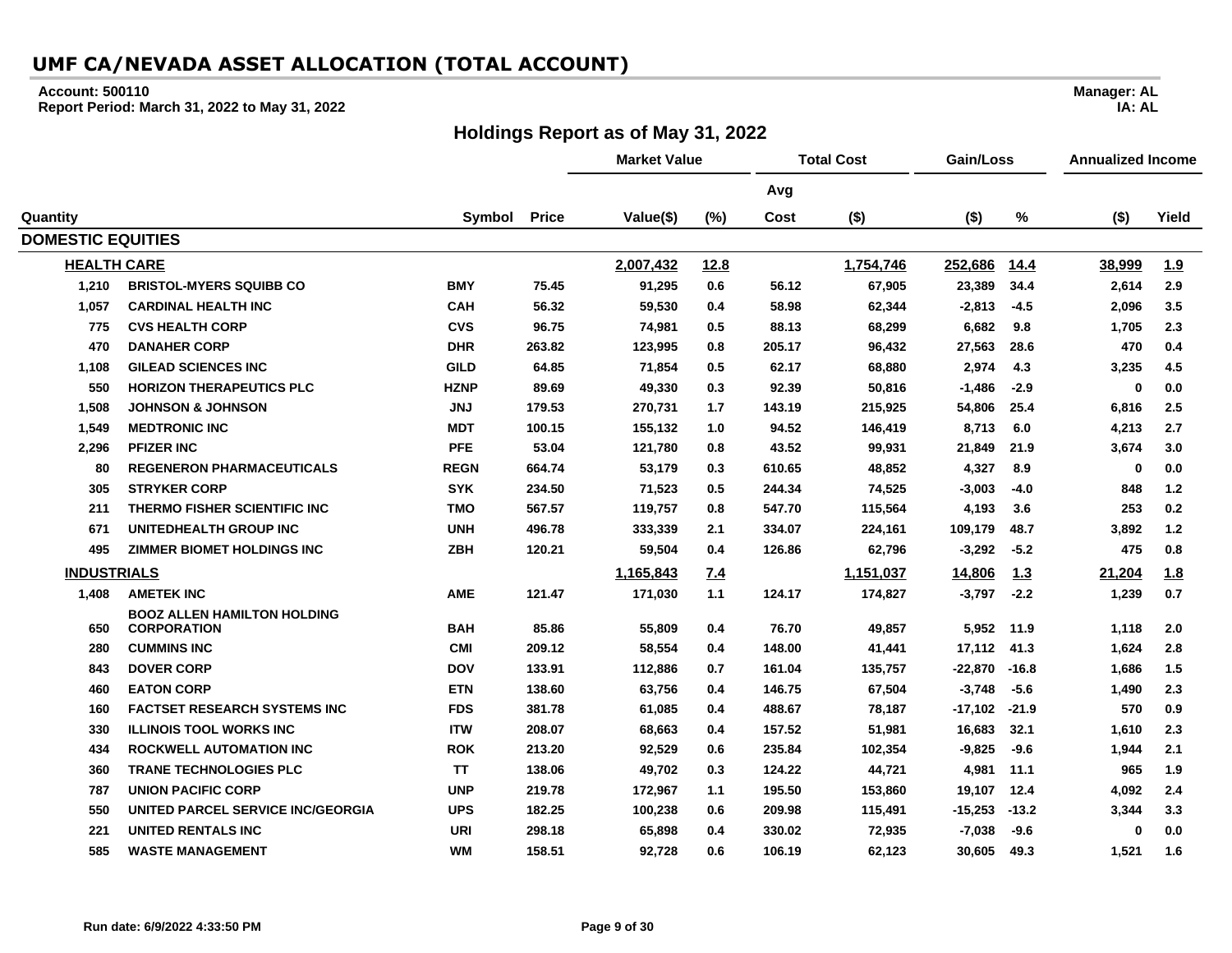#### **Account: 500110**

**Report Period: March 31, 2022 to May 31, 2022**

## **Holdings Report as of May 31, 2022**

|                          |                                   |              |              | <b>Market Value</b> |         |        | <b>Total Cost</b> | Gain/Loss         |             | <b>Annualized Income</b> |            |
|--------------------------|-----------------------------------|--------------|--------------|---------------------|---------|--------|-------------------|-------------------|-------------|--------------------------|------------|
|                          |                                   |              |              |                     |         | Avg    |                   |                   |             |                          |            |
| Quantity                 |                                   | Symbol       | <b>Price</b> | Value(\$)           | (%)     | Cost   | $($ \$)           | $($ \$)           | $\%$        | $($ \$)                  | Yield      |
| <b>DOMESTIC EQUITIES</b> |                                   |              |              |                     |         |        |                   |                   |             |                          |            |
|                          | <b>INFO. TECHNOLOGY</b>           |              |              | 3,613,172           | 23.1    |        | 2,827,735         | 785,437           | 27.8        | 34,423                   | 1.0        |
| 285                      | <b>ACCENTURE PLC</b>              | <b>ACN</b>   | 298.46       | 85,061              | $0.5\,$ | 192.19 | 54,774            | 30,287            | 55.3        | 1,106                    | $1.3$      |
| 421                      | <b>ADOBE SYSTEMS INC</b>          | <b>ADBE</b>  | 416.48       | 175,338             | 1.1     | 389.96 | 164,171           | 11,167            | 6.8         | 0                        | 0.0        |
| 588                      | <b>ADVANCED MICRO DEVICES INC</b> | <b>AMD</b>   | 101.86       | 59,894              | 0.4     | 101.51 | 59,690            | 204               | 0.3         | $\mathbf 0$              | 0.0        |
| 342                      | <b>AKAMAI TECHNOLOGIES INC</b>    | <b>AKAM</b>  | 101.04       | 34,556              | 0.2     | 104.66 | 35,792            | $-1,236$          | $-3.5$      | $\mathbf 0$              | 0.0        |
| 1,064                    | <b>AMPHENOL CORP-CL A</b>         | <b>APH</b>   | 70.86        | 75,395              | 0.5     | 71.98  | 76,588            | $-1,193$          | $-1.6$      | 851                      | 1.1        |
| 105                      | <b>ANSYS INC</b>                  | <b>ANSS</b>  | 260.36       | 27,338              | 0.2     | 364.54 | 38,277            | $-10,939$         | $-28.6$     | 0                        | 0.0        |
| 6,019                    | <b>APPLE INC</b>                  | <b>AAPL</b>  | 148.84       | 895,868             | 5.7     | 77.17  | 464,469           | 431,399           | 92.9        | 5,537                    | 0.6        |
| 335                      | <b>APPLIED MATERIALS INC</b>      | <b>AMAT</b>  | 117.29       | 39,292              | 0.3     | 136.58 | 45,753            | $-6,461$          | $-14.1$     | 348                      | 0.9        |
| 196                      | <b>BROADCOM LTD</b>               | <b>AVGO</b>  | 580.13       | 113,705             | 0.7     | 599.25 | 117,454           | $-3,748$          | $-3.2$      | 3,214                    | 2.8        |
| 361                      | <b>CITRIX SYSTEMS INC</b>         | <b>CTXS</b>  | 100.69       | 36,349              | 0.2     | 109.24 | 39,437            | $-3,088$          | $-7.8$      | $\mathbf 0$              | 0.0        |
| 515                      | <b>FISERV INC.</b>                | <b>FISV</b>  | 100.18       | 51,593              | 0.3     | 106.30 | 54,745            | $-3,152$          | $-5.8$      | $\mathbf 0$              | 0.0        |
| 1,958                    | <b>INTEL CORP</b>                 | <b>INTC</b>  | 44.42        | 86,974              | 0.6     | 43.03  | 84,255            | 2,719             | 3.2         | 2,859                    | 3.3        |
| 177                      | <b>INTUIT INC</b>                 | <b>INTU</b>  | 414.46       | 73,359              | 0.5     | 523.99 | 92,746            | $-19,387$         | $-20.9$     | 481                      | 0.7        |
| 1,256                    | <b>IRON MOUNTAIN INC</b>          | <b>IRM</b>   | 53.90        | 67,698              | 0.4     | 42.22  | 53,030            | 14,668            | 27.7        | 3,107                    | 4.6        |
| 256                      | <b>MASTERCARD INC - CLASS A</b>   | МA           | 357.87       | 91,615              | 0.6     | 364.00 | 93,184            | $-1,569$          | $-1.7$      | 502                      | 0.5        |
| 3,015                    | <b>MICROSOFT CORP</b>             | <b>MSFT</b>  | 271.87       | 819,688             | 5.2     | 162.63 | 490,319           | 329,369           | 67.2        | 7,477                    | 0.9        |
| 934                      | <b>NVIDIA CORP</b>                | <b>NVDA</b>  | 186.72       | 174,396             | $1.1$   | 150.05 | 140,148           | 34,248            | 24.4        | 149                      | 0.1        |
| 993                      | <b>ORACLE CORP</b>                | <b>ORCL</b>  | 71.92        | 71,417              | 0.5     | 85.25  | 84,655            | $-13,238$         | $-15.6$     | 1,271                    | 1.8        |
| 1,121                    | <b>QUALCOMM INC.</b>              | QCOM         | 143.22       | 160,550             | 1.0     | 133.59 | 149,751           | 10,799            | 7.2         | 3,363                    | 2.1        |
| 429                      | <b>SALESFORCE.COM INC</b>         | <b>CRM</b>   | 160.24       | 68,743              | 0.4     | 208.48 | 89,437            | $-20,694$         | $-23.1$     | 0                        | 0.0        |
| 165                      | <b>SERVICENOW INC</b>             | <b>NOW</b>   | 467.47       | 77,133              | 0.5     | 536.00 | 88,439            | $-11,307$         | $-12.8$     | $\mathbf 0$              | 0.0        |
| 550                      | <b>TEXAS INSTRUMENTS INC</b>      | <b>TXN</b>   | 176.76       | 97,218              | 0.6     | 141.40 | 77,768            | 19,450            | 25.0        | 2,530                    | 2.6        |
| 1,084                    | <b>VISA INC - CLASS A SHARES</b>  | $\mathsf{v}$ | 212.17       | 229,992             | 1.5     | 214.81 | 232,854           | $-2,861$          | $-1.2$      | 1,626                    | 0.7        |
| <b>MATERIALS</b>         |                                   |              |              | 477,332             | 3.0     |        | 409,079           | 68,253            | <b>16.7</b> | 7,552                    | <u>1.6</u> |
| 264                      | <b>ALBEMARLE CORP</b>             | <b>ALB</b>   | 260.42       | 68,751              | 0.4     | 204.76 | 54,057            | 14,693            | 27.2        | 417                      | 0.6        |
| 310                      | <b>AVERY DENNISON CORP</b>        | <b>AVY</b>   | 172.56       | 53,494              | 0.3     | 144.21 | 44,704            | 8,790             | 19.7        | 930                      | 1.7        |
| 735                      | <b>EASTMAN CHEMICAL COMPANY</b>   | <b>EMN</b>   | 110.16       | 80,968              | 0.5     | 117.28 | 86,203            | $-5,235$          | $-6.1$      | 2,234                    | 2.8        |
| 233                      | <b>LINDE PLC</b>                  | <b>LIN</b>   | 324.68       | 75,650              | 0.5     | 201.21 | 46,882            | 28,769            | 61.4        | 1,090                    | 1.4        |
| 820                      | <b>STEEL DYNAMICS INC</b>         | <b>STLD</b>  | 85.38        | 70,012              | 0.4     | 42.30  | 34,686            | 35,326            | 101.8       | 1,115                    | 1.6        |
| 410                      | <b>VULCAN MATERIALS CO</b>        | <b>VMC</b>   | 164.87       | 67,597              | 0.4     | 200.87 | 82,357            | $-14,760$ $-17.9$ |             | 656                      | 1.0        |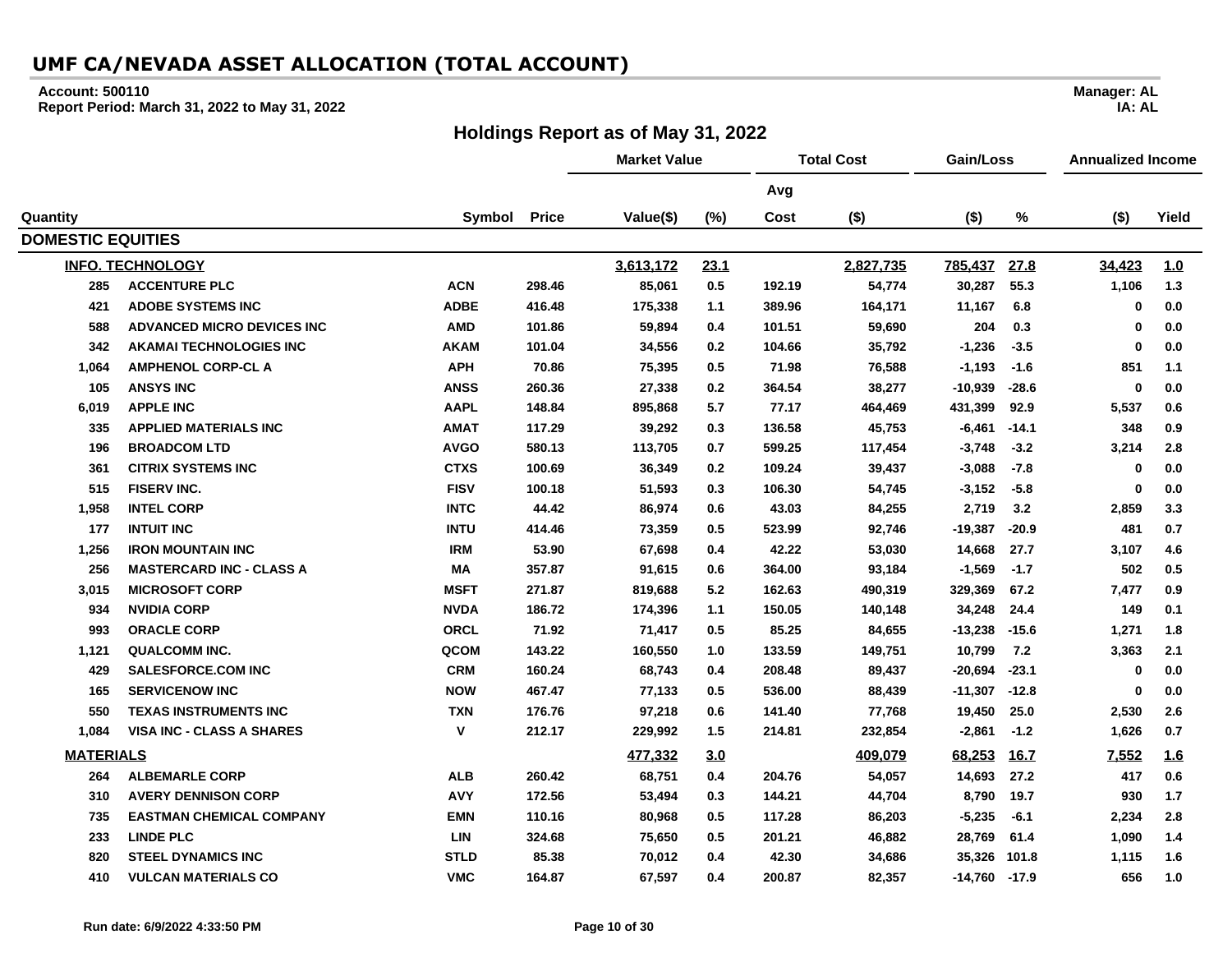#### **Account: 500110**

**Report Period: March 31, 2022 to May 31, 2022**

## **Holdings Report as of May 31, 2022**

|                          |                                    |                  | <b>Market Value</b> |            | <b>Total Cost</b> |        |            | Gain/Loss |             | <b>Annualized Income</b> |       |
|--------------------------|------------------------------------|------------------|---------------------|------------|-------------------|--------|------------|-----------|-------------|--------------------------|-------|
|                          |                                    |                  |                     |            |                   | Avg    |            |           |             |                          |       |
| Quantity                 |                                    | Symbol           | <b>Price</b>        | Value(\$)  | (%)               | Cost   | $($ \$)    | $($ \$)   | $\%$        | $($ \$)                  | Yield |
| <b>DOMESTIC EQUITIES</b> |                                    |                  |                     |            |                   |        |            |           |             |                          |       |
| <b>MATERIALS</b>         |                                    |                  |                     | 477,332    | 3.0               |        | 409,079    | 68,253    | <u>16.7</u> | 7,552                    | 1.6   |
| 1.540                    | <b>WEYERHAEUSER COMPANY</b>        | <b>WY</b>        | 39.52               | 60,861     | 0.4               | 39.09  | 60,191     | 670       | 1.1         | 1,109                    | 1.8   |
| <b>REAL ESTATE</b>       |                                    |                  |                     | 325,708    | 2.1               |        | 284,416    | 41,292    | <u>14.5</u> | 10,163                   | 3.1   |
| 345                      | <b>CROWN CASTLE INTL CORP</b>      | CCI              | 189.65              | 65,429     | 0.4               | 177.61 | 61,275     | 4,154     | 6.8         | 2,029                    | 3.1   |
| 655                      | <b>PROLOGIS INC</b>                | <b>PLD.SRI</b>   | 127.48              | 83,499     | 0.5               | 97.90  | 64,124     | 19,376    | 30.2        | 2,070                    | 2.5   |
| 1,338                    | <b>REGENCY CENTERS CORP</b>        | <b>REG.SRI</b>   | 68.21               | 91,265     | 0.6               | 48.62  | 65,048     | 26,217    | 40.3        | 3,345                    | 3.7   |
| 1,789                    | <b>UDR INC</b>                     | UDR.DE           | 47.80               | 85,514     | 0.5               | 52.53  | 93,969     | $-8,454$  | $-9.0$      | 2,719                    | 3.2   |
| <b>UTILITIES</b>         |                                    |                  |                     | 301,370    | 1.9               |        | 235,353    | 66,018    | 28.1        | 8,083                    | 2.7   |
| 1,437                    | <b>ALLIANT ENERGY CORP</b>         | <b>LNT</b>       | 63.82               | 91,709     | 0.6               | 49.82  | 71,584     | 20,125    | 28.1        | 2,457                    | 2.7   |
| 588                      | <b>SEMPRA ENERGY</b>               | <b>SRE</b>       | 163.86              | 96,350     | 0.6               | 130.32 | 76,628     | 19,722    | 25.7        | 2,693                    | 2.8   |
| 1,504                    | <b>XCEL ENERGY INC</b>             | <b>XEL</b>       | 75.34               | 113,311    | 0.7               | 57.94  | 87,141     | 26,171    | 30.0        | 2,933                    | 2.6   |
|                          | <b>Total Core Portfolio - Long</b> |                  |                     | 13,834,541 | 88.3              |        | 11,993,275 | 1,841,266 | 15.4        | 230,202                  | 1.7   |
| Large Cap Income         |                                    |                  |                     |            |                   |        |            |           |             |                          |       |
|                          | <b>COMMUNICATION SERVICES</b>      |                  |                     | 101,745    | 0.6               |        | 105,452    | $-3,706$  | $-3.5$      | 3,745                    | 3.7   |
| 1,180                    | <b>COMCAST CORP-CLASS A</b>        | <b>CMCSA.INC</b> | 44.28               | 52,250     | 0.3               | 43.75  | 51,623     | 627       | 1.2         | 1,274                    | 2.4   |
| 965                      | <b>VERIZON COMMUNICATIONS INC</b>  | <b>VZ.INC</b>    | 51.29               | 49,495     | 0.3               | 55.78  | 53,829     | $-4,334$  | $-8.1$      | 2,470                    | 5.0   |
|                          | <b>CONSUMER DISCRETIONARY</b>      |                  |                     | 110,100    | 0.7               |        | 110,665    | $-565$    | $-0.5$      | 2,555                    | 2.3   |
| 140                      | <b>HOME DEPOT INC</b>              | <b>HD.INC</b>    | 302.75              | 42,385     | 0.3               | 336.94 | 47,172     | $-4,787$  | $-10.1$     | 1,064                    | 2.5   |
| 169                      | <b>MCDONALDS CORP</b>              | <b>MCD.INC</b>   | 252.21              | 42,623     | 0.3               | 244.73 | 41,359     | 1,264     | 3.1         | 933                      | 2.2   |
| 155                      | <b>TARGET CORP</b>                 | <b>TGT.INC</b>   | 161.88              | 25,091     | 0.2               | 142.79 | 22,133     | 2,958     | 13.4        | 558                      | 2.2   |
|                          | <b>CONSUMER STAPLES</b>            |                  |                     | 185,123    | 1.2               |        | 165,945    | 19,179    | <u>11.6</u> | 4,849                    | 2.6   |
| 770                      | <b>COCA-COLA CO/THE</b>            | <b>KO.INC</b>    | 63.38               | 48,803     | 0.3               | 51.64  | 39,763     | 9,040     | 22.7        | 1,355                    | 2.8   |
| 470                      | <b>COLGATE-PALMOLIVE CO</b>        | <b>CL.INC</b>    | 78.81               | 37,041     | 0.2               | 75.11  | 35,302     | 1,739     | 4.9         | 884                      | 2.4   |
| 345                      | <b>PEPSICO INC</b>                 | PEP.INC          | 167.75              | 57,874     | 0.4               | 146.75 | 50,629     | 7,244     | 14.3        | 1,587                    | 2.7   |
| 280                      | <b>PROCTER &amp; GAMBLE CO</b>     | <b>PG.INC</b>    | 147.88              | 41,406     | 0.3               | 143.75 | 40,250     | 1,156     | 2.9         | 1,023                    | 2.5   |
| <b>ENERGY</b>            |                                    |                  |                     | 144,502    | 0.9               |        | 107,983    | 36,519    | 33.8        | 3,482                    | 2.4   |
| 540                      | <b>CONOCOPHILLIPS</b>              | <b>COP.INC</b>   | 112.36              | 60,674     | 0.4               | 92.40  | 49,896     | 10,778    | 21.6        | 994                      | 1.6   |
| 325                      | <b>EOG RESOURCES INC</b>           | <b>EOG.INC</b>   | 136.96              | 44,512     | 0.3               | 95.43  | 31,014     | 13,498    | 43.5        | 975                      | 2.2   |
| 390                      | PHILLIPS 66                        | <b>PSX.INC</b>   | 100.81              | 39,316     | 0.3               | 69.42  | 27,074     | 12,242    | 45.2        | 1,513                    | 3.8   |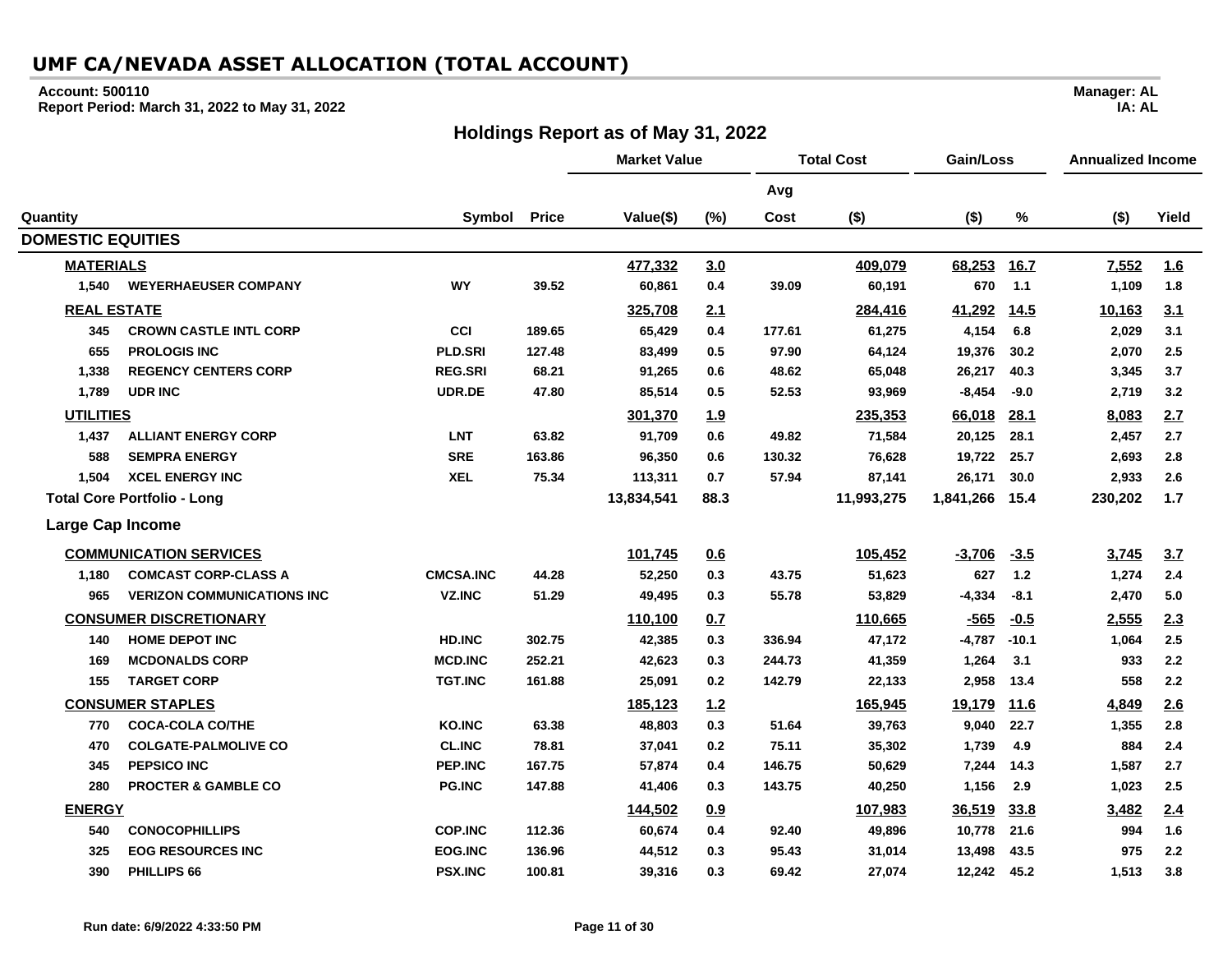#### **Account: 500110**

**DOMESTIC EQUITIES**

**Report Period: March 31, 2022 to May 31, 2022**

#### **Holdings Report as of May 31, 2022**

**Market Value Total Cost Gain/Loss Annualized Income Avg Quantity Symbol Price Value(\$) (%) Cost (\$) (\$) % (\$) Yield FINANCIALS 276,942 1.8 252,402 24,540 9.7 8,945 3.2**

|              |                                |                 |                |                          | <u>.</u> |          | -----   |                | ---         | .,.          | $ -$       |
|--------------|--------------------------------|-----------------|----------------|--------------------------|----------|----------|---------|----------------|-------------|--------------|------------|
| 1,035        | <b>AFLAC INC</b>               | <b>AFL.INC</b>  | 60.57          | 62,690                   | 0.4      | 48.47    | 50,164  | 12,526         | 25.0        | 1,656        | 2.6        |
| 805          | <b>CITIGROUP INC</b>           | <b>C.INC</b>    | 53.41          | 42,995                   | 0.3      | 54.73    | 44,058  | $-1,063$       | $-2.4$      | 1,642        | 3.8        |
| 915          | <b>FIFTH THIRD BANCORP</b>     | <b>FITB.INC</b> | 39.43          | 36,078                   | 0.2      | 33.83    | 30,956  | 5,122          | 16.5        | 1,098        | 3.0        |
| 335          | <b>JPMORGAN CHASE &amp; CO</b> | <b>JPM.INC</b>  | 132.23         | 44,297                   | 0.3      | 113.59   | 38,053  | 6,244          | 16.4        | 1,340        | 3.0        |
| 570          | <b>MORGAN STANLEY</b>          | <b>MS.INC</b>   | 86.14          | 49,100                   | 0.3      | 64.26    | 36,628  | 12,472         | 34.0        | 1,596        | 3.3        |
| 840          | <b>TRUIST FINANCIAL CORP</b>   | <b>TFC.INC</b>  | 49.74          | 41,782                   | 0.3      | 62.55    | 52,543  | -10,761        | $-20.5$     | 1,613        | 3.9        |
| HEALTH CARE  |                                |                 |                | <u>231,843</u>           | 1.5      |          | 185,444 | 46,399         | 25.0        | 6,002        | <u>2.6</u> |
| 150          | <b>AGMEN INC</b>               | <b>AMGN.INC</b> | 256.74         | 38,511                   | 0.2      | 227.27   | 34,090  | 4,421          | 13.0        | 1,164        | 3.0        |
| 140          | ELI LILLY & CO                 | <b>LLY.INC</b>  | 313.44         | 43,882                   | 0.3      | 182.58   | 25,562  | 18,320         | 71.7        | 549          | 1.3        |
| 235          | <b>JOHNSON AND JOHNSON</b>     | <b>JNJ.INC</b>  | 179.53         | 42,190                   | 0.3      | 171.04   | 40,194  | 1,995          | 5.0         | 1,062        | 2.5        |
| 520          | <b>MERCK &amp; CO. INC.</b>    | <b>MRK.INC</b>  | 92.03          | 47,856                   | 0.3      | 74.84    | 38,919  | 8,936          | 23.0        | 1,435        | 3.0        |
| 1,120        | <b>PFIZER INC</b>              | <b>PFE.INC</b>  | 53.04          | 59,405                   | 0.4      | 41.68    | 46,678  | 12,727         | 27.3        | 1,792        | 3.0        |
| INDUSTRIALS  |                                |                 |                | 136,929                  | 0.9      |          | 110,673 | 26,256         | <u>23.7</u> | <u>3,371</u> | 2.5        |
| 245          | <b>CATERPILLAR INC</b>         | <b>CAT.INC</b>  | 215.85         | 52,883                   | 0.3      | 149.62   | 36,656  | 16,227         | 44.3        | 1,088        | 2.1        |
| 580          | <b>EMERSON ELECTRIC CO</b>     | <b>EMR.INC</b>  | 88.66          | 51,423                   | 0.3      | 73.30    | 42,513  | 8,910          | 21.0        | 1,195        | 2.3        |
| 179          | UNITED PARCEL SERVICES CL B    | UPS.INC         | 182.25         | 32,623                   | 0.2      | 176.00   | 31,504  | 1,119          | 3.6         | 1,088        | 3.3        |
|              | <b>INFO. TECHNOLOGY</b>        |                 |                | 143,392                  | 0.9      |          | 156,343 | <u>-12,951</u> | $-8.3$      | 4,108        | 2.9        |
| 925          | <b>CISCO SYSTEMS INC</b>       | <b>CSCO.INC</b> | 45.05          | 41,671                   | 0.3      | 52.05    | 48,146  | $-6,474$       | $-13.4$     | 1,406        | 3.4        |
| 850          | <b>INTEL CORP</b>              | <b>INTC.INC</b> | 44.42          | 37,757                   | 0.2      | 49.58    | 42,146  | -4,389         | $-10.4$     | 1,241        | 3.3        |
| $\mathbf{A}$ | AULU AAHHLINA                  | 0.00011110      | $\overline{1}$ | $\overline{\phantom{a}}$ | . .      | $\cdots$ | 1.1.00  | $\overline{a}$ |             | $\sim$       |            |

| 280              | <b>QUALCOMM INC</b>           | QCOM.INC        | 143.22 | 40,102    | 0.3 | 157.74 | 44,168    | -4,066      | $-9.2$ | 840        | 2.1        |
|------------------|-------------------------------|-----------------|--------|-----------|-----|--------|-----------|-------------|--------|------------|------------|
| 135              | <b>TEXAS INSTRUMENTS INC</b>  | <b>TXN.INC</b>  | 176.76 | 23,863    | 0.2 | 162.10 | 21,884    | 979. ا      | 9.0    | 621        | 2.6        |
| <b>MATERIALS</b> |                               |                 |        | 19,207    | 0.1 |        | 12,528    | 6,679       | 53.3   | <u>290</u> | <u>1.5</u> |
| 145              | <b>NUCOR CORP</b>             | <b>NUE.INC</b>  | 132.46 | 19,207    | 0.1 | 86.40  | 12,528    | 6,679       | 53.3   | 290        | 1.5        |
| <b>UTILITIES</b> |                               |                 |        | 143,710   | 0.9 |        | 117,223   | 26,487 22.6 |        | 4,978      | 3.5        |
| 455              | <b>DUKE ENERGY CORP</b>       | <b>DUK.INC</b>  | 112.52 | 51.197    | 0.3 | 89.20  | 40,584    | 10,613      | 26.1   | 1,793      | 3.5        |
| 625              | <b>EVERGY INC</b>             | <b>EVRG.INC</b> | 69.94  | 43,713    | 0.3 | 62.46  | 39,035    | 4,677       | 12.0   | 1,431      | 3.3        |
| 645              | <b>SOUTHERN CO/THE</b>        | SO.INC          | 75.66  | 48,801    | 0.3 | 58.30  | 37,604    | 11,197      | 29.8   | 1,754      | 3.6        |
|                  | <b>Total Large Cap Income</b> |                 |        | 1,493,493 | 9.5 |        | 1,324,657 | 168,836     | 12.7   | 42.325     | 2.8        |
|                  |                               |                 |        |           |     |        |           |             |        |            |            |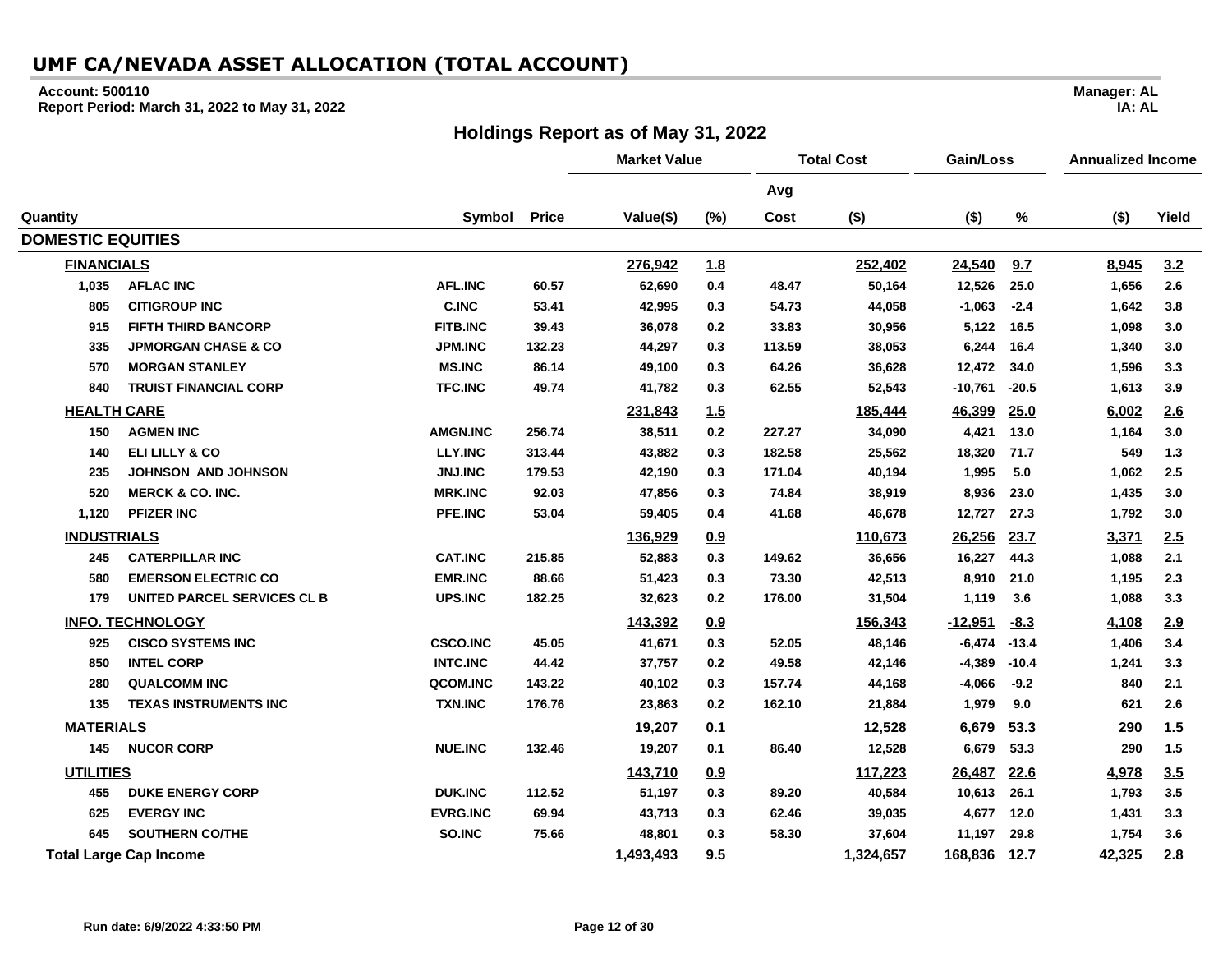#### **Account: 500110**

**Report Period: March 31, 2022 to May 31, 2022**

## **Holdings Report as of May 31, 2022**

|                           |                                           |                   |              | <b>Market Value</b> |             | <b>Total Cost</b> |            | Gain/Loss         |             | <b>Annualized Income</b> |            |
|---------------------------|-------------------------------------------|-------------------|--------------|---------------------|-------------|-------------------|------------|-------------------|-------------|--------------------------|------------|
|                           |                                           |                   |              |                     |             | Avg               |            |                   |             |                          |            |
| Quantity                  |                                           | Symbol            | <b>Price</b> | Value(\$)           | (%)         | Cost              | $($ \$)    | $($ \$)           | %           | $($ \$)                  | Yield      |
| <b>DOMESTIC EQUITIES</b>  |                                           |                   |              |                     |             |                   |            |                   |             |                          |            |
| <b>US Small Cap</b>       |                                           |                   |              |                     |             |                   |            |                   |             |                          |            |
| <b>HEALTH CARE</b>        |                                           |                   |              | 29,962              | 0.2         |                   | 43,386     | $-13,423$ $-30.9$ |             | <u>0</u>                 | 0.0        |
| 128                       | <b>CHARLES RIVER LABORITORIES</b>         | <b>CRL</b>        | 234.08       | 29,962              | 0.2         | 338.95            | 43,386     | $-13,423$         | $-30.9$     | $\bf{0}$                 | 0.0        |
|                           | <b>MUTUAL FUNDS</b>                       |                   |              | 308,853             | 2.0         |                   | 307,536    | 1,317             | 0.4         | 2,055                    | 0.7        |
|                           | <b>NATIONWIDE BAILARD COGNITIVE VALUE</b> |                   |              |                     |             |                   |            |                   |             |                          |            |
| 20,549                    | <b>FUND</b>                               | <b>NWHFX</b>      | 15.03        | 308.853             | 2.0         | 14.97             | 307,536    | 1,317             | 0.4         | 2,055                    | 0.7        |
| <b>Total US Small Cap</b> |                                           |                   |              | 338,815             | 2.2         |                   | 350,921    | $-12,107$         | $-3.4$      | 2,055                    | 0.6        |
|                           | <b>Total DOMESTIC EQUITIES</b>            |                   |              | 15,666,849          | 55.8        |                   | 13,668,854 | 1,997,995 14.6    |             | 274,581                  | 1.8        |
|                           | <b>INTERNATIONAL EQUITIES</b>             |                   |              |                     |             |                   |            |                   |             |                          |            |
| <b>Developed Markets</b>  |                                           |                   |              |                     |             |                   |            |                   |             |                          |            |
|                           | <b>COMMUNICATION SERVICES</b>             |                   |              | 84,099              | 4.1         |                   | 32,953     | 51,146            |             | 2,596                    | <u>3.1</u> |
| 4,850                     | <b>KDDI CORP</b>                          | <b>KDDIY.INTL</b> | 17.34        | 84,099              | 4.1         | 6.79              | 32,953     | 51,146 155.2      |             | 2,596                    | 3.1        |
|                           | <b>CONSUMER DISCRETIONARY</b>             |                   |              | 373,693             | 18.2        |                   | 404,667    | $-30.975$         | $-7.7$      | 16,574                   | 4.4        |
| 3,405                     | <b>AKTIEBOLAGET VOLVO ADR</b>             | <b>VLVLY</b>      | 17.53        | 59,690              | 2.9         | 22.75             | 77,470     | -17,781           | $-23.0$     | 8,406                    | 14.1       |
| 3,075                     | <b>BURBERRY GROUP PLC-SPON ADR</b>        | <b>BURBY</b>      | 21.53        | 66,205              | 3.2         | 28.19             | 86,672     | -20,467           | $-23.6$     | 2,292                    | 3.5        |
| 2,330                     | <b>MICHELIN (CGDE)-UNSPON ADR</b>         | <b>MGDDY</b>      | 26.03        | 60,650              | 2.9         | 26.36             | 61,428     | $-778$            | $-1.3$      | 2,209                    | 3.6        |
| 7,035                     | <b>PANASONIC CORP -SPON ADR</b>           | <b>PCRFY</b>      | 9.18         | 64,581              | 3.1         | 9.31              | 65,470     | $-888$            | $-1.4$      | 2,381                    | 3.7        |
| 7,885                     | <b>RECRUIT HOLDINGS CO LTD</b>            | <b>RCRUY</b>      | 7.21         | 56,851              | 2.8         | 7.73              | 60,955     | $-4,104$          | $-6.7$      | 296                      | 0.5        |
| 395                       | <b>TOYOTA MOTOR CORP - SPON ADR</b>       | <b>TM</b>         | 166.37       | 65,716              | 3.2         | 133.35            | 52,673     | 13,043            | 24.8        | 991                      | 1.5        |
|                           | <b>CONSUMER STAPLES</b>                   |                   |              | 232,027             | <u>11.3</u> |                   | 241,505    | $-9,478$          | $-3.9$      | 7,365                    | 3.2        |
| 600                       | <b>NESTLE SA-SPONS ADR FOR REG</b>        | <b>NSRGY</b>      | 121.96       | 73,176              | 3.6         | 100.14            | 60,087     | 13,089            | 21.8        | 1,780                    | 2.4        |
| 1,520                     | UNILEVER PLC NEW                          | <b>UL</b>         | 48.33        | 73,462              | 3.6         | 54.90             | 83,450     | $-9,988$          | $-12.0$     | 3,046                    | 4.1        |
| 5,640                     | <b>WH GROUP LTD-ADR</b>                   | <b>WHGLY</b>      | 15.14        | 85,390              | 4.1         | 17.37             | 97,968     | -12,579           | $-12.8$     | 2,539                    | 3.0        |
| <b>ENERGY</b>             |                                           |                   |              | 79,086              | 3.8         |                   | 54,229     | 24,857            | <u>45.8</u> | 3,953                    | 5.0        |
| 1,345                     | <b>TOTALENERGIES SE</b>                   | <b>TTE</b>        | 58.80        | 79,086              | 3.8         | 40.32             | 54,229     | 24,857            | 45.8        | 3,953                    | 5.0        |
| <b>FINANCIALS</b>         |                                           |                   |              | 336,405             | <u>16.3</u> |                   | 314,172    | 22,233            | <u>7.1</u>  | 20,168                   | 6.0        |
| 3.145                     | <b>DNB BANK ASA - ADR</b>                 | <b>DNBBY</b>      | 20.27        | 63,749              | 3.1         | 18.10             | 56,923     | 6,826             | 12.0        | 9,657                    | 15.1       |
| 506                       | <b>MACQUARIE GROUP ADR</b>                | <b>MQBKY</b>      | 133.95       | 67,779              | 3.3         | 128.63            | 65,089     | 2,690             | 4.1         | 2,233                    | 3.3        |
| 12,575                    | <b>MITSUBISHI UFJ FINL - SPON ADR</b>     | <b>MUFG</b>       | 5.67         | 71,300              | 3.5         | 5.12              | 64,445     | 6,855             | 10.6        | 2,919                    | 4.1        |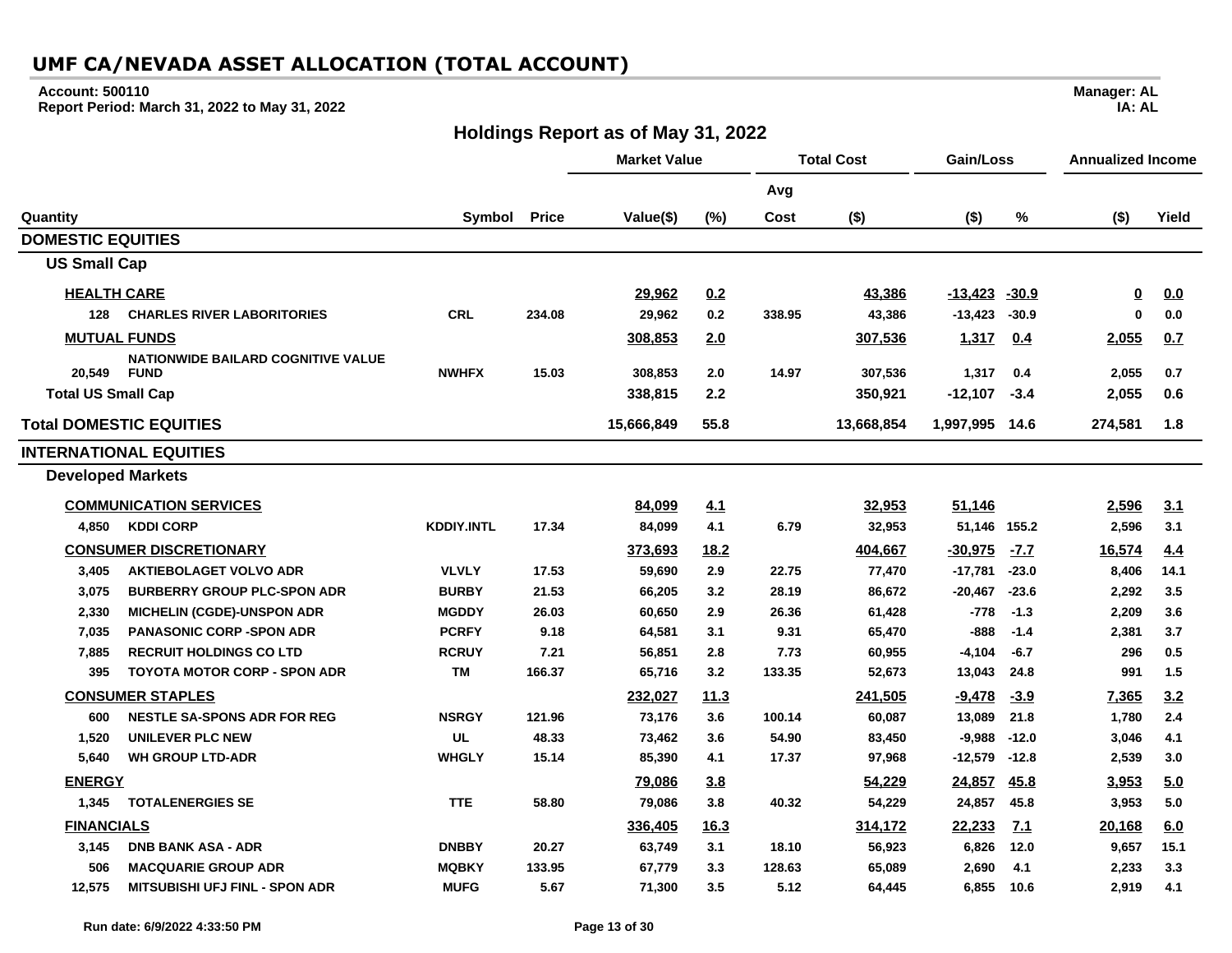#### **Account: 500110**

**Report Period: March 31, 2022 to May 31, 2022**

#### **Holdings Report as of May 31, 2022**

**Market Value Total Cost Gain/Loss Annualized Income Avg Quantity Symbol Price Value(\$) (%) Cost (\$) (\$) % (\$) Yield INTERNATIONAL EQUITIES FINANCIALS 336,405 16.3 314,172 22,233 7.1 20,168 6.0 2,455 MUENCHENER RUECK ADR MURGY 24.56 60,295 2.9 27.49 67,494 -7,199 -10.7 2,840 4.7 1,715 UNITED OVERSEAS BANK ADR UOVEY 42.73 73,282 3.6 35.11 60,221 13,061 21.7 2,520 3.4 HEALTH CARE 289,298 14.1 288,257 1,041 0.4 8,705 3.0 1,720 GLAXOSMITHKLINE PLC ADR GSK 43.90 75,508 3.7 40.27 69,259 6,249 9.0 3,418 4.5 1,750 MERCK KGAA-SPONSORED ADR MKKGY 37.72 66,010 3.2 45.01 78,774 -12,764 -16.2 685 1.0 1,590 ROCHE HOLDINGS RHHBY 42.54 67,639 3.3 46.75 74,331 -6,692 -9.0 1,973 2.9 1,505 SANOFI - ADR SNY 53.25 80,141 3.9 43.78 65,893 14,248 21.6 2,629 3.3 INDUSTRIALS 191,721 9.3 189,388 2,333 1.2 3,907 2.0 745 DSV A/S ADR DSDVY 82.45 61,425 3.0 58.46 43,556 17,869 41.0 303 0.5 3,090 MITSUBISHI ELECTRIC- UNSPON ADR MIELY 21.90 67,671 3.3 28.11 86,859 -19,188 -22.1 2,226 3.3 2,260 SCHNEIDER ELECTRIC- ADR SBGSY 27.71 62,625 3.0 26.09 58,973 3,652 6.2 1,379 2.2 INFO. TECHNOLOGY 188,622 9.2 196,734 -8,112 -4.1 2,667 1.4 117 ASML HLDG ADR ASML 576.29 67,426 3.3 485.91 56,852 10,574 18.6 700 1.0 960 LOGITECH INTERNATIONAL SA (USA) LOGI 60.79 58,358 2.8 58.63 56,289 2,070 3.7 922 1.6 3,920 MURATA MANUFACTURING - UNSPON ADR MRAAY 16.03 62,838 3.1 21.32 83,594 -20,756 -24.8 1,045 1.7 MATERIALS 217,224 10.6 199,178 18,045 9.1 19,157 8.8 4,035 BASF ADR BASFY 13.71 55,320 2.7 20.64 83,282 -27,962 -33.6 3,606 6.5 1,200 BHP BILLITON ADR BHP 70.66 84,792 4.1 47.42 56,899 27,893 49.0 7,224 8.5 1,050 RIO TINTO (ADR) RIO 73.44 77,112 3.7 56.19 58,998 18,114 30.7 8,327 10.8 UTILITIES 65,543 3.2 70,421 -4,878 -6.9 12,152 18.5 10,146 ENEL SPA - UNSPON ADR ENLAY 6.46 65,543 3.2 6.94 70,421 -4,878 -6.9 12,152 18.5 Total Developed Markets 2,057,717 100.0 1,991,505 66,212 3.3 97,245 4.7 Total INTERNATIONAL EQUITIES 2,057,717 7.3 1,991,505 66,212 3.3 97,245 4.7**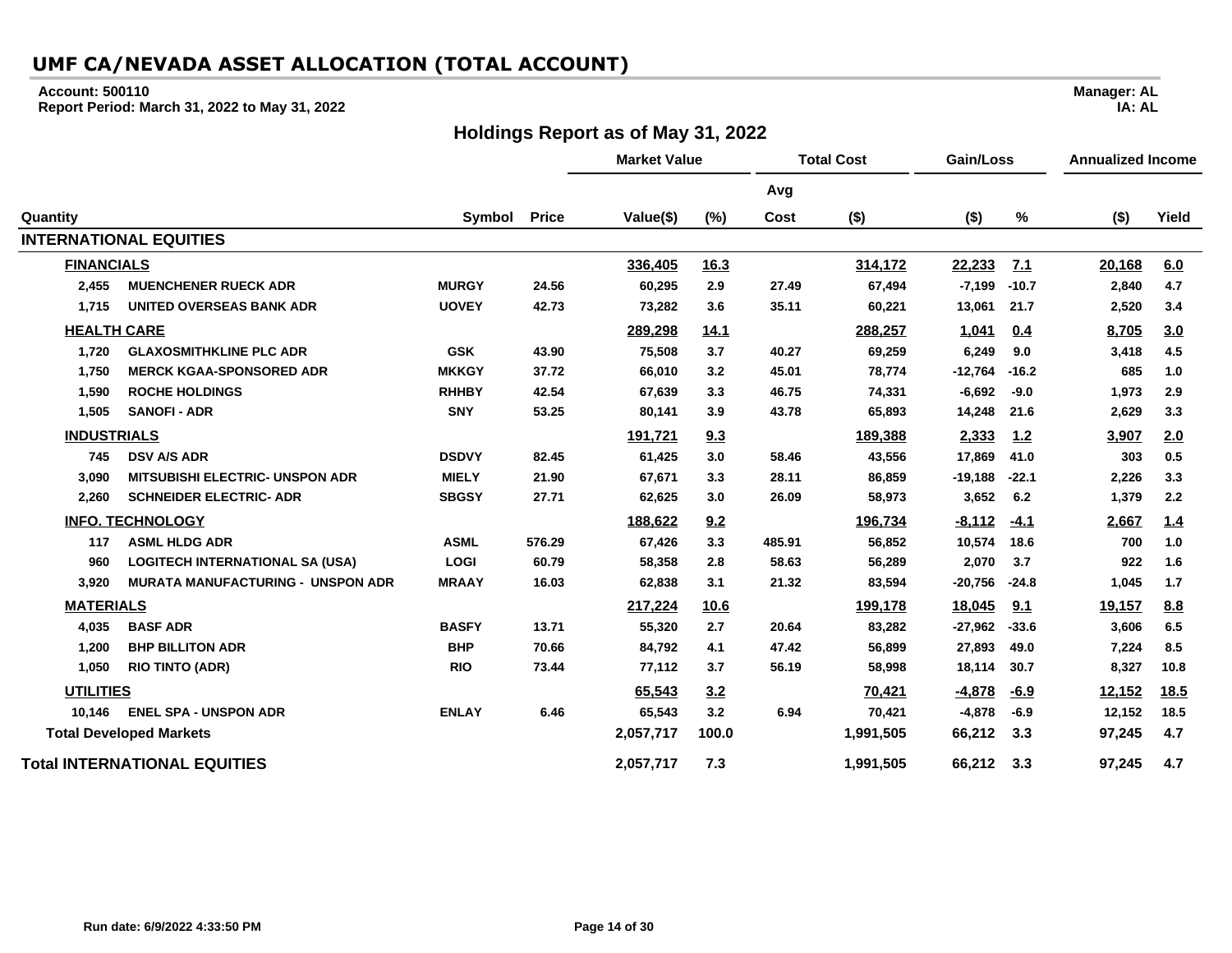#### **Account: 500110**

**Report Period: March 31, 2022 to May 31, 2022**

#### **Holdings Report as of May 31, 2022**

**Market Value Total Cost Gain/Loss Annualized Income Avg Quantity Symbol Price Value(\$) (%) Cost (\$) (\$) % (\$) Yield REAL ESTATE Private Real Estate REITS 1,531,303 100.0 1,450,000 81,303 5.6 58,241 3.8 44,801 BAILARD REAL ESTATE FUND BBKR 34.18 1,531,303 100.0 32.37 1,450,000 81,303 5.6 58,241 3.8 Total Private Real Estate 1,531,303 100.0 1,450,000 81,303 5.6 58,241 3.8 Total REAL ESTATE 1,531,303 5.5 1,450,000 81,303 5.6 58,241 3.8 TOTAL MANAGED ASSETS 28,062,568 26,288,204 1,774,365 612,203 2.2 Total Accrued Income 69,910 TOTAL MANAGED ASSETS including Accrued Income 28,132,479**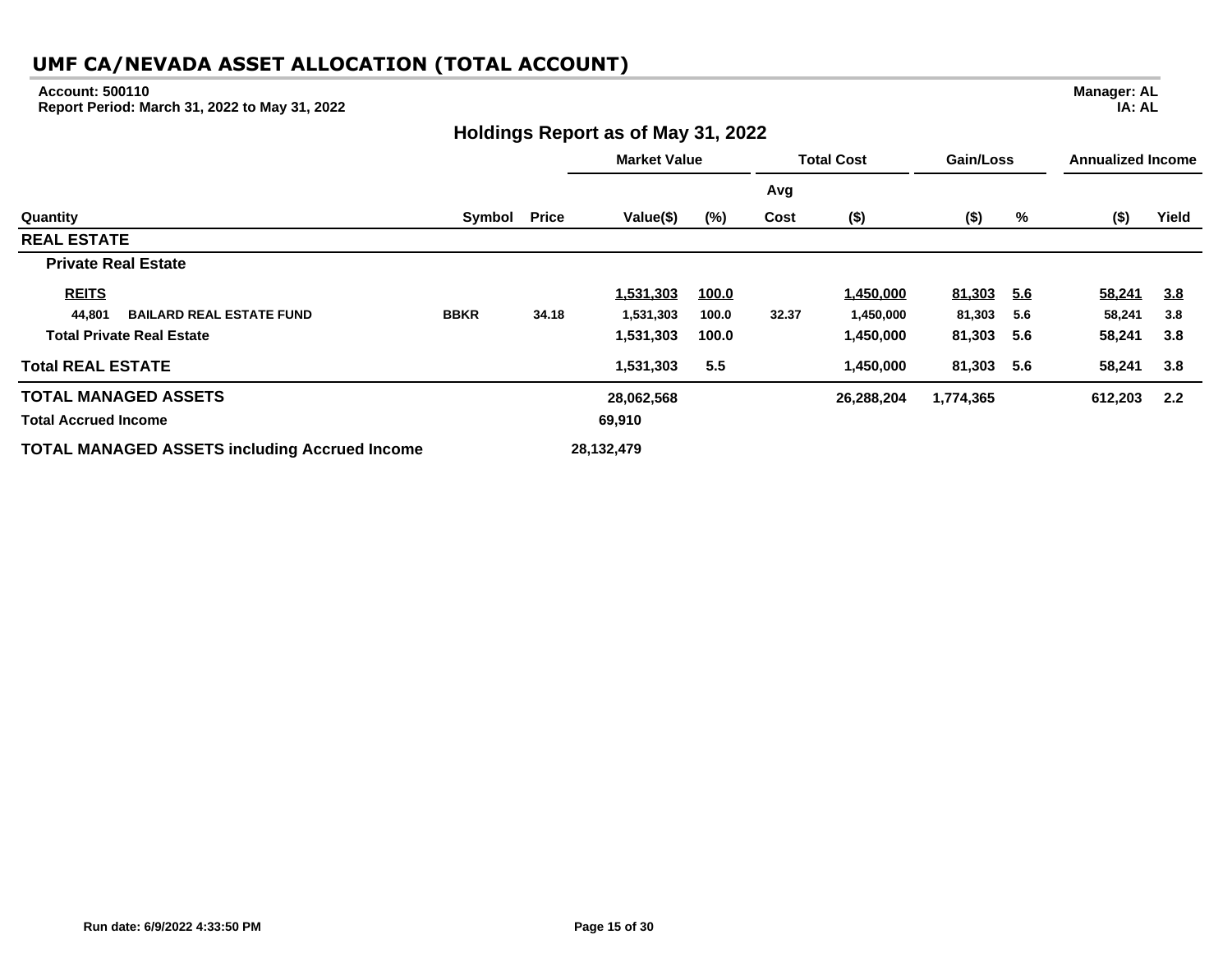#### **Account: 500110**

**Report Period: March 31, 2022 to May 31, 2022**

**Purchases and Sales**

|        | <b>Trade Date</b>     | <b>Settle Date</b> | Quantity |                               | <b>Security</b>                                            | <b>Unit Price</b> | <b>Amount</b>  |
|--------|-----------------------|--------------------|----------|-------------------------------|------------------------------------------------------------|-------------------|----------------|
| 500111 |                       |                    |          |                               |                                                            |                   |                |
|        | <b>Purchases</b>      |                    |          |                               |                                                            |                   |                |
|        | 4/12/2022             | 4/14/2022          | 4.750    | GOVT                          | <b>ISHARES US TREASURY BOND ETF</b>                        | \$24.43           | \$116,042.50   |
|        | 4/18/2022             | 4/20/2022          | 26,390   | GOVT                          | <b>ISHARES US TREASURY BOND ETF</b>                        | \$24.24           | \$639,693.60   |
|        | 5/12/2022             | 5/16/2022          |          |                               | 169 MCD.INC MCDONALDS CORP                                 | \$244.73          | \$41,359.37    |
|        | 5/12/2022             | 5/16/2022          |          |                               | 179 UPS.INC UNITED PARCEL SERVICES CL B                    | \$176.00          | \$31,504.00    |
|        | 5/17/2022             | 5/18/2022          |          | 200,000 ADD FI<br><b>SWAP</b> | MUNICIPAL SWAP - LMB                                       | \$1.00            | \$200,000.00   |
|        | 5/18/2022             | 5/20/2022          | 6,765    | <b>SPTS</b>                   | SPDR PORTFOLIO SHORT TERM TREASURY ETF                     | \$29.57           | \$200,041.05   |
|        | 5/19/2022             | 5/23/2022          | 10,985   | <b>SPTS</b>                   | SPDR PORTFOLIO SHORT TERM TREASURY ETF                     | \$29.60           | \$325,156.00   |
|        |                       |                    |          |                               | <b>TOTAL Purchases</b>                                     |                   | \$1,553,796.52 |
|        | <b>Mature/Expired</b> |                    |          |                               |                                                            |                   |                |
|        | 5/16/2022             | 5/16/2022          |          | 21                            | 200,000 91412GT UNIV CA-AW-TXBL-REF(2.38 - 05/15/22)       | \$100.00          | \$200,000.00   |
|        |                       |                    |          |                               | <b>TOTAL Mature/Expired</b>                                |                   | \$200,000.00   |
|        | <b>Sells</b>          |                    |          |                               |                                                            |                   |                |
|        | 4/5/2022              | 4/7/2022           | 35       | AAPL                          | APPLE INC                                                  | \$175.36          | \$6,137.40     |
|        | 4/5/2022              | 4/7/2022           | 25       | CCI                           | <b>CROWN CASTLE INTL CORP</b>                              | \$194.43          | \$4,860.76     |
|        | 4/5/2022              | 4/7/2022           | 1        |                               | GOOGL ALPHABET INC CL A (GOOGLE)                           | \$2,827.65        | \$2,827.64     |
|        | 4/5/2022              | 4/7/2022           | 26       | <b>MSFT</b>                   | MICROSOFT CORP                                             | \$312.07          | \$8,113.78     |
|        | 4/5/2022              | 4/7/2022           |          |                               | 40 PLD.SRI PROLOGIS INC                                    | \$167.63          | \$6,705.24     |
|        | 4/18/2022             | 4/20/2022          |          | A8                            | 250,000 91731KA USB CAPITAL IX FLOAT PREF(3.50 - 02/25/00) | \$80.25           | \$200,612.00   |
|        | 4/18/2022             | 4/20/2022          | 3,939    | AGZ                           | <b>ISHARES AGENCY BOND ETF</b>                             | \$110.87          | \$436,714.70   |
|        | 5/12/2022             | 5/16/2022          | 25       | <b>ACN</b>                    | <b>ACCENTURE PLC</b>                                       | \$275.10          | \$6,877.34     |
|        | 5/12/2022             | 5/16/2022          | 20       | ADBE                          | ADOBE SYSTEMS INC                                          | \$380.69          | \$7,613.76     |
|        | 5/12/2022             | 5/16/2022          | 30       | AMAT                          | APPLIED MATERIALS INC                                      | \$103.56          | \$3,106.77     |
|        | 5/12/2022             | 5/16/2022          |          |                               | 160 AMP.INC AMERIPRISE FINANCIAL INC                       | \$252.08          | \$40,331.79    |
|        | 5/12/2022             | 5/16/2022          | 20       | <b>AVY</b>                    | <b>AVERY DENNISON CORP</b>                                 | \$169.51          | \$3,390.09     |
|        | 5/12/2022             | 5/16/2022          | 200      | <b>BAC</b>                    | <b>BANK OF AMERICA CORP</b>                                | \$34.35           | \$6,870.62     |
|        | 5/12/2022             | 5/16/2022          | 55       | <b>BAH</b>                    | BOOZ ALLEN HAMILTON HOLDING CORPORATION                    | \$79.00           | \$4,344.78     |
|        | 5/12/2022             | 5/16/2022          | 10       | <b>BLK</b>                    | <b>BLACKROCK INC-CLASS A</b>                               | \$590.08          | \$5,900.77     |
|        | 5/12/2022             | 5/16/2022          | 105      | <b>BMY</b>                    | <b>BRISTOL-MYERS SQUIBB CO</b>                             | \$75.40           | \$7,916.44     |
|        | 5/12/2022             | 5/16/2022          | 95       | <b>BWA</b>                    | <b>BORGWARNER INC</b>                                      | \$35.89           | \$3,409.75     |
|        | 5/12/2022             | 5/16/2022          | 5        |                               | CAT.INC CATERPILLAR INC                                    | \$199.77          | \$998.82       |
|        | 5/12/2022             | 5/16/2022          | 30       | CCI                           | CROWN CASTLE INTL CORP                                     | \$171.80          | \$5,153.84     |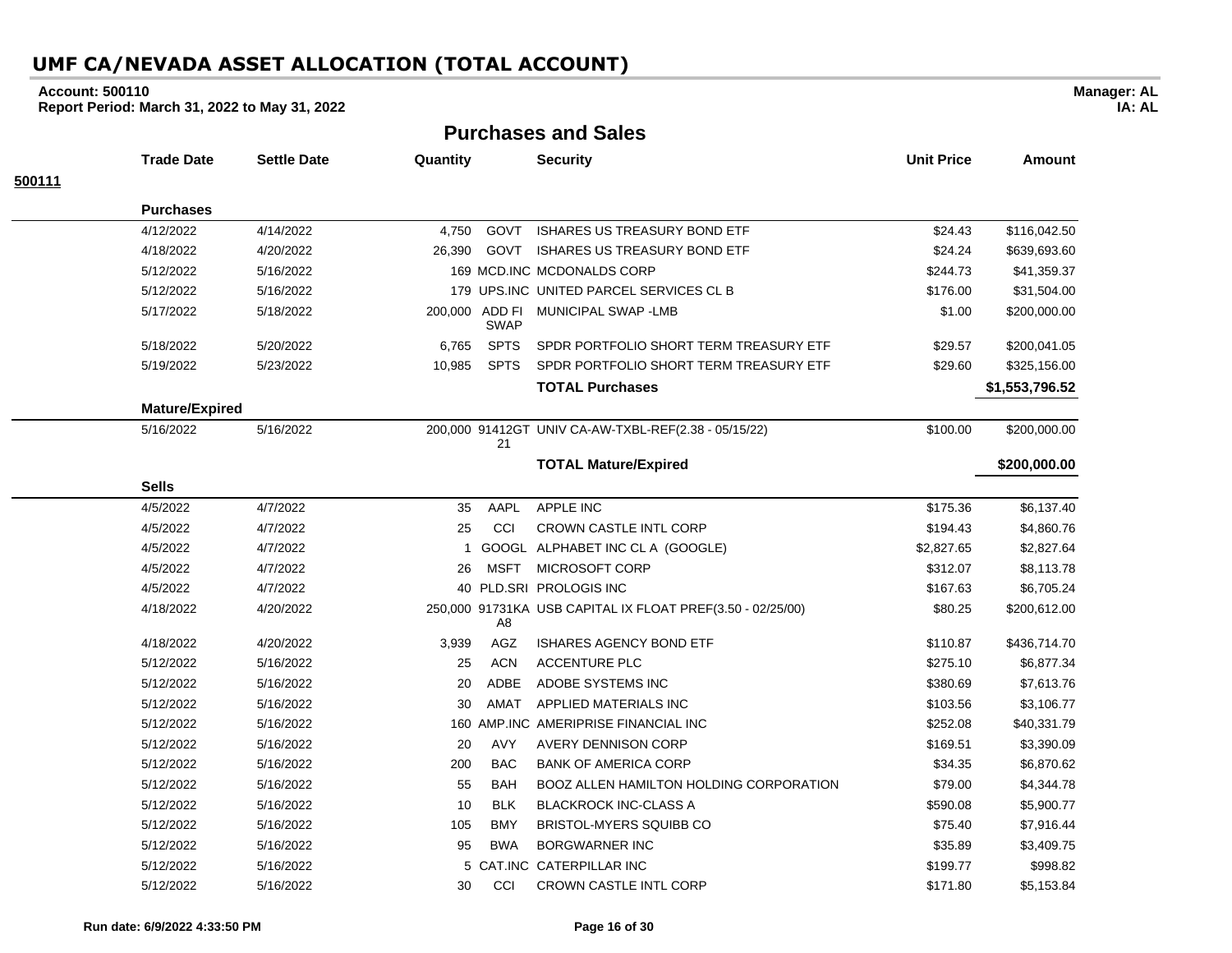#### **Account: 500110**

**Report Period: March 31, 2022 to May 31, 2022**

**Purchases and Sales**

|        | <b>Trade Date</b> | <b>Settle Date</b> | Quantity |             | <b>Security</b>                                     | <b>Unit Price</b> | Amount      |
|--------|-------------------|--------------------|----------|-------------|-----------------------------------------------------|-------------------|-------------|
| 500111 |                   |                    |          |             |                                                     |                   |             |
|        | <b>Sells</b>      |                    |          |             |                                                     |                   |             |
|        | 5/12/2022         | 5/16/2022          | 20       | CMI         | <b>CUMMINS INC</b>                                  | \$194.79          | \$3,895.68  |
|        | 5/12/2022         | 5/16/2022          | 30       | COF         | CAPITAL ONE FINANCIAL CORP                          | \$112.07          | \$3,361.95  |
|        | 5/12/2022         | 5/16/2022          | 110      | <b>COP</b>  | <b>CONOCOPHILLIPS</b>                               | \$97.90           | \$10,768.73 |
|        | 5/12/2022         | 5/16/2022          |          |             | 10 COP.INC CONOCOPHILLIPS                           | \$97.97           | \$979.69    |
|        | 5/12/2022         | 5/16/2022          | 15       |             | COST COSTCO WHOLESALE CORP                          | \$480.47          | \$7,206.97  |
|        | 5/12/2022         | 5/16/2022          |          | C           | 30 CSCO.IN CISCO SYSTEMS INC                        | \$47.55           | \$1,426.52  |
|        | 5/12/2022         | 5/16/2022          | 65       | CVS         | <b>CVS HEALTH CORP</b>                              | \$97.08           | \$6,309.85  |
|        | 5/12/2022         | 5/16/2022          | 35       | <b>DHR</b>  | <b>DANAHER CORP</b>                                 | \$236.43          | \$8,274.84  |
|        | 5/12/2022         | 5/16/2022          | 55       | <b>DIS</b>  | <b>WALT DISNEY CO</b>                               | \$102.00          | \$5,609.70  |
|        | 5/12/2022         | 5/16/2022          | 105      | ENB         | <b>ENBRIDGE INC</b>                                 | \$42.23           | \$4,433.61  |
|        | 5/12/2022         | 5/16/2022          | 35       | ETN         | <b>EATON CORP</b>                                   | \$139.25          | \$4,873.73  |
|        | 5/12/2022         | 5/16/2022          | 30       | <b>EXPE</b> | <b>EXPEDIA INC</b>                                  | \$126.61          | \$3,798.28  |
|        | 5/12/2022         | 5/16/2022          | 45       | <b>FISV</b> | FISERV INC.                                         | \$92.11           | \$4,144.95  |
|        | 5/12/2022         | 5/16/2022          | 30       | HD          | HOME DEPOT INC                                      | \$284.26          | \$8,527.84  |
|        | 5/12/2022         | 5/16/2022          | 45       | <b>HZNP</b> | <b>HORIZON THERAPEUTICS PLC</b>                     | \$86.74           | \$3,903.34  |
|        | 5/12/2022         | 5/16/2022          | 30       | ITW         | <b>ILLINOIS TOOL WORKS INC</b>                      | \$203.92          | \$6,117.50  |
|        | 5/12/2022         | 5/16/2022          | 45       | JNJ         | <b>JOHNSON &amp; JOHNSON</b>                        | \$176.36          | \$7,936.10  |
|        | 5/12/2022         | 5/16/2022          | 40       | JNJ.INC     | JOHNSON AND JOHNSON                                 | \$176.40          | \$7,055.76  |
|        | 5/12/2022         | 5/16/2022          | 60       | <b>JPM</b>  | <b>JPMORGAN CHASE &amp; CO</b>                      | \$115.60          | \$6,936.07  |
|        | 5/12/2022         | 5/16/2022          | 15       | LIN         | <b>LINDE PLC</b>                                    | \$296.73          | \$4,450.88  |
|        | 5/12/2022         | 5/16/2022          |          |             | 5 LLY.INC ELI LILLY & CO                            | \$288.38          | \$1,441.85  |
|        | 5/12/2022         | 5/16/2022          | 60       | MDT         | <b>MEDTRONIC INC</b>                                | \$99.81           | \$5,988.27  |
|        | 5/12/2022         | 5/16/2022          |          |             | 35 MRK.INC MERCK & CO. INC.                         | \$89.80           | \$3,143.01  |
|        | 5/12/2022         | 5/16/2022          | 100      | <b>MS</b>   | <b>MORGAN STANLEY</b>                               | \$77.04           | \$7,703.96  |
|        | 5/12/2022         | 5/13/2022          |          |             | 1,781 NWHFX NATIONWIDE BAILARD COGNITIVE VALUE FUND | \$14.04           | \$24,976.00 |
|        | 5/12/2022         | 5/16/2022          | 55       | PG          | PROCTER & GAMBLE CO                                 | \$150.58          | \$8,281.81  |
|        | 5/12/2022         | 5/16/2022          |          |             | 50 PLD.SRI PROLOGIS INC                             | \$122.61          | \$6,130.47  |
|        | 5/12/2022         | 5/16/2022          | 30       | <b>PNC</b>  | PNC FINANCIAL SERVICES GROUP                        | \$156.46          | \$4,693.78  |
|        | 5/12/2022         | 5/16/2022          | 45       | QCOM        | QUALCOMM INC.                                       | \$128.20          | \$5,768.97  |
|        | 5/12/2022         | 5/16/2022          |          | <b>NC</b>   | 15 QCOM.I QUALCOMM INC                              | \$128.32          | \$1,924.79  |
|        | 5/12/2022         | 5/16/2022          | 45       | <b>SBUX</b> | STARBUCKS CORPORATION                               | \$68.71           | \$3,091.93  |
|        | 5/12/2022         | 5/16/2022          | 30       | <b>SJM</b>  | <b>JM SMUCKER CO/THE</b>                            | \$143.83          | \$4,314.88  |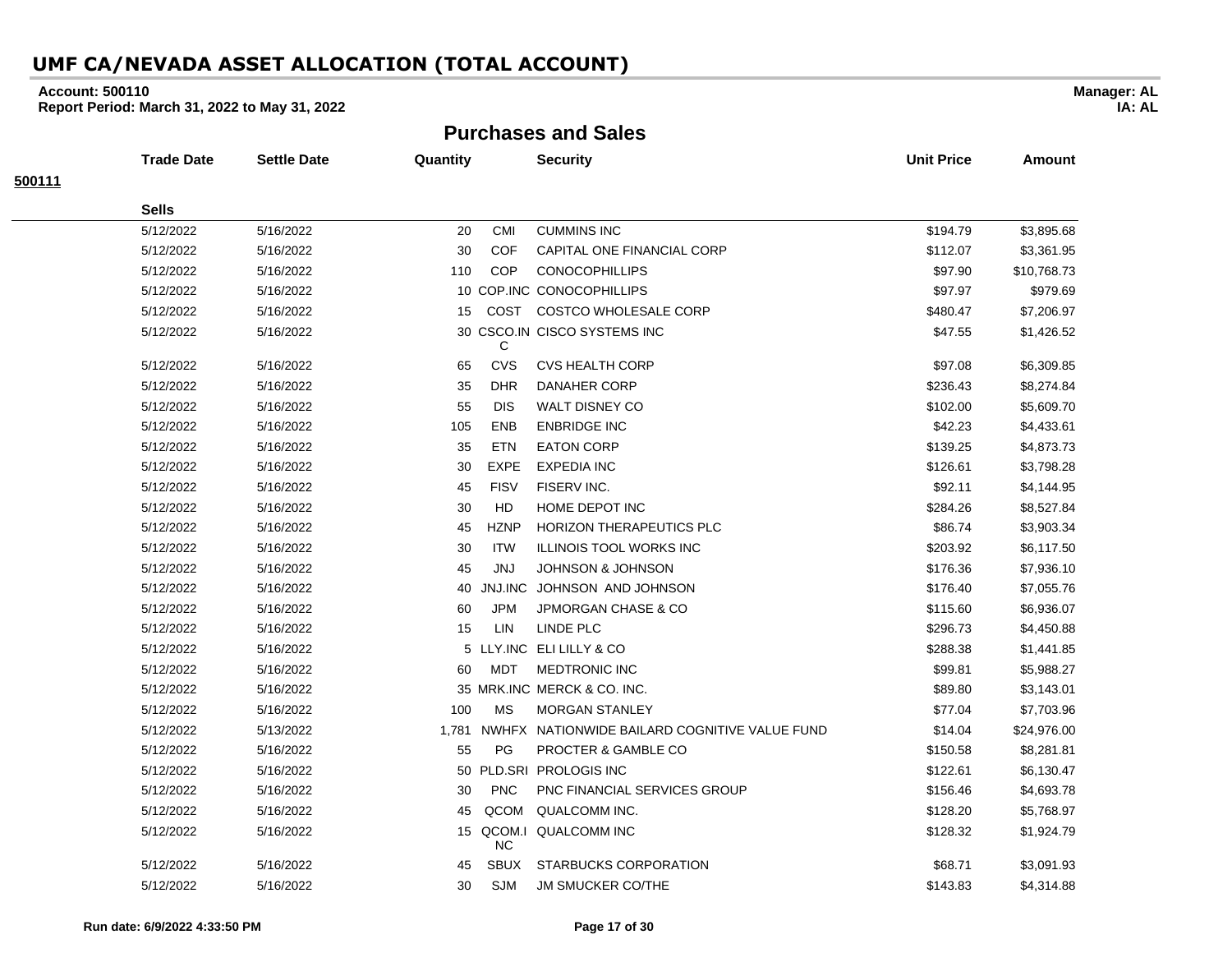#### **Account: 500110**

**Report Period: March 31, 2022 to May 31, 2022**

**Purchases and Sales**

|        | Trade Date   | <b>Settle Date</b> | Quantity |                       | <b>Security</b>                   | <b>Unit Price</b> | Amount         |
|--------|--------------|--------------------|----------|-----------------------|-----------------------------------|-------------------|----------------|
| 500111 |              |                    |          |                       |                                   |                   |                |
|        | <b>Sells</b> |                    |          |                       |                                   |                   |                |
|        | 5/12/2022    | 5/16/2022          | 70       | <b>STLD</b>           | STEEL DYNAMICS INC                | \$73.74           | \$5,161.53     |
|        | 5/12/2022    | 5/16/2022          | 65       | SYY                   | SYSCO CORP                        | \$81.25           | \$5,281.22     |
|        | 5/12/2022    | 5/16/2022          | 30       | TFC.INC               | <b>TRUIST FINANCIAL CORP</b>      | \$45.64           | \$1,369.25     |
|        | 5/12/2022    | 5/16/2022          | 40       | <b>TGT</b>            | <b>TARGET CORP</b>                | \$213.58          | \$8,543.08     |
|        | 5/12/2022    | 5/16/2022          | 10       |                       | TGT.INC TARGET CORP               | \$213.78          | \$2,137.80     |
|        | 5/12/2022    | 5/16/2022          | 100      | <b>TJX</b>            | <b>TJX COMPANIES INC</b>          | \$55.02           | \$5,502.01     |
|        | 5/12/2022    | 5/16/2022          | 30       | <b>TT</b>             | <b>TRANE TECHNOLOGIES PLC</b>     | \$131.49          | \$3,944.77     |
|        | 5/12/2022    | 5/16/2022          | 45       | <b>TXN</b>            | TEXAS INSTRUMENTS INC             | \$163.11          | \$7,339.91     |
|        | 5/12/2022    | 5/16/2022          | 15       |                       | TXN.INC TEXAS INSTRUMENTS INC     | \$163.16          | \$2,447.32     |
|        | 5/12/2022    | 5/16/2022          | 25       | <b>UNH</b>            | UNITEDHEALTH GROUP INC            | \$474.84          | \$11,870.94    |
|        | 5/12/2022    | 5/16/2022          | 20       | <b>UNP</b>            | UNION PACIFIC CORP                | \$222.53          | \$4,450.60     |
|        | 5/12/2022    | 5/16/2022          |          |                       | 145 UNP.INC UNION PACIFIC CORP    | \$224.46          | \$32,546.76    |
|        | 5/12/2022    | 5/16/2022          | 40       | V                     | VISA INC - CLASS A SHARES         | \$190.24          | \$7,609.72     |
|        | 5/12/2022    | 5/16/2022          | 100      | VZ                    | <b>VERIZON COMMUNICATIONS INC</b> | \$47.47           | \$4,747.00     |
|        | 5/12/2022    | 5/16/2022          | 45       | <b>WM</b>             | <b>WASTE MANAGEMENT</b>           | \$154.11          | \$6,934.69     |
|        | 5/18/2022    | 5/19/2022          | 200,000  | ADD FI<br><b>SWAP</b> | MUNICIPAL SWAP-LMB                | \$1.00            | \$200,000.00   |
|        |              |                    |          |                       | <b>TOTAL Sells</b>                |                   | \$1,259,244.60 |

**500112**

**Purchases** 4/11/2022 4/11/2022 4,340 T AT&T \$18.22 \$79,076.06 4/11/2022 4/11/2022 4/11/2022 1,050 WBD WARNER BROS. DISCOVERY INC \$24.47 \$25,691.54 4/12/2022 4/14/2022 171 AAPL APPLE INC \$167.81 \$28,695.49 4/12/2022 4/14/2022 63 ADBE ADOBE SYSTEMS INC \$427.45 \$26,929.34 4/12/2022 4/14/2022 492 COF CAPITAL ONE FINANCIAL CORP \$132.06 \$64,971.06 4/12/2022 4/14/2022 93 EL ESTEE LAUDER COMPANIES-CL A \$262.57 \$24,419.37 4/12/2022 4/14/2022 79 INTU INTUIT INC 5668.31 \$462.89 \$36,568.31 4/12/2022 4/14/2022 642 PWR QUANTA SERVICES INC \$133.65 \$85,805.61 4/12/2022 4/14/2022 330 PXD PIONEER NATURAL RESOURCES CO \$252.63 \$83,367.21 4/12/2022 4/14/2022 205 RE EVEREST RE GROUP, LTD. \$289.08 \$59,262.40 4/12/2022 4/14/2022 501 RL POLO RALPH LAUREN CORP \$105.82 \$53,017.82 4/12/2022 4/14/2022 315 TSCO TRACTOR SUPPLY COMPANY \$236.91 \$74,626.65 4/12/2022 4/14/2022 700 WMT WAL-MART STORES INC \$153.10 \$107,170.00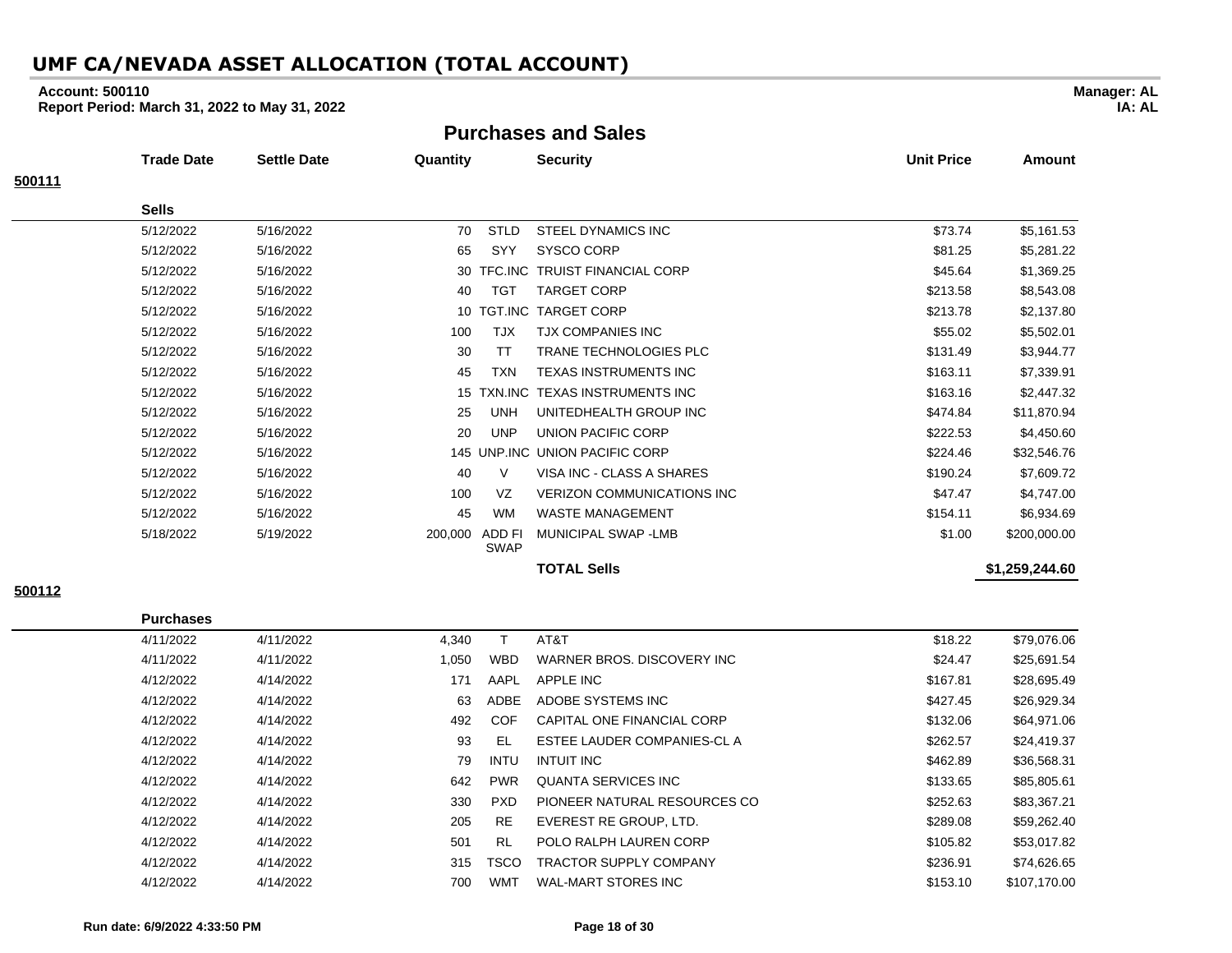#### **Account: 500110**

**Report Period: March 31, 2022 to May 31, 2022**

**Purchases and Sales**

|        | <b>Trade Date</b> | <b>Settle Date</b> | Quantity     |             | <b>Security</b>                    | <b>Unit Price</b> | Amount         |
|--------|-------------------|--------------------|--------------|-------------|------------------------------------|-------------------|----------------|
| 500112 |                   |                    |              |             |                                    |                   |                |
|        | <b>Purchases</b>  |                    |              |             |                                    |                   |                |
|        | 4/27/2022         | 4/29/2022          | 161          | ALB         | ALBEMARLE CORP                     | \$194.73          | \$31,351.98    |
|        | 4/27/2022         | 4/29/2022          | 272          | AME         | AMETEK INC                         | \$127.07          | \$34,561.68    |
|        | 4/27/2022         | 4/29/2022          | 560          | AMZN        | AMAZON.COM INC                     | \$138.77          | \$77,712.74    |
|        | 4/27/2022         | 4/29/2022          | 139          | <b>CRM</b>  | SALESFORCE.COM INC                 | \$176.34          | \$24,511.26    |
|        | 4/27/2022         | 4/29/2022          | 147          | <b>CTXS</b> | <b>CITRIX SYSTEMS INC</b>          | \$100.92          | \$14,834.65    |
|        | 4/27/2022         | 4/29/2022          | 995          | <b>DVN</b>  | DEVON ENERGY CORPORATION           | \$58.33           | \$58,038.05    |
|        | 4/27/2022         | 4/29/2022          | 162          | EMN         | EASTMAN CHEMICAL COMPANY           | \$105.48          | \$17,087.53    |
|        | 4/27/2022         | 4/29/2022          | 283          | GILD        | <b>GILEAD SCIENCES INC</b>         | \$61.83           | \$17,496.48    |
|        | 4/27/2022         | 4/29/2022          | 630          | <b>INTC</b> | <b>INTEL CORP</b>                  | \$45.41           | \$28,605.15    |
|        | 4/27/2022         | 4/29/2022          | 371          | <b>IRM</b>  | <b>IRON MOUNTAIN INC</b>           | \$54.84           | \$20,346.34    |
|        | 4/27/2022         | 4/29/2022          | 2,827        | IVZ         | <b>INVESCO LTD.</b>                | \$18.90           | \$53,428.04    |
|        | 4/27/2022         | 4/29/2022          | 86           | <b>MDLZ</b> | MONDELEZ INTERNATIONAL INC         | \$64.81           | \$5,573.87     |
|        | 4/27/2022         | 4/29/2022          | 111          | <b>MHK</b>  | <b>MOHAWK INDUSTRIES INC</b>       | \$125.91          | \$13,976.47    |
|        | 4/27/2022         | 4/29/2022          | 2,141        | <b>NCLH</b> | NORWEGIAN CRUISE LINE HOLDINGS LTD | \$20.02           | \$42,852.12    |
|        | 4/27/2022         | 4/29/2022          | 544          | <b>NKE</b>  | NIKE INC CL B                      | \$122.59          | \$66,686.24    |
|        | 4/27/2022         | 4/29/2022          | 224          | ORCL        | <b>ORACLE CORP</b>                 | \$75.31           | \$16,869.13    |
|        | 4/27/2022         | 4/29/2022          | 186          | <b>PGR</b>  | PROGRESSIVE CORP                   | \$107.79          | \$20,048.94    |
|        | 4/27/2022         | 4/29/2022          | 77           | <b>UNP</b>  | UNION PACIFIC CORP                 | \$237.04          | \$18,252.08    |
|        | 4/27/2022         | 4/29/2022          | 112          | <b>UPS</b>  | UNITED PARCEL SERVICE INC/GEORGIA  | \$186.48          | \$20,885.75    |
|        | 4/27/2022         | 4/29/2022          | 81           | <b>URI</b>  | UNITED RENTALS INC                 | \$308.61          | \$24,997.01    |
|        | 4/27/2022         | 4/29/2022          | 539          | $\vee$      | VISA INC - CLASS A SHARES          | \$215.27          | \$116,033.01   |
|        |                   |                    |              |             | <b>TOTAL Purchases</b>             |                   | \$1,473,749.38 |
|        | <b>Sells</b>      |                    |              |             |                                    |                   |                |
|        | 4/11/2022         | 4/11/2022          | 4,340        | $\mathsf T$ | AT&T                               | \$24.14           | \$104,767.60   |
|        | 4/11/2022         | 4/11/2022          | $\mathbf{1}$ | <b>WBD</b>  | WARNER BROS, DISCOVERY INC         | \$27.11           | \$24.92        |
|        | 4/12/2022         | 4/14/2022          | 520          | <b>AMZN</b> | AMAZON.COM INC                     | \$151.34          | \$78,697.18    |
|        | 4/12/2022         | 4/14/2022          | 78           | COST        | <b>COSTCO WHOLESALE CORP</b>       | \$581.22          | \$45,334.97    |
|        | 4/12/2022         | 4/14/2022          | 130          | <b>CRM</b>  | SALESFORCE.COM INC                 | \$195.40          | \$25,402.00    |
|        | 4/12/2022         | 4/14/2022          | 1,444        | <b>DVN</b>  | DEVON ENERGY CORPORATION           | \$62.34           | \$90,019.08    |
|        | 4/12/2022         | 4/14/2022          | 546          | <b>FISV</b> | FISERV INC.                        | \$99.31           | \$54,222.98    |
|        | 4/12/2022         | 4/14/2022          | 544          | <b>INTC</b> | <b>INTEL CORP</b>                  | \$46.58           | \$25,339.39    |
|        | 4/12/2022         | 4/14/2022          | 2,127        | <b>JNPR</b> | JUNIPER NETWORKS INC               | \$34.16           | \$72,661.57    |
|        | 4/12/2022         | 4/14/2022          | 1.262        | <b>KEY</b>  | <b>KEYCORP</b>                     | \$20.50           | \$25.864.56    |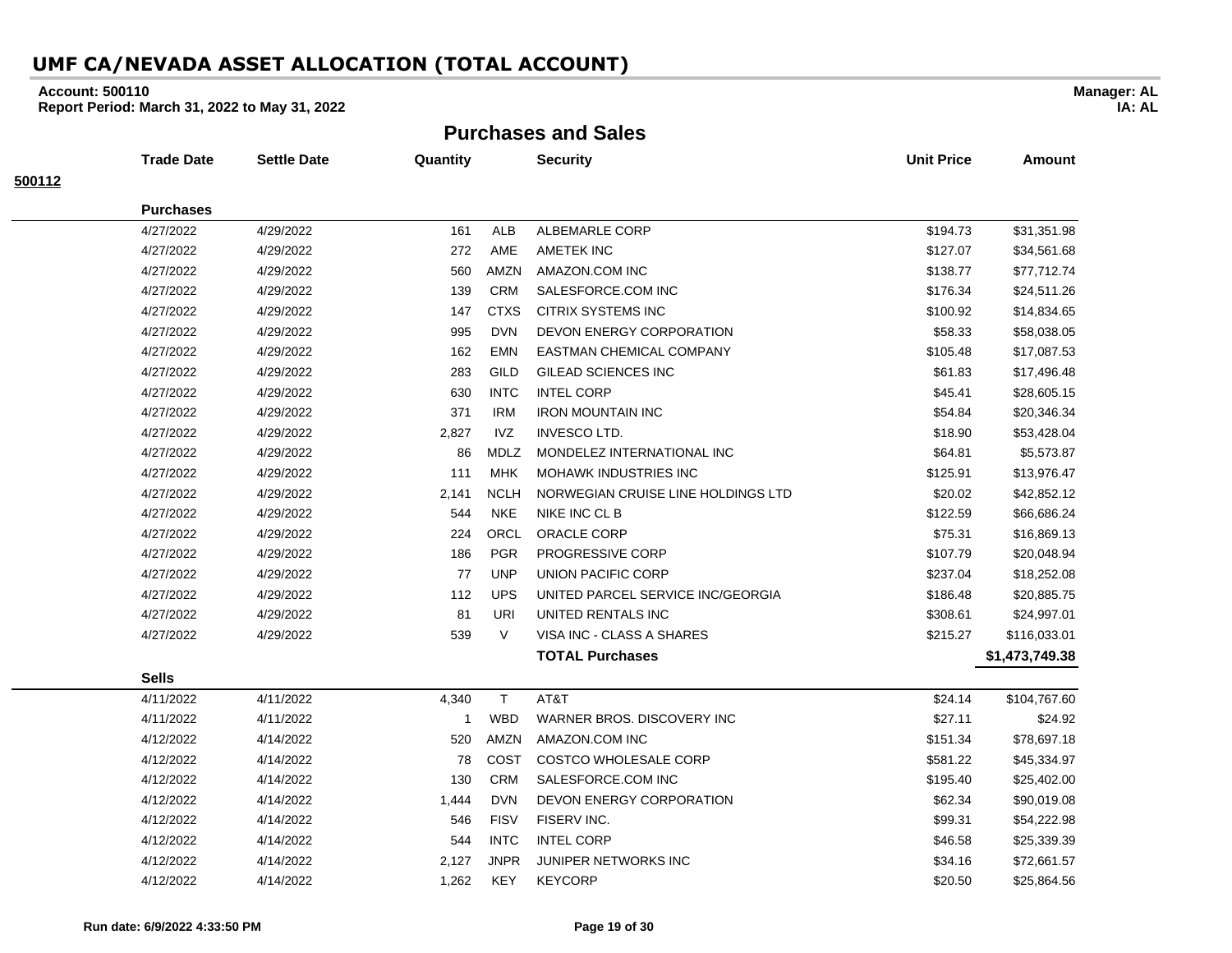#### **Account: 500110**

**Report Period: March 31, 2022 to May 31, 2022**

**Purchases and Sales**

|        | <b>Trade Date</b> | <b>Settle Date</b> | Quantity |             | <b>Security</b>                   | <b>Unit Price</b> | <b>Amount</b>  |
|--------|-------------------|--------------------|----------|-------------|-----------------------------------|-------------------|----------------|
| 500112 |                   |                    |          |             |                                   |                   |                |
|        | <b>Sells</b>      |                    |          |             |                                   |                   |                |
|        | 4/12/2022         | 4/14/2022          | 382      | LNT         | <b>ALLIANT ENERGY CORP</b>        | \$64.46           | \$24,623.63    |
|        | 4/12/2022         | 4/14/2022          | 675      | <b>MDLZ</b> | MONDELEZ INTERNATIONAL INC        | \$63.71           | \$43,000.66    |
|        | 4/12/2022         | 4/14/2022          | 224      | <b>NTRS</b> | NORTHERN TRUST CORP               | \$113.48          | \$25,419.39    |
|        | 4/12/2022         | 4/14/2022          | 53       | <b>SIVB</b> | <b>SVB FINANCIAL GROUP</b>        | \$507.73          | \$26,909.55    |
|        | 4/12/2022         | 4/14/2022          | 1,136    | TJX         | TJX COMPANIES INC                 | \$62.78           | \$71,319.20    |
|        | 4/12/2022         | 4/14/2022          | 107      | <b>UNP</b>  | UNION PACIFIC CORP                | \$244.59          | \$26,170.47    |
|        | 4/12/2022         | 4/14/2022          | 133      | <b>UPS</b>  | UNITED PARCEL SERVICE INC/GEORGIA | \$187.39          | \$24,922.74    |
|        | 4/12/2022         | 4/14/2022          | 79       | URI         | UNITED RENTALS INC                | \$317.95          | \$25,118.01    |
|        | 4/27/2022         | 4/29/2022          | 114      | AAPL        | <b>APPLE INC</b>                  | \$157.19          | \$17,919.57    |
|        | 4/27/2022         | 4/29/2022          | 76       | <b>ADBE</b> | ADOBE SYSTEMS INC                 | \$400.03          | \$30,401.81    |
|        | 4/27/2022         | 4/29/2022          | 135      | AKAM        | AKAMAI TECHNOLOGIES INC           | \$114.42          | \$15,446.54    |
|        | 4/27/2022         | 4/29/2022          | 51       | <b>ANSS</b> | <b>ANSYS INC</b>                  | \$271.97          | \$13,870.18    |
|        | 4/27/2022         | 4/29/2022          | 39       | <b>AVGO</b> | <b>BROADCOM LTD</b>               | \$563.73          | \$21,985.36    |
|        | 4/27/2022         | 4/29/2022          | 201      | <b>COF</b>  | CAPITAL ONE FINANCIAL CORP        | \$125.48          | \$25,221.05    |
|        | 4/27/2022         | 4/29/2022          | 1,751    | <b>DOW</b>  | <b>DOW INC</b>                    | \$67.74           | \$118,610.91   |
|        | 4/27/2022         | 4/29/2022          | 102      | EL          | ESTEE LAUDER COMPANIES-CL A       | \$261.00          | \$26,621.91    |
|        | 4/27/2022         | 4/29/2022          | 50       | <b>INTU</b> | <b>INTUIT INC</b>                 | \$421.03          | \$21,051.14    |
|        | 4/27/2022         | 4/29/2022          | 62       | MA          | MASTERCARD INC - CLASS A          | \$363.44          | \$22,532.86    |
|        | 4/27/2022         | 4/29/2022          | 128      | <b>MDT</b>  | <b>MEDTRONIC INC</b>              | \$107.32          | \$13,736.25    |
|        | 4/27/2022         | 4/29/2022          | 136      | <b>MRNA</b> | <b>MODERNA INC</b>                | \$143.31          | \$19,490.58    |
|        | 4/27/2022         | 4/29/2022          | 642      | <b>PWR</b>  | <b>QUANTA SERVICES INC</b>        | \$118.12          | \$75,834.70    |
|        | 4/27/2022         | 4/29/2022          | 166      | <b>PXD</b>  | PIONEER NATURAL RESOURCES CO      | \$232.51          | \$38,595.93    |
|        | 4/27/2022         | 4/29/2022          | 389      | PYPL        | <b>PAYPAL HOLDINGS</b>            | \$83.14           | \$32,341.84    |
|        | 4/27/2022         | 4/29/2022          | 174      | <b>RCL</b>  | ROYAL CARIBBEAN CRUISES LTD       | \$80.10           | \$13,937.33    |
|        | 4/27/2022         | 4/29/2022          | 251      | <b>RE</b>   | EVEREST RE GROUP, LTD.            | \$285.75          | \$71,721.63    |
|        | 4/27/2022         | 4/29/2022          | 501      | <b>RL</b>   | POLO RALPH LAUREN CORP            | \$104.33          | \$52,266.56    |
|        | 4/27/2022         | 4/29/2022          | 207      | <b>SBUX</b> | <b>STARBUCKS CORPORATION</b>      | \$75.40           | \$15,607.72    |
|        | 4/27/2022         | 4/29/2022          | 71       | <b>UNH</b>  | UNITEDHEALTH GROUP INC            | \$518.35          | \$36,802.96    |
|        | 4/27/2022         | 4/29/2022          | 1,049    | <b>WBD</b>  | WARNER BROS. DISCOVERY INC        | \$18.91           | \$19,831.25    |
|        |                   |                    |          |             | <b>TOTAL Sells</b>                |                   | \$1,493,645.98 |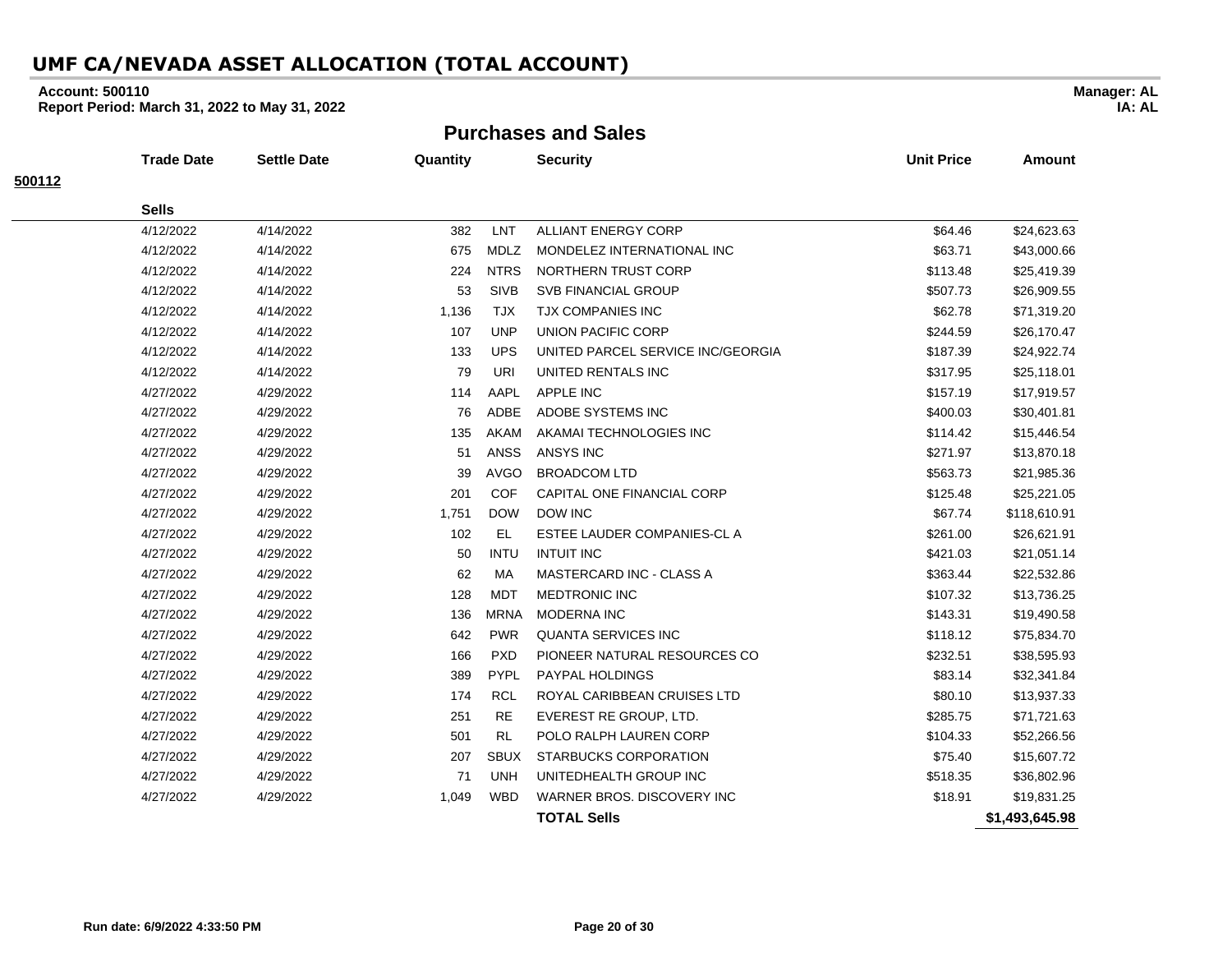#### **Purchases and Sales Trade Date Settle Date Quantity Security Unit Price Amount 500113 Purchases** 5/20/2022 5/24/2022 506 MQBKY MACQUARIE GROUP ADR \$128.62 \$65,088.67 **TOTAL Purchases \$65,088.67 Sells** 5/20/2022 5/24/2022 2,390 ADRNY KONINKLIJKE AHOLD-SP ADR \$26.56 \$63,470.00 **TOTAL Sells \$63,470.00 Account: 500110 Report Period: March 31, 2022 to May 31, 2022 Manager: AL IA: AL**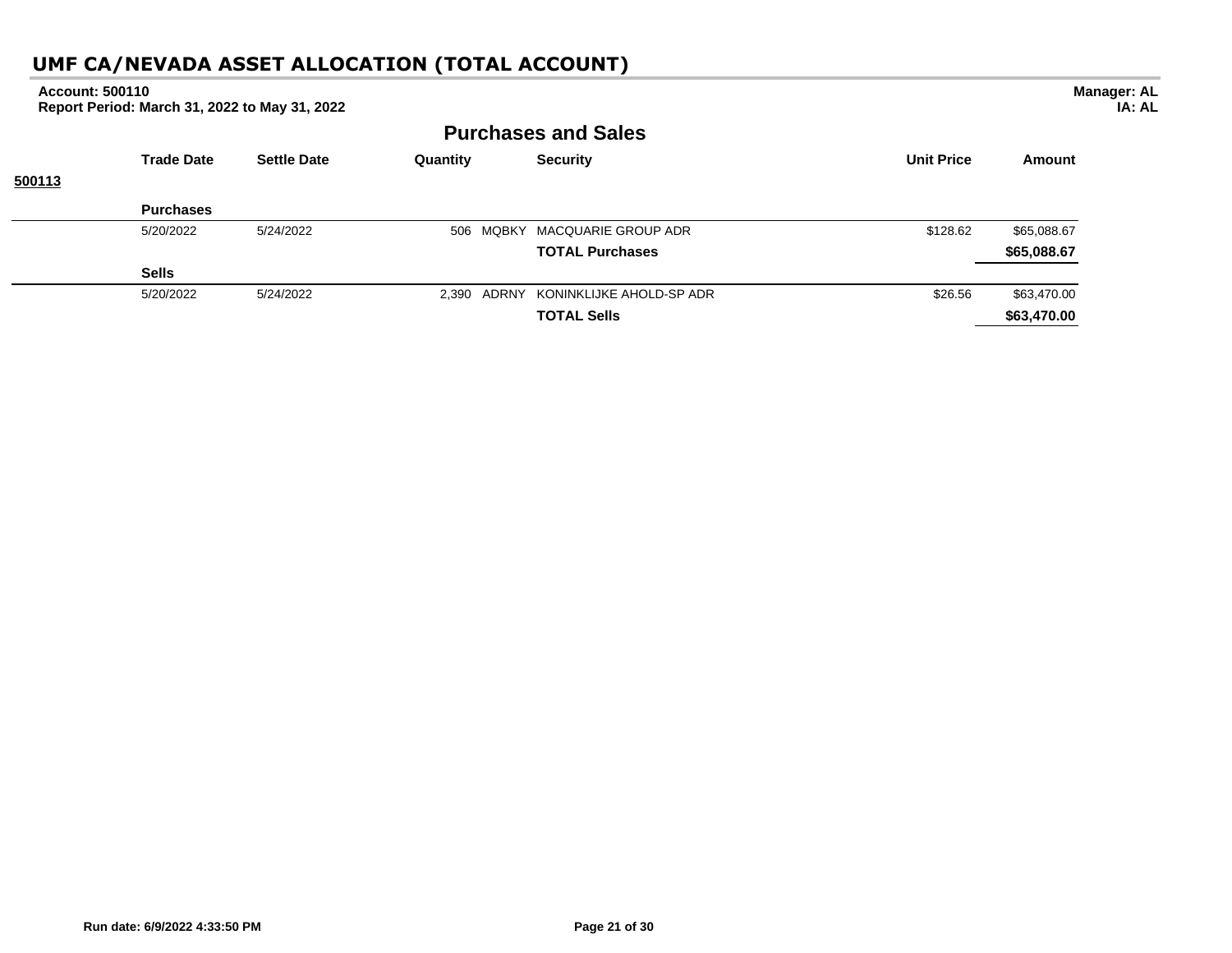#### **Account: 500110**

**Report Period: March 31, 2022 to May 31, 2022**

## **Year to Date Additions, Withdrawals and Expenses**

**Date Description Amount**

#### **500111**

#### **Additions**

| 1/7/2022  | Move from 500113          | <b>CUSTODIAN MONEY</b><br><b>MARKET FUND</b> | 20,000.00  |
|-----------|---------------------------|----------------------------------------------|------------|
| 1/20/2022 | Free Receipt of DG        | PRINCIPAL CASH                               | 33,569.90  |
| 1/20/2022 | Free Receipt of MMM       | PRINCIPAL CASH                               | 35,424.00  |
| 1/20/2022 | Free Receipt of SNA       | PRINCIPAL CASH                               | 47,425.50  |
| 1/20/2022 | Free Receipt of JNJ       | PRINCIPAL CASH                               | 51,335.55  |
| 1/20/2022 | Free Receipt of AMGN      | PRINCIPAL CASH                               | 56,520.00  |
| 1/20/2022 | Free Receipt of JPM       | PRINCIPAL CASH                               | 60,879.00  |
| 1/20/2022 | Free Receipt of MDT       | PRINCIPAL CASH                               | 67,736.50  |
| 1/20/2022 | Free Receipt of ITW       | PRINCIPAL CASH                               | 70,183.45  |
| 1/20/2022 | Free Receipt of NTRS      | PRINCIPAL CASH                               | 70,373.60  |
| 1/20/2022 | Free Receipt of ADP       | PRINCIPAL CASH                               | 76,384.00  |
| 1/20/2022 | Free Receipt of HD        | PRINCIPAL CASH                               | 94,590.60  |
| 1/20/2022 | Free Receipt of CRM       | PRINCIPAL CASH                               | 133,818.00 |
| 1/20/2022 | Free Receipt of 778296AF0 | PRINCIPAL CASH                               | 143,631.30 |
| 1/20/2022 | Free Receipt of 38150AG41 | PRINCIPAL CASH                               | 144,387.15 |
| 1/20/2022 | Free Receipt of 06748EPX5 | PRINCIPAL CASH                               | 144,702.75 |
| 1/20/2022 | Free Receipt of ZBRA      | PRINCIPAL CASH                               | 144,715.20 |
| 1/20/2022 | Free Receipt of 58933YAQ8 | PRINCIPAL CASH                               | 150,122.55 |
| 1/20/2022 | Free Receipt of 337738AT5 | PRINCIPAL CASH                               | 156,237.45 |
| 1/20/2022 | Free Receipt of 548661DP9 | PRINCIPAL CASH                               | 156,585.15 |
| 1/20/2022 | Free Receipt of 61746BEF9 | PRINCIPAL CASH                               | 159,197.55 |
| 1/20/2022 | Free Receipt of 458140BQ2 | PRINCIPAL CASH                               | 161,946.75 |
| 1/20/2022 | Free Receipt of 025816CA5 | PRINCIPAL CASH                               | 162,653.85 |
| 1/20/2022 | Free Receipt of C         | PRINCIPAL CASH                               | 165,528.00 |
| 1/20/2022 | Free Receipt of ROST      | PRINCIPAL CASH                               | 178,323.75 |
| 1/20/2022 | Free Receipt of DIS       | PRINCIPAL CASH                               | 190,382.10 |
| 1/20/2022 | Free Receipt of A         | PRINCIPAL CASH                               | 220,992.00 |
| 1/20/2022 | Free Receipt of GWW       | PRINCIPAL CASH                               | 222,322.50 |
| 1/20/2022 | Free Receipt of 91731KAA8 | PRINCIPAL CASH                               | 238,750.00 |
| 1/20/2022 | Free Receipt of V         | PRINCIPAL CASH                               | 243,229.25 |
| 1/20/2022 | Free Receipt of BAC       | PRINCIPAL CASH                               | 246,807.00 |
| 1/20/2022 | Free Receipt of TIP       | PRINCIPAL CASH                               | 277,794.00 |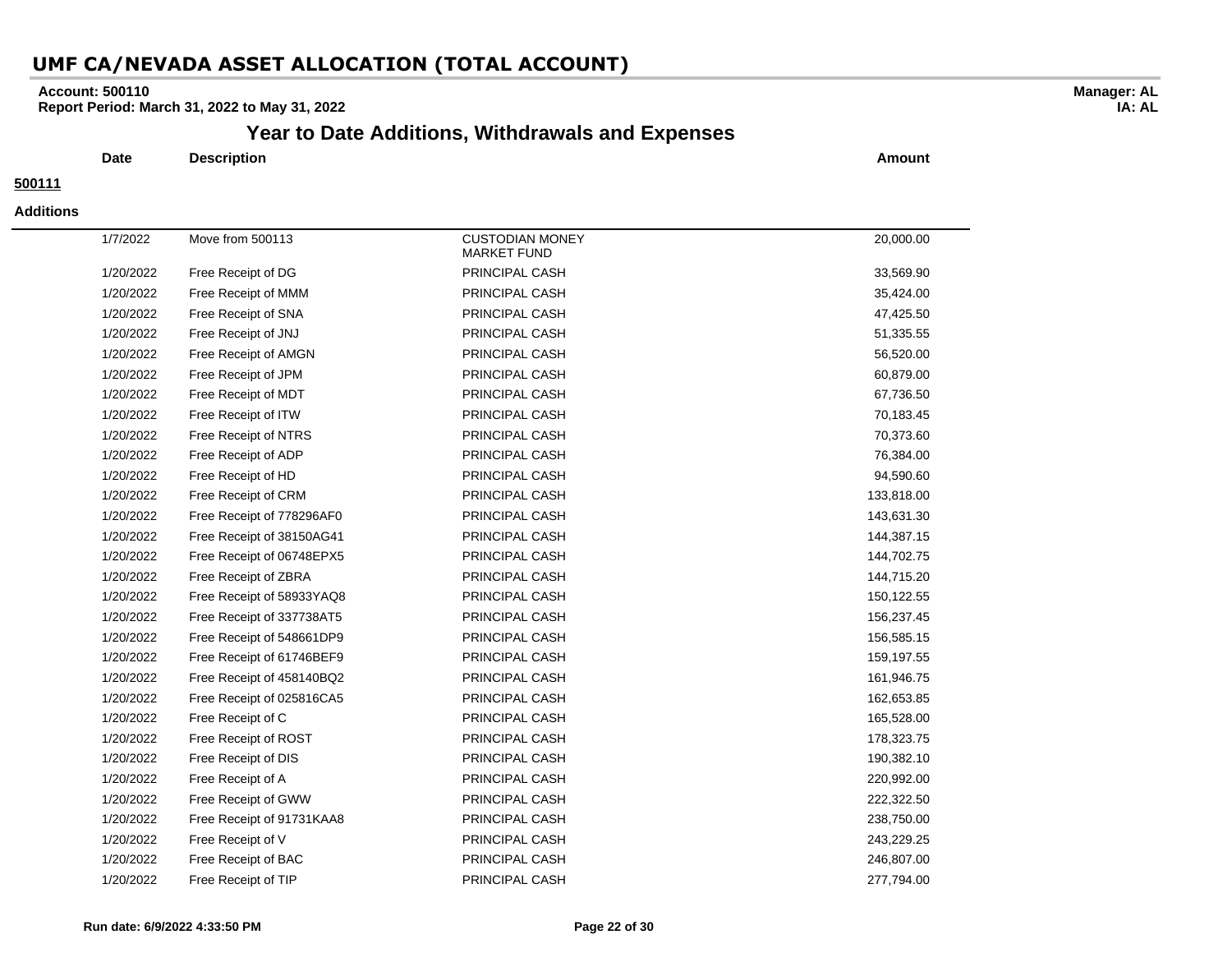#### **Account: 500110**

**Report Period: March 31, 2022 to May 31, 2022**

## **Year to Date Additions, Withdrawals and Expenses**

**Date Description Amount**

#### **500111**

#### **Additions**

|             | 1/20/2022 | Free Receipt of MA          | PRINCIPAL CASH                               | 368,638.10   |
|-------------|-----------|-----------------------------|----------------------------------------------|--------------|
|             | 1/20/2022 | Free Receipt of FISV        | PRINCIPAL CASH                               | 369,864.00   |
|             | 1/20/2022 | Free Receipt of ULTA        | PRINCIPAL CASH                               | 394,027.20   |
|             | 1/20/2022 | Free Receipt of SCHW        | PRINCIPAL CASH                               | 451,977.45   |
|             | 1/20/2022 | Free Receipt of FB          | PRINCIPAL CASH                               | 472,326.30   |
|             | 1/20/2022 | Free Receipt of GOOGL       | PRINCIPAL CASH                               | 640,939.60   |
|             | 1/20/2022 | Free Receipt of MSFT        | PRINCIPAL CASH                               | 653,495.85   |
|             | 1/20/2022 | Free Receipt of BRK/B       | PRINCIPAL CASH                               | 736,545.25   |
|             | 1/20/2022 | Free Receipt of LOW         | PRINCIPAL CASH                               | 776,049.00   |
|             | 2/2/2022  | Free Receipt of JPM.INC     | PRINCIPAL CASH                               | 16,626.50    |
|             | 2/2/2022  | Free Receipt of MDT.INC     | PRINCIPAL CASH                               | 8,805.15     |
|             | 2/2/2022  | Free Receipt of HD.INC      | PRINCIPAL CASH                               | 16,591.50    |
|             | 4/5/2022  | <b>Transfer Funds</b>       | <b>CUSTODIAN MONEY</b><br><b>MARKET FUND</b> | 116,000.00   |
|             |           | <b>Total Additions</b>      |                                              | 9,348,434.30 |
| Withdrawals |           |                             |                                              |              |
|             | 1/5/2022  | <b>Transfer Funds</b>       | <b>CUSTODIAN MONEY</b><br><b>MARKET FUND</b> | 25,000.00    |
|             | 1/7/2022  | Quarterly Income Withdrawal | <b>CUSTODIAN MONEY</b><br><b>MARKET FUND</b> | 51,771.47    |
|             | 1/13/2022 | ADR Fee (GSK)               | <b>CUSTODIAN MONEY</b><br><b>MARKET FUND</b> | 11.96        |
|             | 1/25/2022 | Foreign Tax Withheld        | <b>CUSTODIAN MONEY</b><br><b>MARKET FUND</b> | 238.88       |
|             | 2/1/2022  | Free Delivery of ZBRA       | PRINCIPAL CASH                               | 150,190.40   |
|             | 2/1/2022  | Free Delivery of C          | PRINCIPAL CASH                               | 171,916.80   |
|             | 2/1/2022  | Free Delivery of ROST       | PRINCIPAL CASH                               | 177,416.25   |
|             | 2/1/2022  | Free Delivery of A          | PRINCIPAL CASH                               | 222,912.00   |
|             | 2/1/2022  | Free Delivery of ULTA       | PRINCIPAL CASH                               | 392,839.20   |
|             | 2/1/2022  | Free Delivery of MA         | PRINCIPAL CASH                               | 407,630.90   |
|             | 2/1/2022  | Free Delivery of SCHW       | PRINCIPAL CASH                               | 446,831.50   |
|             | 2/1/2022  | Free Delivery of BRK/B      | PRINCIPAL CASH                               | 759,073.50   |
|             | 2/1/2022  | Free Delivery of LOW        | PRINCIPAL CASH                               | 792,749.00   |
|             | 2/2/2022  | Free Delivery of MDT        | PRINCIPAL CASH                               | 8,805.15     |

#### **Run date: 6/9/2022 4:33:50 PM Page 23 of 30**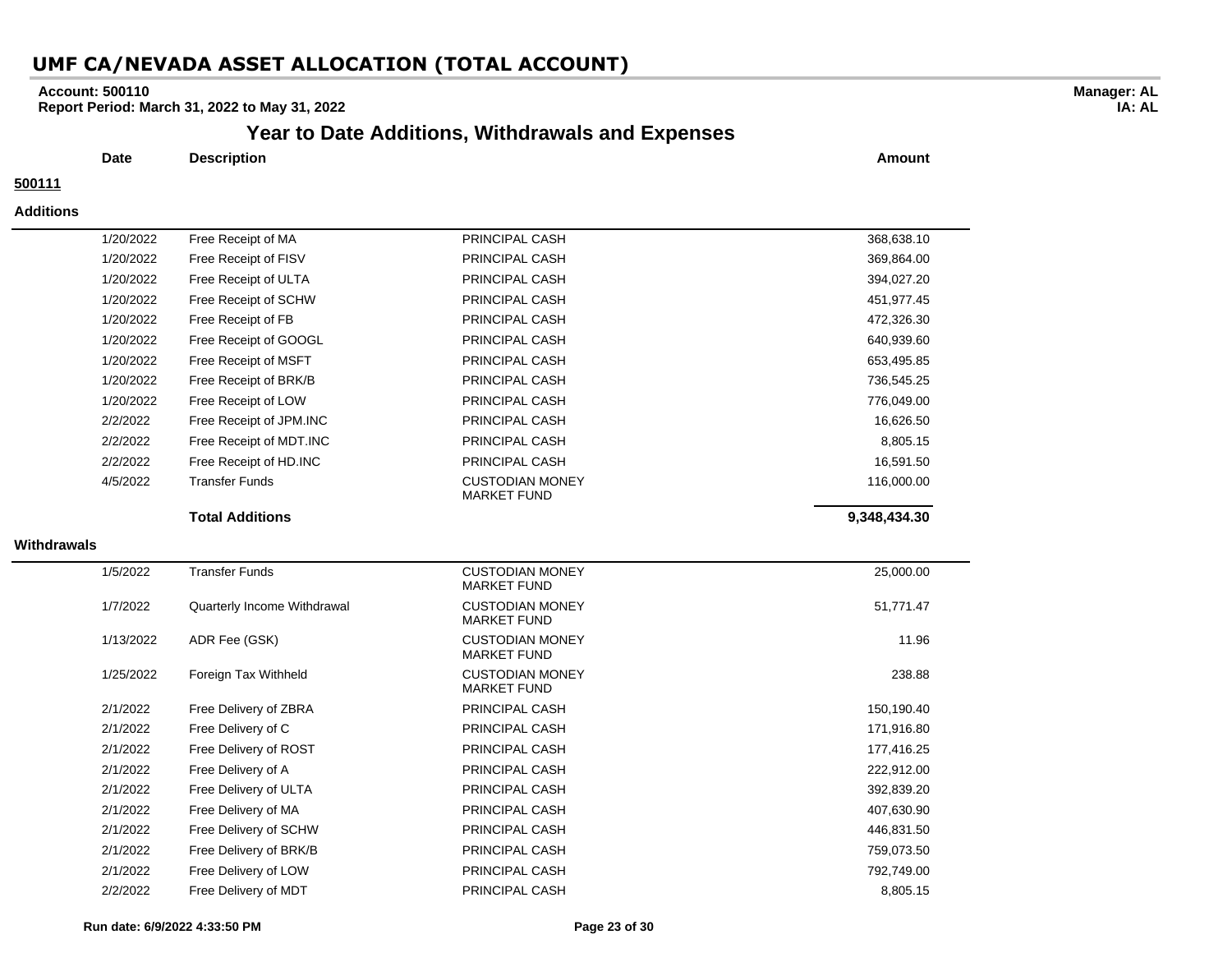#### **Account: 500110**

**Report Period: March 31, 2022 to May 31, 2022**

## **Year to Date Additions, Withdrawals and Expenses**

**Date Description Amount**

#### **500111**

#### **Withdrawals**

| 2/2/2022  | Free Delivery of HD           | PRINCIPAL CASH                               | 16,591.50    |
|-----------|-------------------------------|----------------------------------------------|--------------|
| 2/2/2022  | Free Delivery of JPM          | PRINCIPAL CASH                               | 16,626.50    |
| 2/4/2022  | ADR Fee (BURBY)               | <b>CUSTODIAN MONEY</b><br><b>MARKET FUND</b> | 22.90        |
| 2/17/2022 | ADR Fee (ENLAY)               | <b>CUSTODIAN MONEY</b><br><b>MARKET FUND</b> | 302.57       |
| 3/22/2022 | ADR Fee (UL)                  | <b>CUSTODIAN MONEY</b><br><b>MARKET FUND</b> | 7.60         |
| 3/28/2022 | ADR Fee (RHHBY)               | <b>CUSTODIAN MONEY</b><br><b>MARKET FUND</b> | 47.70        |
| 3/29/2022 | Wire fee                      | PRINCIPAL CASH                               | 25.00        |
| 4/6/2022  | Foreign Tax Withheld          | <b>CUSTODIAN MONEY</b><br><b>MARKET FUND</b> | 81.71        |
| 4/12/2022 | Income Sweep to Exchange Bank | <b>CUSTODIAN MONEY</b><br><b>MARKET FUND</b> | 38,350.00    |
| 4/12/2022 | ADR Fee (TTE)                 | <b>CUSTODIAN MONEY</b><br><b>MARKET FUND</b> | 13.45        |
| 4/28/2022 | Foreign Tax Withheld          | <b>CUSTODIAN MONEY</b><br><b>MARKET FUND</b> | 202.96       |
| 4/28/2022 | Foreign Tax Withheld          | <b>CUSTODIAN MONEY</b><br><b>MARKET FUND</b> | 694.97       |
| 5/4/2022  | ADR Fee (MKKGY)               | <b>CUSTODIAN MONEY</b><br><b>MARKET FUND</b> | 35.00        |
| 5/12/2022 | Foreign Tax Withheld          | <b>CUSTODIAN MONEY</b><br><b>MARKET FUND</b> | 818.57       |
| 5/16/2022 | ADR Fee (BASFY)               | <b>CUSTODIAN MONEY</b><br><b>MARKET FUND</b> | 80.70        |
| 5/18/2022 | Foreign Tax Withheld          | <b>CUSTODIAN MONEY</b><br><b>MARKET FUND</b> | 748.94       |
| 5/24/2022 | Foreign Tax Withheld          | <b>CUSTODIAN MONEY</b><br><b>MARKET FUND</b> | 267.06       |
| 5/31/2022 | Foreign Tax Withheld          | <b>CUSTODIAN MONEY</b><br><b>MARKET FUND</b> | 657.25       |
|           | <b>Total Withdrawals</b>      |                                              | 3,682,961.39 |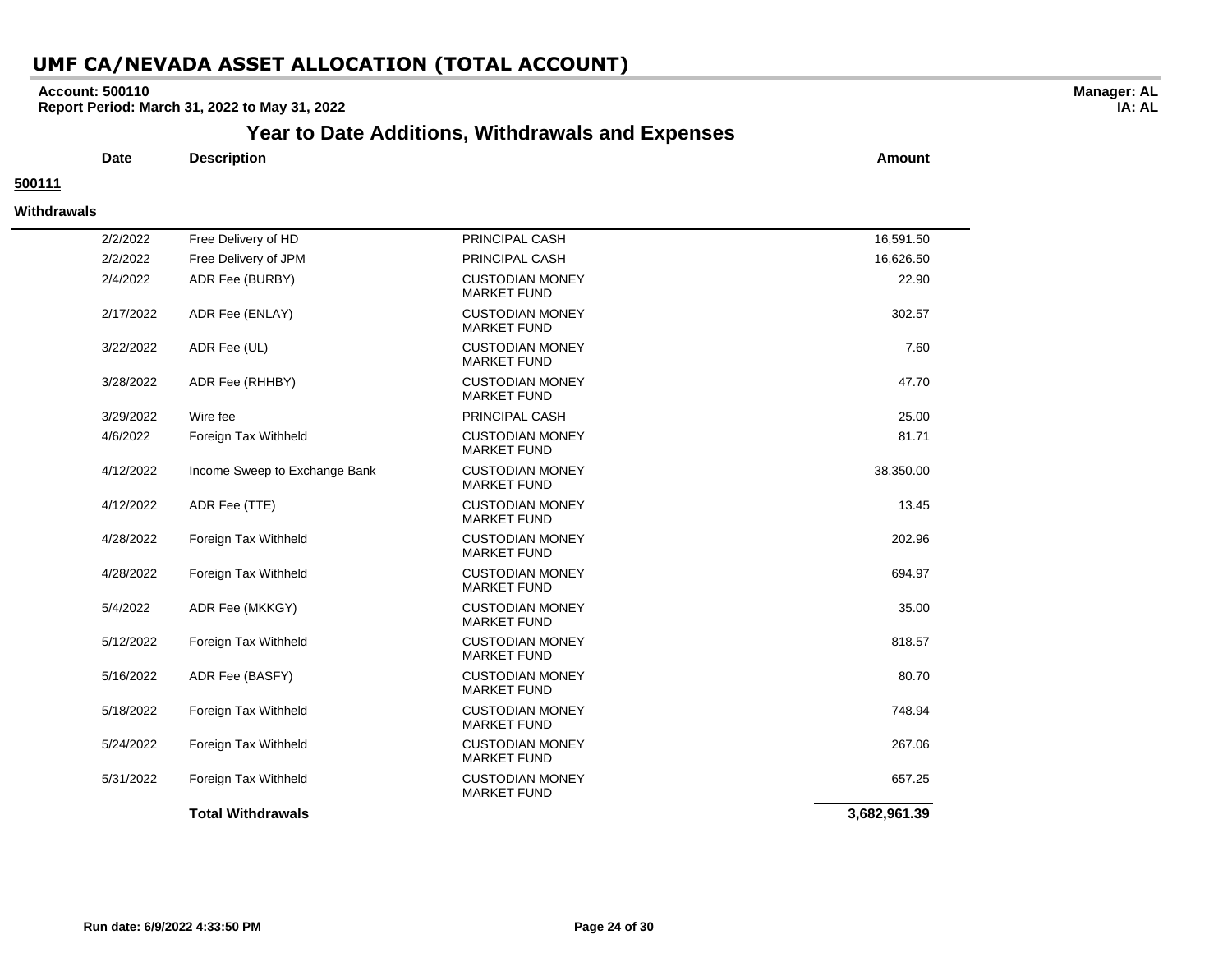| <b>Account: 500110</b> | Report Period: March 31, 2022 to May 31, 2022 |                                                         |               |
|------------------------|-----------------------------------------------|---------------------------------------------------------|---------------|
|                        |                                               | <b>Year to Date Additions, Withdrawals and Expenses</b> |               |
| <b>Date</b>            | <b>Description</b>                            |                                                         | <b>Amount</b> |
| 500111                 |                                               |                                                         |               |
| <b>Expense</b>         |                                               |                                                         |               |
| 2/3/2022               | <b>Bailard Management Fee</b>                 | <b>CUSTODIAN MONEY</b><br><b>MARKET FUND</b>            | 1,875.44      |
| 4/29/2022              | <b>Bailard Management Fee</b>                 | <b>CUSTODIAN MONEY</b><br><b>MARKET FUND</b>            | 14,313.44     |
|                        | <b>Total Expense</b>                          |                                                         | 16,188.88     |
| 500112                 |                                               |                                                         |               |
| <b>Additions</b>       |                                               |                                                         |               |
| 1/5/2022               | <b>Transfer Funds</b>                         | <b>CUSTODIAN MONEY</b><br><b>MARKET FUND</b>            | 25,000.00     |
| 2/1/2022               | Free Receipt of ZBRA                          | PRINCIPAL CASH                                          | 150,190.40    |
| 2/1/2022               | Free Receipt of C                             | PRINCIPAL CASH                                          | 171,916.80    |
| 2/1/2022               | Free Receipt of ROST                          | PRINCIPAL CASH                                          | 177,416.25    |
| 2/1/2022               | Free Receipt of A                             | PRINCIPAL CASH                                          | 222,912.00    |
| 2/1/2022               | Free Receipt of ULTA                          | PRINCIPAL CASH                                          | 392,839.20    |
| 2/1/2022               | Free Receipt of MA                            | PRINCIPAL CASH                                          | 407,630.90    |
| 2/1/2022               | Free Receipt of SCHW                          | PRINCIPAL CASH                                          | 446,831.50    |
| 2/1/2022               | Free Receipt of BRK/B                         | PRINCIPAL CASH                                          | 759,073.50    |
| 2/1/2022               | Free Receipt of LOW                           | PRINCIPAL CASH                                          | 792,749.00    |
|                        | <b>Total Additions</b>                        |                                                         | 3,546,559.55  |
| Withdrawals            |                                               |                                                         |               |
| 1/7/2022               | Quarterly Income Withdrawal                   | <b>CUSTODIAN MONEY</b><br><b>MARKET FUND</b>            | 60,000.00     |
| 4/12/2022              | Income Sweep to Exchange Bank                 | <b>CUSTODIAN MONEY</b><br><b>MARKET FUND</b>            | 50,000.00     |
|                        | <b>Total Withdrawals</b>                      |                                                         | 110,000.00    |
| <b>Expense</b>         |                                               |                                                         |               |
| 2/3/2022               | <b>Bailard Management Fee</b>                 | <b>CUSTODIAN MONEY</b><br><b>MARKET FUND</b>            | 7,570.76      |
| 4/29/2022              | <b>Bailard Management Fee</b>                 | <b>CUSTODIAN MONEY</b><br><b>MARKET FUND</b>            | 10,738.30     |
|                        | <b>Total Expense</b>                          |                                                         | 18,309.06     |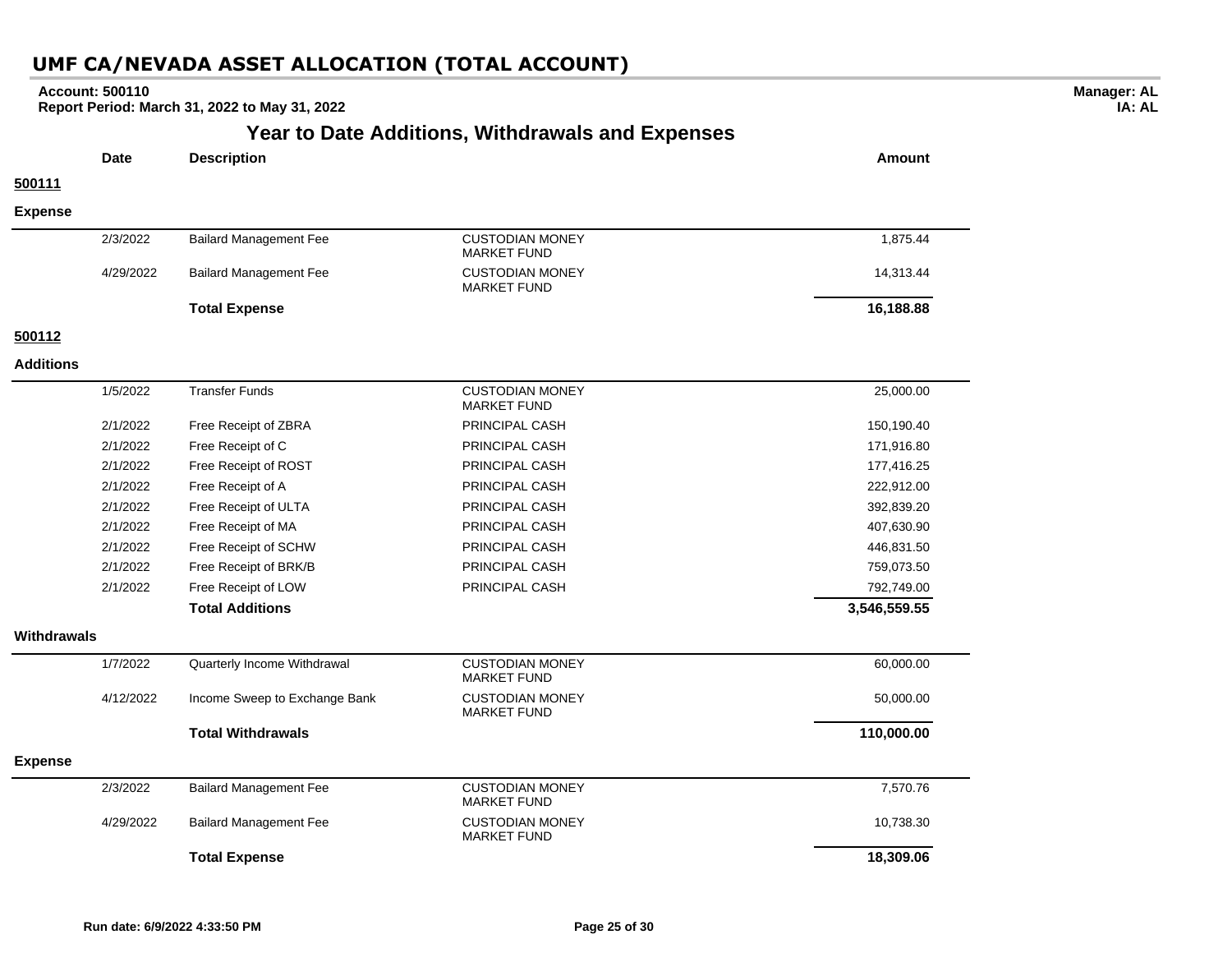#### **Account: 500110**

**Report Period: March 31, 2022 to May 31, 2022**

## **Year to Date Additions, Withdrawals and Expenses**

|                  | <b>Date</b> | <b>Description</b>           |                       | Amount     |  |
|------------------|-------------|------------------------------|-----------------------|------------|--|
| 500113           |             |                              |                       |            |  |
| <b>Additions</b> |             |                              |                       |            |  |
|                  | 1/20/2022   | Free Receipt of KMX          | <b>PRINCIPAL CASH</b> | 89,536.00  |  |
|                  | 1/20/2022   | Free Receipt of BKNG         | <b>PRINCIPAL CASH</b> | 187,969.60 |  |
|                  | 1/20/2022   | <b>Free Receipt of NTDOV</b> | PRINCIPAL CASH        | 101 231 25 |  |

#### **Withdr**

 $\sim$ 

|        | 1/20/2022 | Free Receipt of NTDOY         | PRINCIPAL CASH                               | 191,231.25 |
|--------|-----------|-------------------------------|----------------------------------------------|------------|
|        |           | <b>Total Additions</b>        |                                              | 468,736.85 |
| rawals |           |                               |                                              |            |
|        | 1/7/2022  | Move to 500111                | <b>CUSTODIAN MONEY</b><br><b>MARKET FUND</b> | 20,000.00  |
|        | 1/25/2022 | ADR Fee (TTE)                 | <b>CUSTODIAN MONEY</b><br><b>MARKET FUND</b> | 12.65      |
|        | 2/17/2022 | Foreign Tax Withheld          | <b>CUSTODIAN MONEY</b><br><b>MARKET FUND</b> | 421.00     |
|        | 3/1/2022  | Foreign Tax Withheld          | <b>CUSTODIAN MONEY</b><br><b>MARKET FUND</b> | 207.02     |
|        | 3/28/2022 | Foreign Tax Withheld          | <b>CUSTODIAN MONEY</b><br><b>MARKET FUND</b> | 690.45     |
|        | 4/6/2022  | ADR Fee (DSDVY)               | <b>CUSTODIAN MONEY</b><br><b>MARKET FUND</b> | 26.51      |
|        | 4/7/2022  | ADR Fee (GSK)                 | <b>CUSTODIAN MONEY</b><br><b>MARKET FUND</b> | 12.90      |
|        | 4/12/2022 | Income Sweep to Exchange Bank | <b>CUSTODIAN MONEY</b><br><b>MARKET FUND</b> | 20,000.00  |
|        | 4/12/2022 | Foreign Tax Withheld          | <b>CUSTODIAN MONEY</b><br><b>MARKET FUND</b> | 244.84     |
|        | 4/21/2022 | ADR Fee (RIO)                 | <b>CUSTODIAN MONEY</b><br><b>MARKET FUND</b> | 5.25       |
|        | 4/28/2022 | ADR Fee (ADRNY)               | <b>CUSTODIAN MONEY</b><br><b>MARKET FUND</b> | 47.80      |
|        | 4/28/2022 | ADR Fee (VLVLY)               | <b>CUSTODIAN MONEY</b><br><b>MARKET FUND</b> | 188.98     |
|        | 5/4/2022  | Foreign Tax Withheld          | <b>CUSTODIAN MONEY</b><br><b>MARKET FUND</b> | 180.77     |
|        | 5/12/2022 | ADR Fee (DNBBY)               | <b>CUSTODIAN MONEY</b><br><b>MARKET FUND</b> | 62.90      |
|        | 5/12/2022 | Foreign Tax Withheld          | <b>CUSTODIAN MONEY</b><br><b>MARKET FUND</b> | 68.41      |
|        | 5/16/2022 | Foreign Tax Withheld          | <b>CUSTODIAN MONEY</b><br><b>MARKET FUND</b> | 951.18     |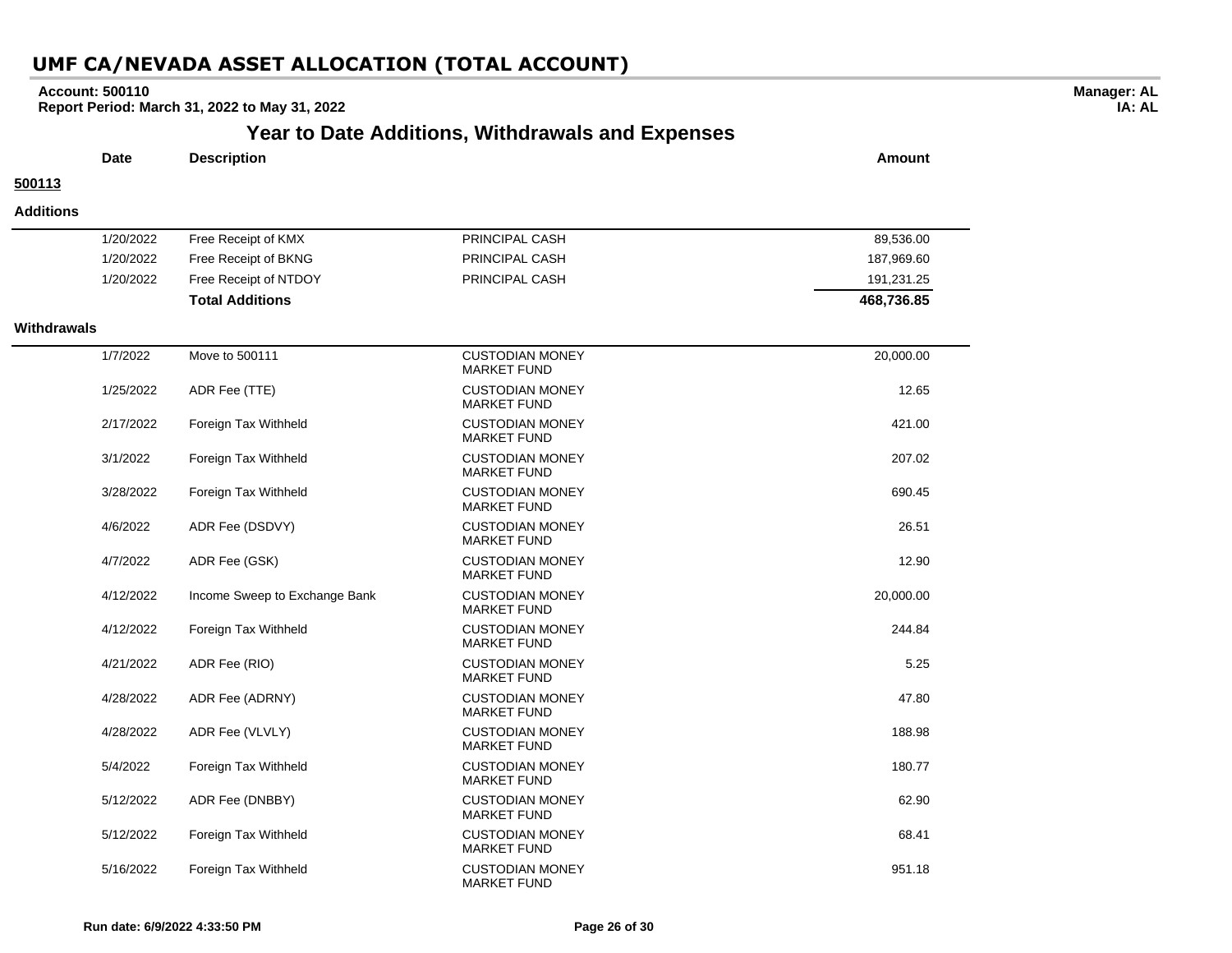#### **Account: 500110**

**Report Period: March 31, 2022 to May 31, 2022**

## **Year to Date Additions, Withdrawals and Expenses**

| <b>Date</b>        |           | <b>Description</b>            |                                              | <b>Amount</b> |
|--------------------|-----------|-------------------------------|----------------------------------------------|---------------|
| 500113             |           |                               |                                              |               |
| <b>Withdrawals</b> |           |                               |                                              |               |
|                    | 5/18/2022 | ADR Fee (MURGY)               | <b>CUSTODIAN MONEY</b><br><b>MARKET FUND</b> | 122.75        |
|                    | 5/24/2022 | ADR Fee (NSRGY)               | <b>CUSTODIAN MONEY</b><br><b>MARKET FUND</b> | 16.50         |
|                    | 5/31/2022 | ADR Fee (80105N105            | <b>CUSTODIAN MONEY</b><br><b>MARKET FUND</b> | 75.25         |
|                    |           | <b>Total Withdrawals</b>      |                                              | 43,335.16     |
| <b>Expense</b>     |           |                               |                                              |               |
|                    | 2/9/2022  | <b>Bailard Management Fee</b> | <b>CUSTODIAN MONEY</b><br><b>MARKET FUND</b> | 11,073.57     |
|                    | 4/29/2022 | <b>Bailard Management Fee</b> | <b>CUSTODIAN MONEY</b><br><b>MARKET FUND</b> | 2,205.10      |
|                    |           | <b>Total Expense</b>          |                                              | 13,278.67     |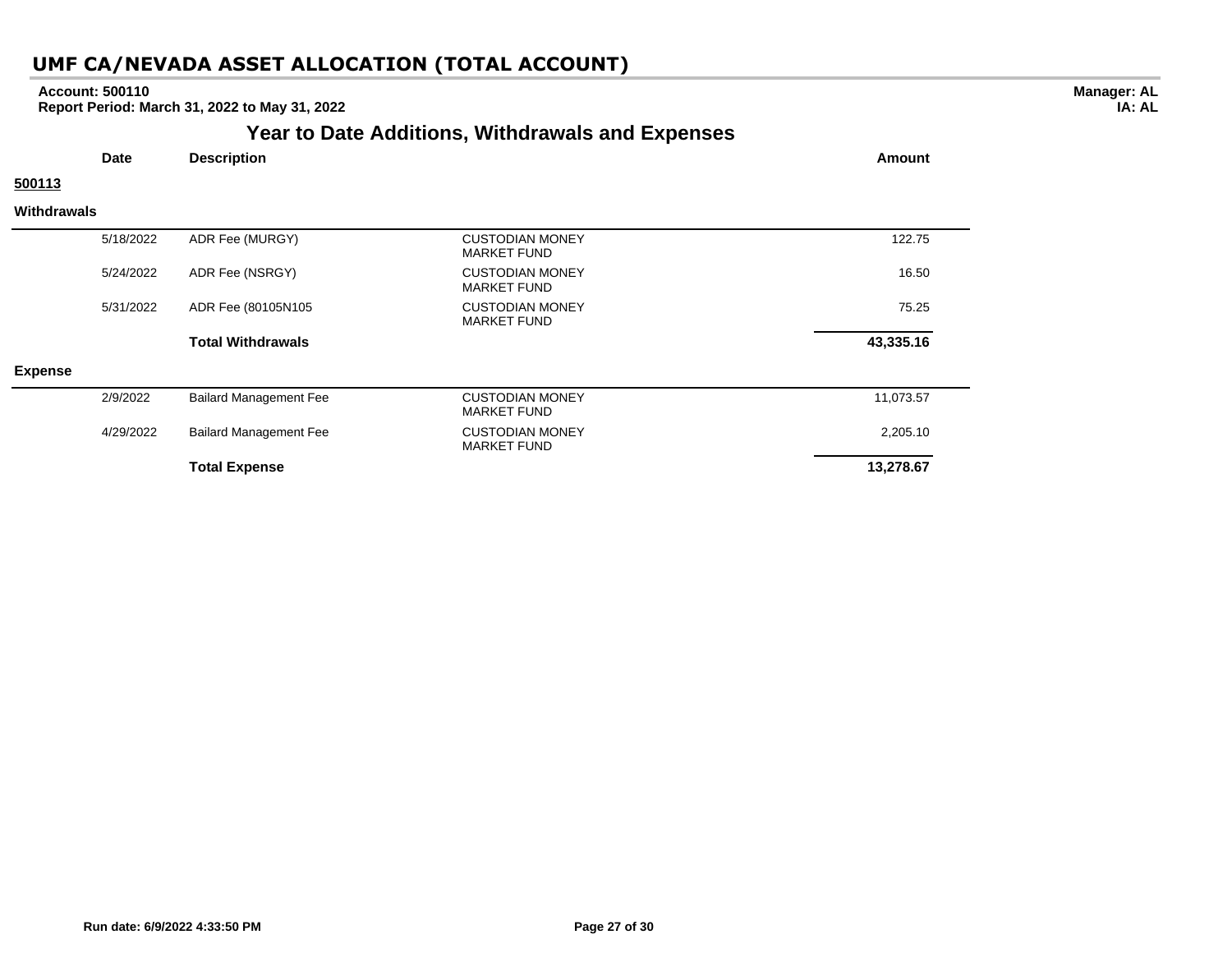#### **Account: 500110**

**Report Period: March 31, 2022 to May 31, 2022**

## **Year to Date Realized Gains and Losses**

|                             |                   |                             | <b>Gains/Loss</b> |                  |  |
|-----------------------------|-------------------|-----------------------------|-------------------|------------------|--|
|                             | <b>Cost Basis</b> | <b>Proceeds</b>             | <b>Short Term</b> | <b>Long Term</b> |  |
| <b>Total for 500111</b>     | 5,312,676.08      | 5,900,917.96                | 156.084.18        | 432,157.70       |  |
| <b>Total for 500112</b>     | 5,651,926.55      | 5,851,872.06                | $-80.248.65$      | 280,194.16       |  |
| <b>Total for 500113</b>     | 606.139.38        | 606.273.98                  | 15,002,63         | $-14,868.03$     |  |
| <b>Total Realized Gains</b> |                   | 11,570,742.01 12,359,064.00 | 90.838.16         | 697,483.82       |  |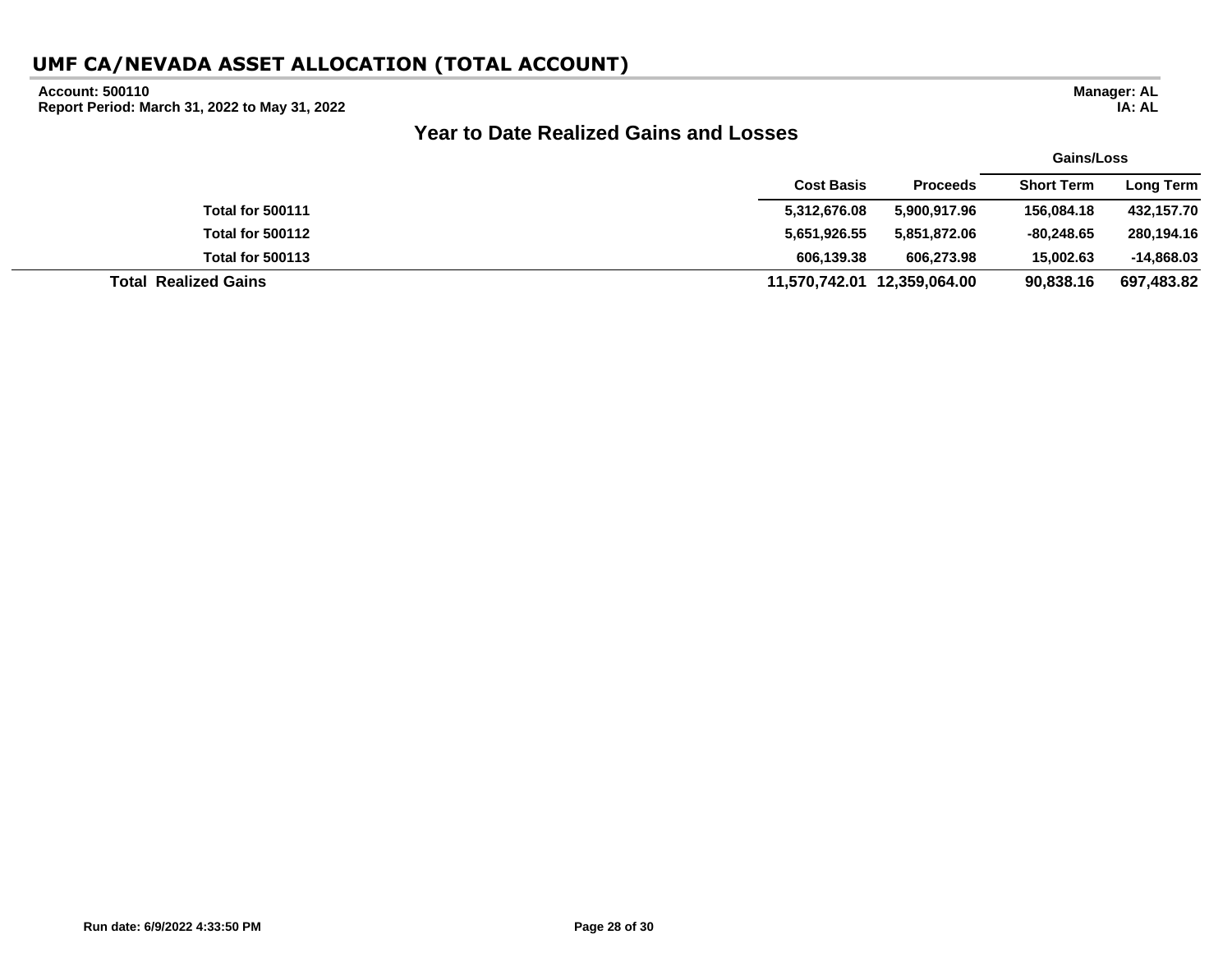#### **Account: 500110**

#### **Report Period: March 31, 2022 to May 31, 2022**

#### **Summary of Investment Returns Notes:**

1. Due to data availability, the Consumer Price Index (CPI) may reflect return for one month prior to report date.

2. As of 5/30/94, the Shearson Muni Index became the Lehman Muni Bond Index, which in 2009 became the Barclays Muni Bond Index. To more accurately reflect our change in management style as of 6/30/2013, we changed the index to the Barclays 1-15 Year Municipal Blend Index effective 12/31/2014 and restated the index returns to that back to 6/30/2013.

3. The Barclays Aggregate Bond Index was previously labeled the Bailard Global Bond Index. For the time period 1/1/2001 – 02/28/2006 the index consisted of 80% Merrill Lynch Corporate-Government Markets and 20% Citigroup World Government Bond Index, 100% hedged. Prior to 12/31/2000, the historical index used is the Merrill Lynch 7 – 10 Year Treasury Index.

4. As of 12/15/2000, we no longer consider international bonds a separate category. Past international bond performance is reflected in the Total Portfolio Return. Prior to 12/15/2000 the Global Bonds asset class consisted of only domestic bonds.

5. As of 6/1/2013, the Russell 2000 index is being used instead of the S&P Small Cap 600 Value Index, which was previously labeled the Bailard Small Value Index. Prior to 7/1/2004 the Wilshire Small Cap Value Index was used.

6. After 12/31/2014, the S&P North American Technology Index was used. Prior to that date, the NASDAQ 100 Index was used.

7. Effective September 2002, we are using the MSCI (Morgan Stanley Capital International) EAFE Index, which includes developed country stock markets in

Europe, Australasia and the Far East. We are also using the MSCI All-Country World ex-USA Index, which includes developed and emerging stock markets worldwide.

8. As of 12/31/2009, the NCREIF Fund Index – Open End Diversified Core Equity Index was added. Data for the Index is lagged by one quarter.

9. Reported returns on the Nationwide Bailard Class M mutual funds (formerly the HighMark mutual funds) and the Bailard REIT are reported net of fees, while the comparable indices are gross of fees.

10. As of 1/1/94, we no longer consider precious metals a separate asset category. Past precious metals performance is reflected in the Total Portfolio Return.

11. Index performance since inception will not correspond to the time period of asset class performance since inception if the account did not hold the asset class continuously since account inception.

12. From time to time, cash equivalents may include short-term fixed-income securities with maturities of up to 3 years that are considered cash equivalents for asset allocation purposes.

#### **Last Four Quarter Account Summary Notes:**

1. The dollar weighted summary may not equal the time weighted performance return shown on the previous page. Per Investment Counsel Association of America Standards, the performance reported must be time weighted.

2. Total Return is a combination of income received and market appreciation. The Total Return shown above does not include any Real Estate Cash Flow or Return of Principal that may be applicable to the last four quarters.

3. In addition to cash transactions, the Net Additions/(Withdrawals) figure also contains any market value adjustments needed to properly reflect asset additions or withdrawals for performance calculations.

#### **Holdings and Realized Gains and Losses Report**

1. The number of shares shown of each asset is rounded to the nearest whole share. The dollar value of the asset is based on the actual holding including fractional shares. 2. For IRS reporting purposes, use purchase date, cost and capital gain/loss information as shown by your account custodian or your personal records and not what is reflected on this report.